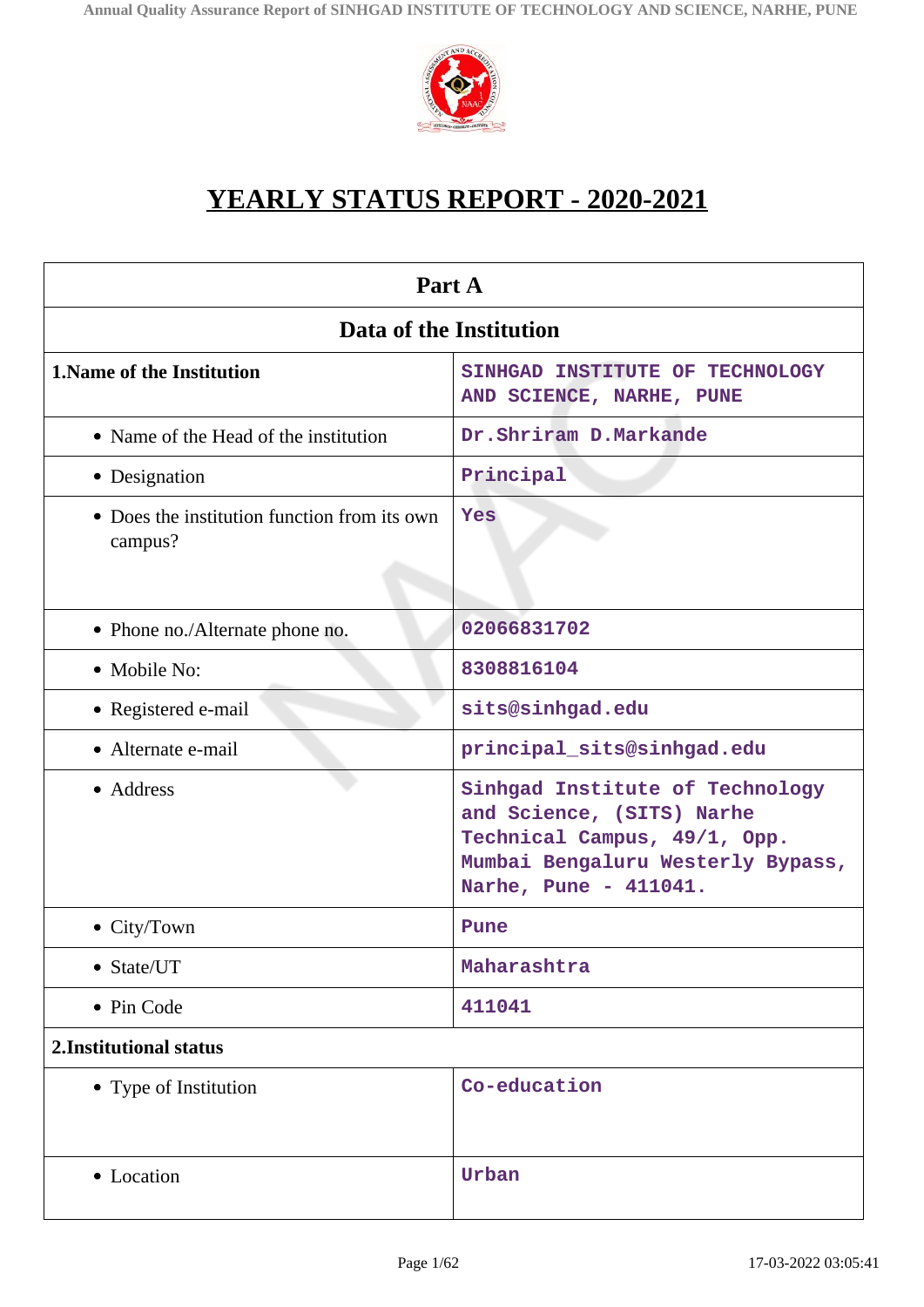| • Financial Status                                                         | Self-financing                                                                                                                     |
|----------------------------------------------------------------------------|------------------------------------------------------------------------------------------------------------------------------------|
| • Name of the Affiliating University                                       | Savitribai Phule Pune University,<br>Pune                                                                                          |
| • Name of the IQAC Coordinator                                             | Dr. Kirankumar R.Jagtap                                                                                                            |
| $\bullet$ Phone No.                                                        | 02066831761                                                                                                                        |
| • Alternate phone No.                                                      | 8888823262                                                                                                                         |
| • Mobile                                                                   | 8888823262                                                                                                                         |
| • IQAC e-mail address                                                      | iqac_sits@sinhgad.edu                                                                                                              |
| • Alternate e-mail address                                                 | principal_sits@sinhgad.edu                                                                                                         |
| 3. Website address (Web link of the AQAR<br>(Previous Academic Year)       | http://sits.sinhqad.edu/                                                                                                           |
| 4. Whether Academic Calendar prepared<br>during the year?                  | Yes                                                                                                                                |
| • if yes, whether it is uploaded in the<br>Institutional website Web link: | http://cms.sinhgad.edu/sinhgad en<br><u>gineering institutes/sits narhete</u><br>chnicalcampus/-sits nt academic c<br>alender.aspx |

### **5.Accreditation Details**

| Cycle   | Grade | <b>CGPA</b> | Year of<br>Accreditation | Validity from             | Validity to |
|---------|-------|-------------|--------------------------|---------------------------|-------------|
| Cycle 1 | в     | 2.38        | 2016                     | $16/09/2016$ $15/09/2021$ |             |

**6.Date of Establishment of IQAC** 26/12/2016

### **7.Provide the list of funds by Central / State Government UGC/CSIR/DBT/ICMR/TEQIP/World Bank/CPE of UGC etc.,**

| Institutional/Depa<br>rtment /Faculty            | Scheme            | <b>Funding Agency</b> | Year of award<br>with duration | Amount   |
|--------------------------------------------------|-------------------|-----------------------|--------------------------------|----------|
| Savitribai<br>phule pune<br>university           | research<br>grant | <b>SPPU</b>           | 2019-2021                      | 1,25000/ |
| $\Omega$ Whather compation of IOAC as not latest |                   | $T - T$               |                                |          |

**8.Whether composition of IQAC as per latest NAAC guidelines Yes**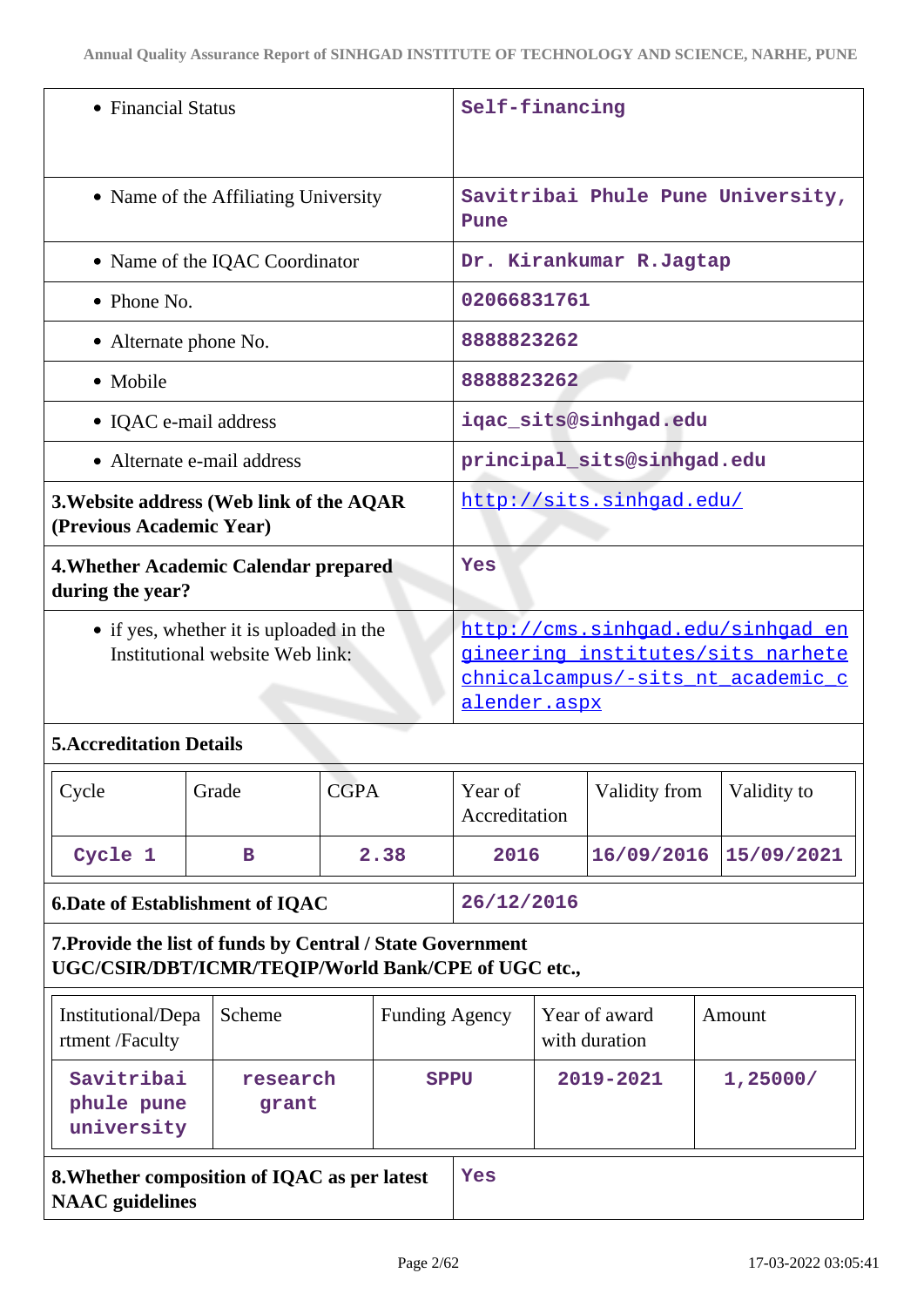| • Upload latest notification of formation of<br>IQAC                                                                                                                                                                                                                                     | <b>View File</b>        |  |
|------------------------------------------------------------------------------------------------------------------------------------------------------------------------------------------------------------------------------------------------------------------------------------------|-------------------------|--|
| 9. No. of IQAC meetings held during the year                                                                                                                                                                                                                                             | $\overline{\mathbf{2}}$ |  |
| • Were the minutes of IQAC meeting(s) and<br>compliance to the decisions have been<br>uploaded on the institutional website?                                                                                                                                                             | Yes                     |  |
| • If No, please upload the minutes of the<br>meeting(s) and Action Taken Report                                                                                                                                                                                                          | No File Uploaded        |  |
| 10. Whether IQAC received funding from any<br>of the funding agency to support its activities<br>during the year?                                                                                                                                                                        | <b>No</b>               |  |
| • If yes, mention the amount                                                                                                                                                                                                                                                             |                         |  |
| 11. Significant contributions made by IQAC during the current year (maximum five bullets)                                                                                                                                                                                                |                         |  |
| To improve academic performance IQAC committee works to add value to<br>the academics by encouraging curricular, co-curricular and<br>extracurricular activities such as workshops, technical exhibitions,<br>seminars, sports and cultural activities and inter departmental<br>visits. |                         |  |
| Regular Parent Teacher meetings are conducted in every department to<br>take feedback from parents regarding teaching learning process and<br>other facilities in the institute.                                                                                                         |                         |  |
| As per guidelines of IQAC, student feed backs were conducted.<br>Further, the necessary training and corrective measures has been<br>suggested to the faculties for the AY 2020-21.                                                                                                      |                         |  |
| Faculty and students are encouraged to participate in an online<br>professional development program through Coursera, IIT spoken<br>tutorial etc.                                                                                                                                        |                         |  |
|                                                                                                                                                                                                                                                                                          |                         |  |
| 12. Plan of action chalked out by the IQAC in the beginning of the Academic year towards<br>Quality Enhancement and the outcome achieved by the end of the Academic year                                                                                                                 |                         |  |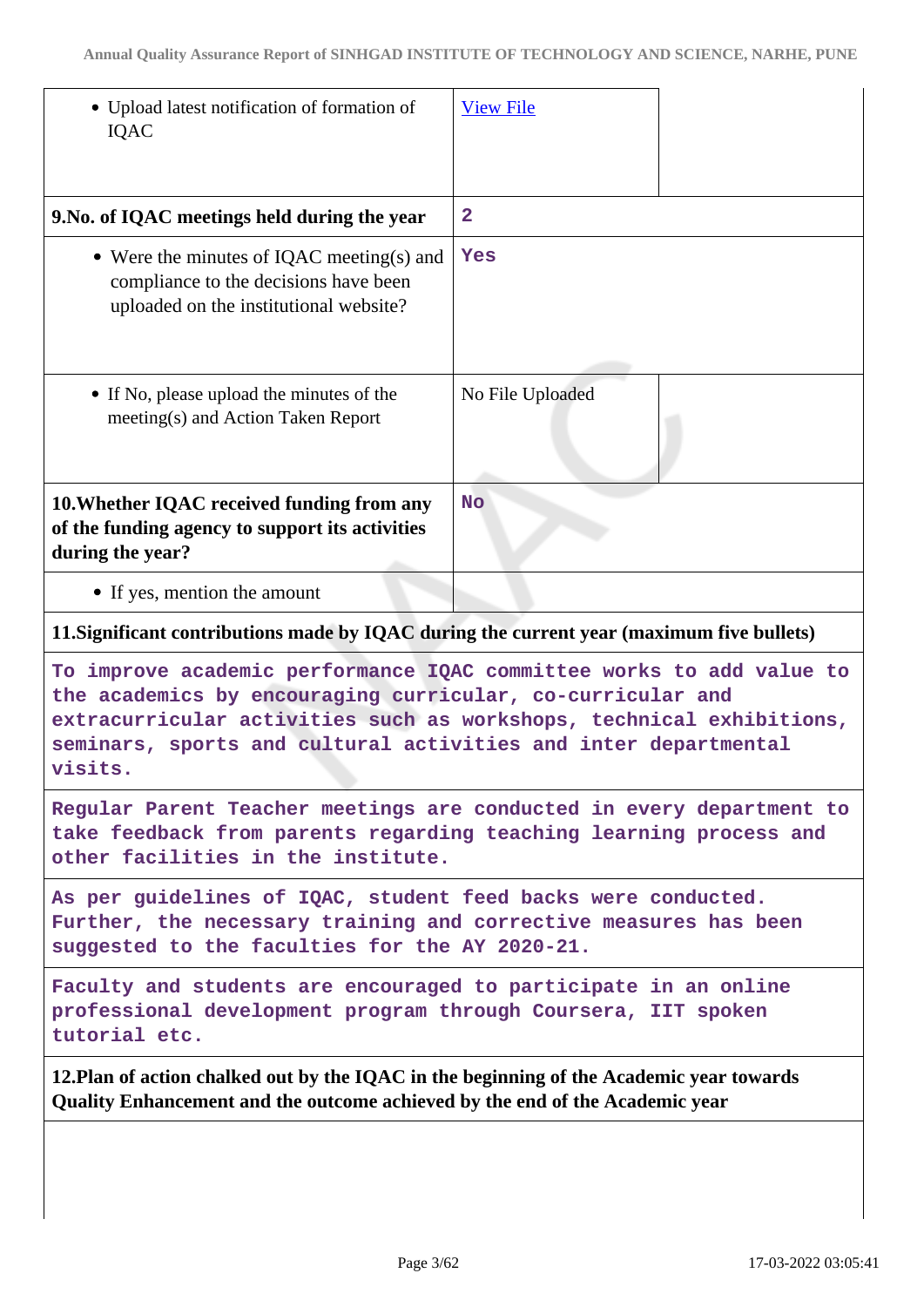| Plan of Action                                                                      | Achievements/Outcomes |                                                                                                                    |
|-------------------------------------------------------------------------------------|-----------------------|--------------------------------------------------------------------------------------------------------------------|
| To conduct an Academic Audit of<br>Departments in the mid of the<br>semester        |                       | Academic audit was conducted.<br>Two meetings were held to<br>facilitate interaction between<br>IQAC, Departments. |
| 13. Whether the AQAR was placed before<br>statutory body?                           | Yes                   |                                                                                                                    |
| • Name of the statutory body                                                        |                       |                                                                                                                    |
|                                                                                     |                       |                                                                                                                    |
| Name                                                                                |                       | Date of meeting(s)                                                                                                 |
| <b>IQAC</b>                                                                         |                       | 05/06/2021                                                                                                         |
| 14. Whether institutional data submitted to AISHE                                   |                       |                                                                                                                    |
| Year                                                                                | Date of Submission    |                                                                                                                    |
| 2020-2021                                                                           | 03/01/2022            |                                                                                                                    |
| <b>Extended Profile</b>                                                             |                       |                                                                                                                    |
| 1.Programme                                                                         |                       |                                                                                                                    |
| 1.1                                                                                 |                       | 169                                                                                                                |
| Number of courses offered by the institution across all programs<br>during the year |                       |                                                                                                                    |
| <b>File Description</b>                                                             | Documents             |                                                                                                                    |
| Data Template                                                                       | <b>View File</b>      |                                                                                                                    |
| 2.Student                                                                           |                       |                                                                                                                    |
| 2.1                                                                                 |                       | 2036                                                                                                               |
| Number of students during the year                                                  |                       |                                                                                                                    |
| <b>File Description</b>                                                             | Documents             |                                                                                                                    |
| Data Template                                                                       |                       | <b>View File</b>                                                                                                   |
| 2.2                                                                                 |                       | 330                                                                                                                |
|                                                                                     |                       |                                                                                                                    |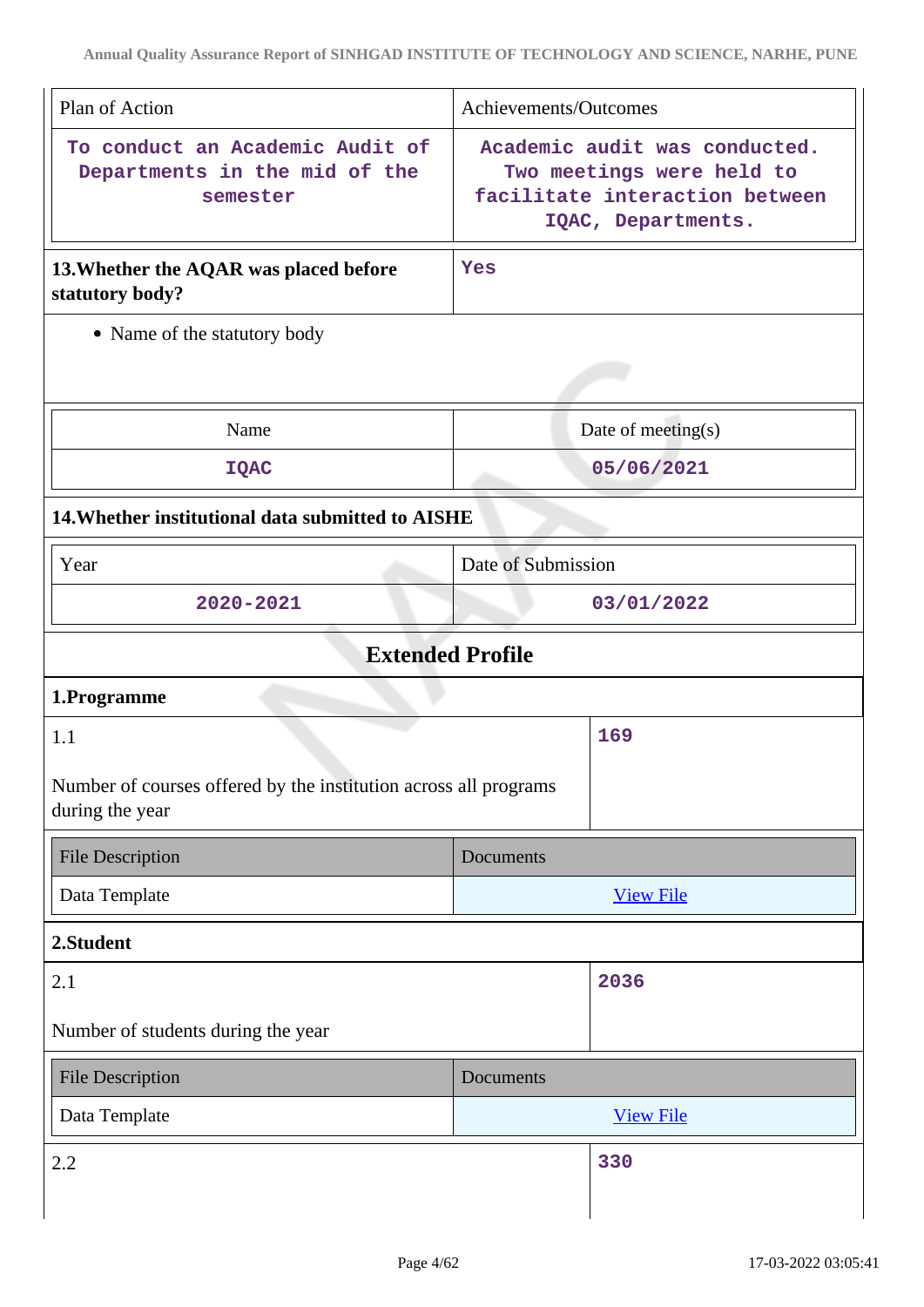| Number of seats earmarked for reserved category as per GOI/ State<br>Govt. rule during the year |                  |  |
|-------------------------------------------------------------------------------------------------|------------------|--|
| <b>File Description</b>                                                                         | Documents        |  |
| Data Template                                                                                   | <b>View File</b> |  |
| 2.3                                                                                             | 654              |  |
| Number of outgoing/final year students during the year                                          |                  |  |
| <b>File Description</b>                                                                         | Documents        |  |
| Data Template                                                                                   | <b>View File</b> |  |
| 3. Academic                                                                                     |                  |  |
| 3.1                                                                                             | 104              |  |
| Number of full time teachers during the year                                                    |                  |  |
| <b>File Description</b>                                                                         | Documents        |  |
| Data Template                                                                                   | <b>View File</b> |  |
| 3.2                                                                                             | 114              |  |
| Number of Sanctioned posts during the year                                                      |                  |  |
| <b>File Description</b>                                                                         | Documents        |  |
| Data Template                                                                                   | <b>View File</b> |  |
| 4.Institution                                                                                   |                  |  |
| 4.1                                                                                             | 32               |  |
| Total number of Classrooms and Seminar halls                                                    |                  |  |
| 4.2                                                                                             | 237.19           |  |
| Total expenditure excluding salary during the year (INR in lakhs)                               |                  |  |
| 4.3                                                                                             | 605              |  |
| Total number of computers on campus for academic purposes                                       |                  |  |
| Part B                                                                                          |                  |  |
| <b>CURRICULAR ASPECTS</b>                                                                       |                  |  |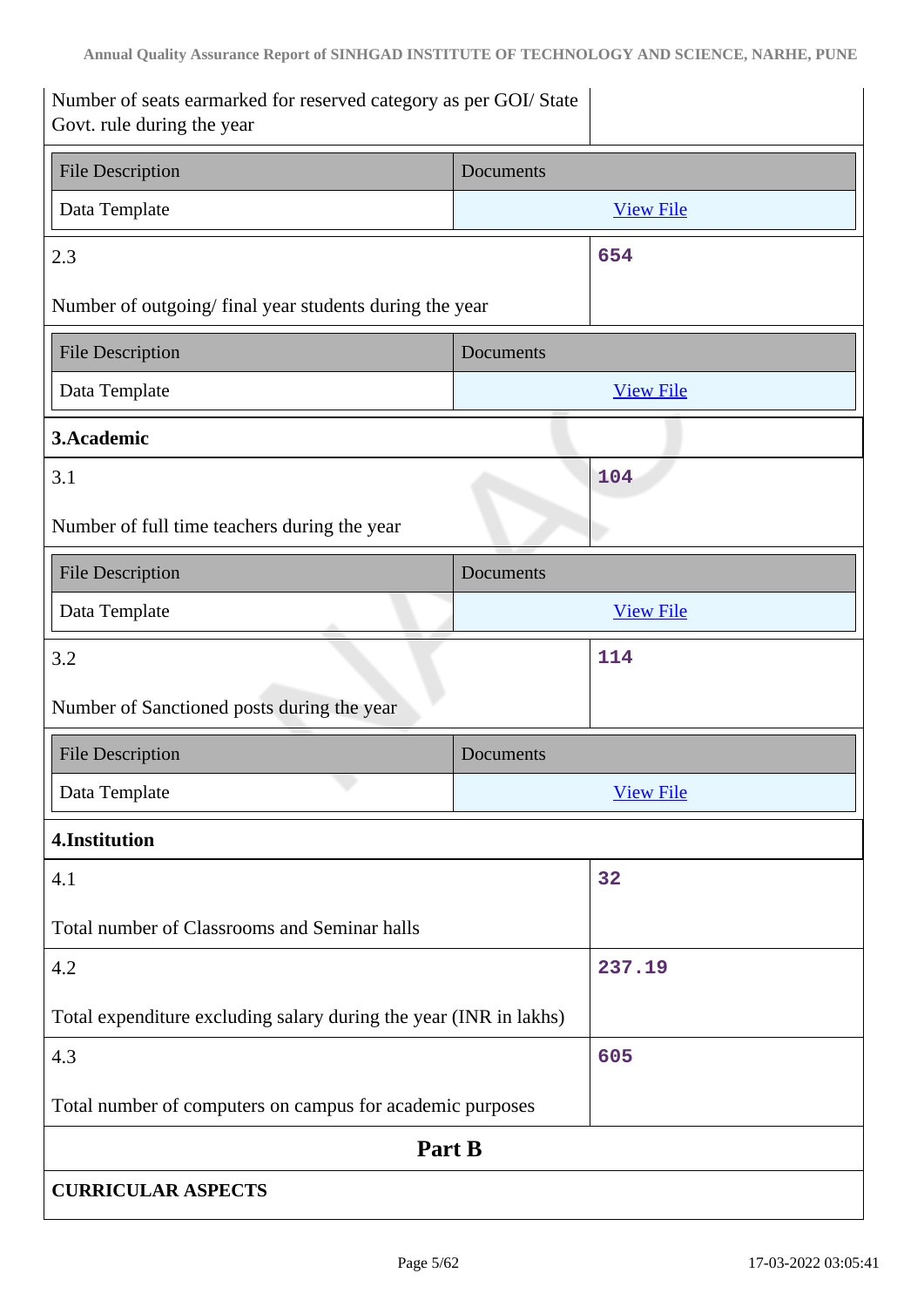#### **1.1 - Curricular Planning and Implementation**

1.1.1 - The Institution ensures effective curriculum delivery through a well planned and documented process

**The institute is affiliated to Savitribai Phule Pune University (SPPU). So the institute implements the curriculum prescribed by SPPU. The SPPU provides the academic calendar for every semester.Subject choices are taken from faculty members and subject distribution is done ahead of time based on faculty choices. Every faculty prepares a course file consisting of a teaching plan and syllabus to be discussed during the sessions with respect to expected outcome. Content delivery is aligned in such a way to achieve expected course outcomes. The planning of the academic year and other programs is discussed in HoD meeting first and then in department meetings. The minutes of meeting are prepared for these meetings based on the points discussed and decisions made.**

**Timetable is prepared based on the discussions in the HoD meeting and thereafter faculty meeting. It includes the slots for STP sessions and TG meetings, etc. TG meeting records are kept by individual mentor faculty. The students are required to carry out mini projects, projects. Bridge courses and value addition programs are taken up through student training programs. (STP-I to STP-V). Students are undergoing various courses through NPTEL, Spoken Tutorials, IBM SkillsBuild, Coursera, etc.**

| <b>File Description</b>                | Documents        |
|----------------------------------------|------------------|
| Upload relevant supporting<br>document | No File Uploaded |
| Link for Additional information        | Nil              |

1.1.2 - The institution adheres to the academic calendar including for the conduct of Continuous Internal Evaluation (CIE)

**The university academic calendar provides date of commencement of the academic session, duration of semester, period of examinations like university practical/oral examinations and final semester examinations etc. Based on the university academic calendar, college prepares the academic calendar which provides detailing of the curriculum implementation. At the outset, the meetings of all the department heads, IQAC coordinator along with Principal is conducted to develop strategies for effective implementation of the curriculum and accordingly academic calendar of institute gets prepared. It mentions dates of commencement of the academic session, duration of**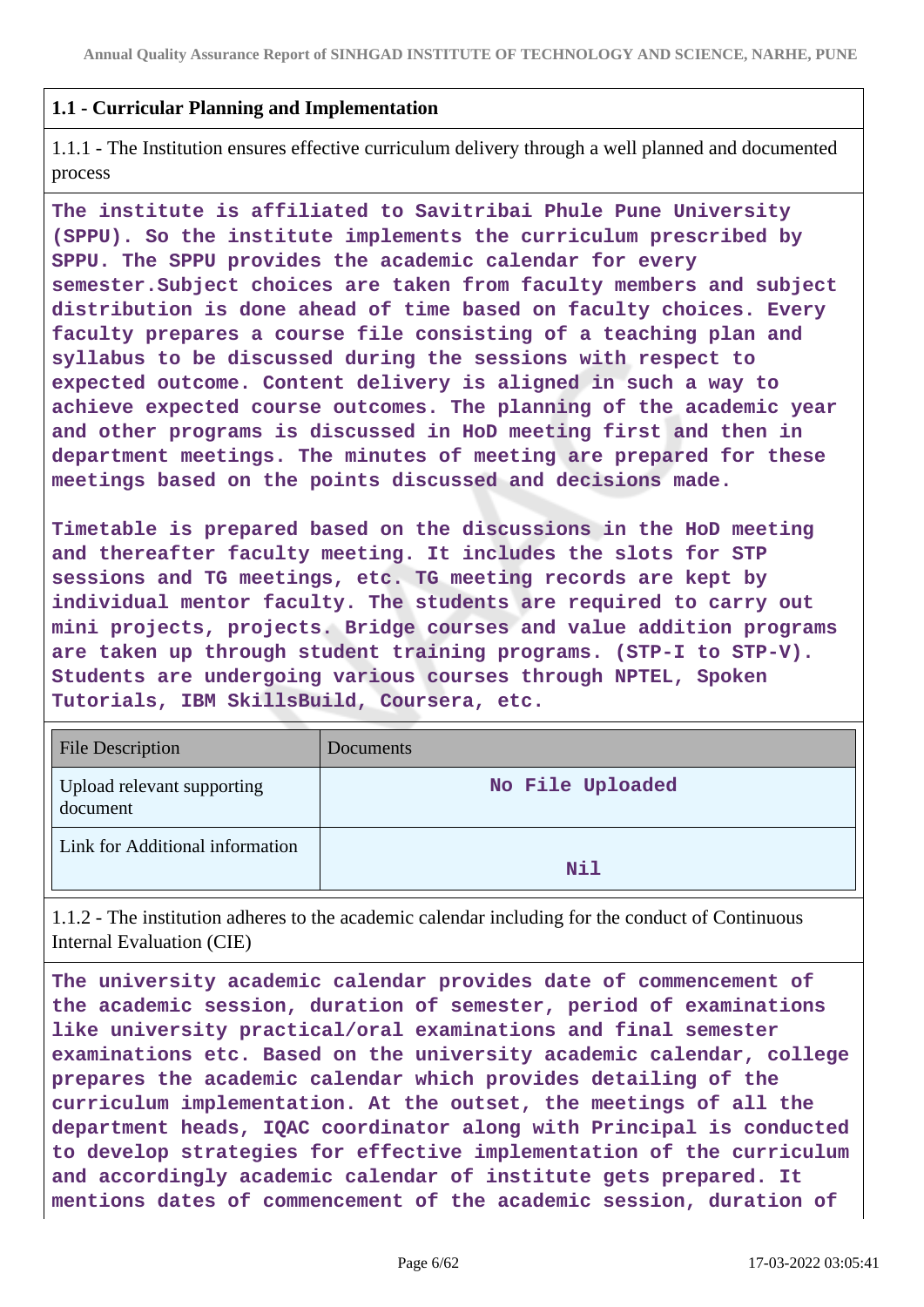**semester, period of internal assessment tests like Unit tests, Prelim examination, mock practical/oral exam, mock online exams, final semester examinations etc.**

**Every department prepares their own calendar in line with the academic calendar of the institute, with the inclusion of cocurricular and extra-curricular activities. It includes guest lectures, workshops/trainings for students, industrial visits, seminars and Cultural Fest, Sports Events and Tech fest under the name Sinhgad Karandak. TG meetings are also planned and get executed accordingly.**

| <b>File Description</b>                                                                                                                                                                                                                                                                                                                                                                                                                                                                                                       | Documents           |
|-------------------------------------------------------------------------------------------------------------------------------------------------------------------------------------------------------------------------------------------------------------------------------------------------------------------------------------------------------------------------------------------------------------------------------------------------------------------------------------------------------------------------------|---------------------|
| Upload relevant supporting<br>documents                                                                                                                                                                                                                                                                                                                                                                                                                                                                                       | View File           |
| Link for Additional information                                                                                                                                                                                                                                                                                                                                                                                                                                                                                               | Nil                 |
| 1.1.3 - Teachers of the Institution participate in<br>following activities related to curriculum<br>development and assessment of the affiliating<br>University and/are represented on the<br>following academic bodies during the year.<br><b>Academic council/BoS of Affiliating University</b><br><b>Setting of question papers for UG/PG</b><br>programs Design and Development of<br><b>Curriculum for Add on/certificate/Diploma</b><br><b>Courses Assessment / evaluation process of the</b><br>affiliating University | A. All of the above |

| <b>File Description</b>                                                                                         | Documents |
|-----------------------------------------------------------------------------------------------------------------|-----------|
| Details of participation of<br>teachers in various<br>bodies/activities provided as a<br>response to the metric | View File |
| Any additional information                                                                                      | View File |

#### **1.2 - Academic Flexibility**

**1.2.1 - Number of Programmes in which Choice Based Credit System (CBCS)/ elective course system has been implemented**

#### **1.2.1.1 - Number of Programmes in which CBCS/ Elective course system implemented**

**5**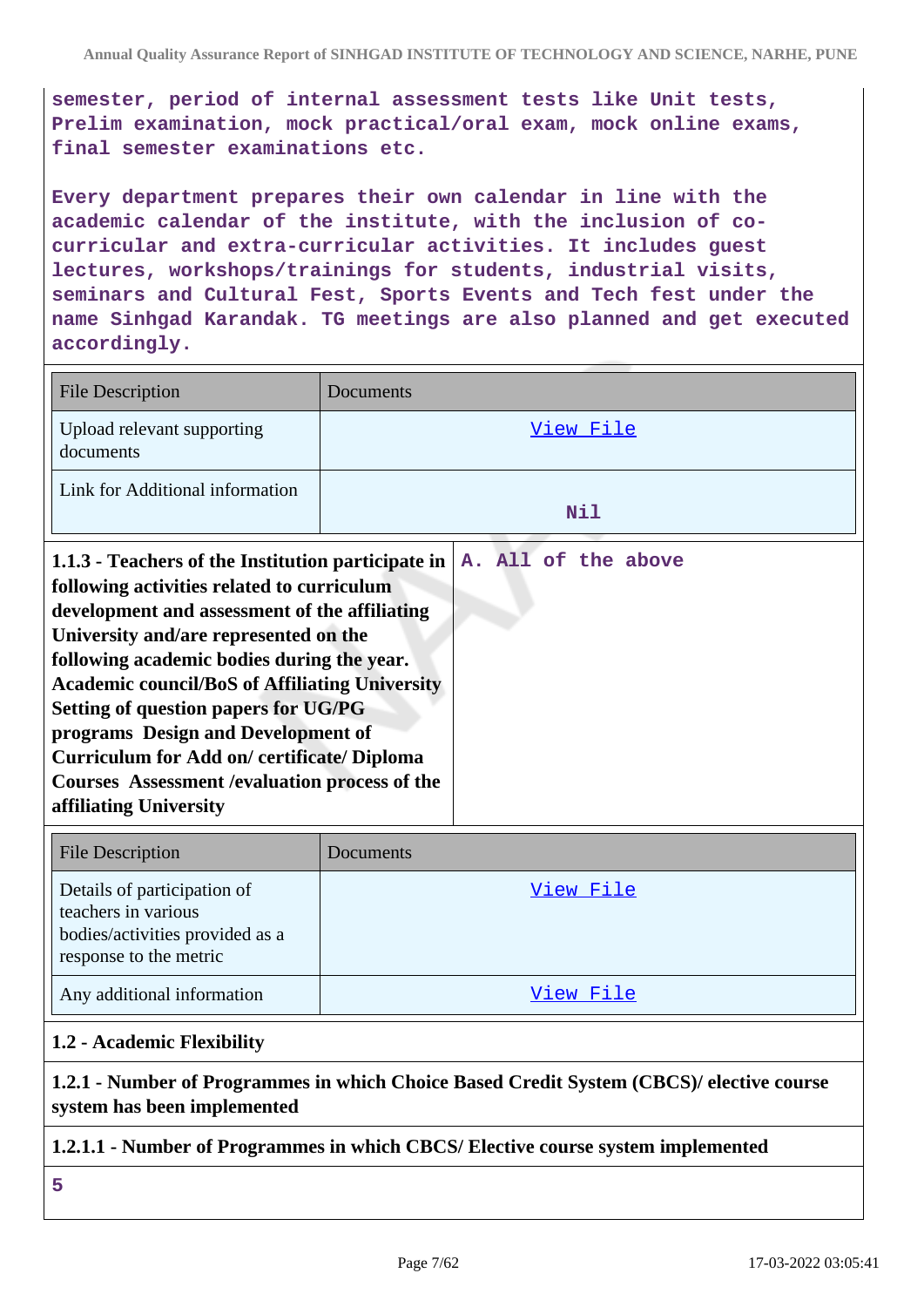| <b>File Description</b>                                    | <b>Documents</b> |
|------------------------------------------------------------|------------------|
| Any additional information                                 | View File        |
| Minutes of relevant Academic<br>Council/BOS meetings       | No File Uploaded |
| Institutional data in prescribed<br>format (Data Template) | No File Uploaded |

#### **1.2.2 - Number of Add on /Certificate programs offered during the year**

### **1.2.2.1 - How many Add on /Certificate programs are added during the year. Data requirement for year: (As per Data Template)**

#### **212**

| <b>File Description</b>                                                       | Documents        |
|-------------------------------------------------------------------------------|------------------|
| Any additional information                                                    | View File        |
| Brochure or any other document<br>relating to Add on /Certificate<br>programs | No File Uploaded |
| List of Add on /Certificate<br>programs (Data Template)                       | View File        |

### **1.2.3 - Number of students enrolled in Certificate/ Add-on programs as against the total number of students during the year**

#### **1841**

**1.2.3.1 - Number of students enrolled in subject related Certificate or Add-on programs during the year**

#### **1841**

| File Description                                                                          | Documents        |
|-------------------------------------------------------------------------------------------|------------------|
| Any additional information                                                                | No File Uploaded |
| Details of the students enrolled in<br>Subjects related to<br>certificate/Add-on programs | View File        |

### **1.3 - Curriculum Enrichment**

1.3.1 - Institution integrates crosscutting issues relevant to Professional Ethics, Gender, Human Values, Environment and Sustainability into the Curriculum

**The institute offers courses in their curriculum which integrate**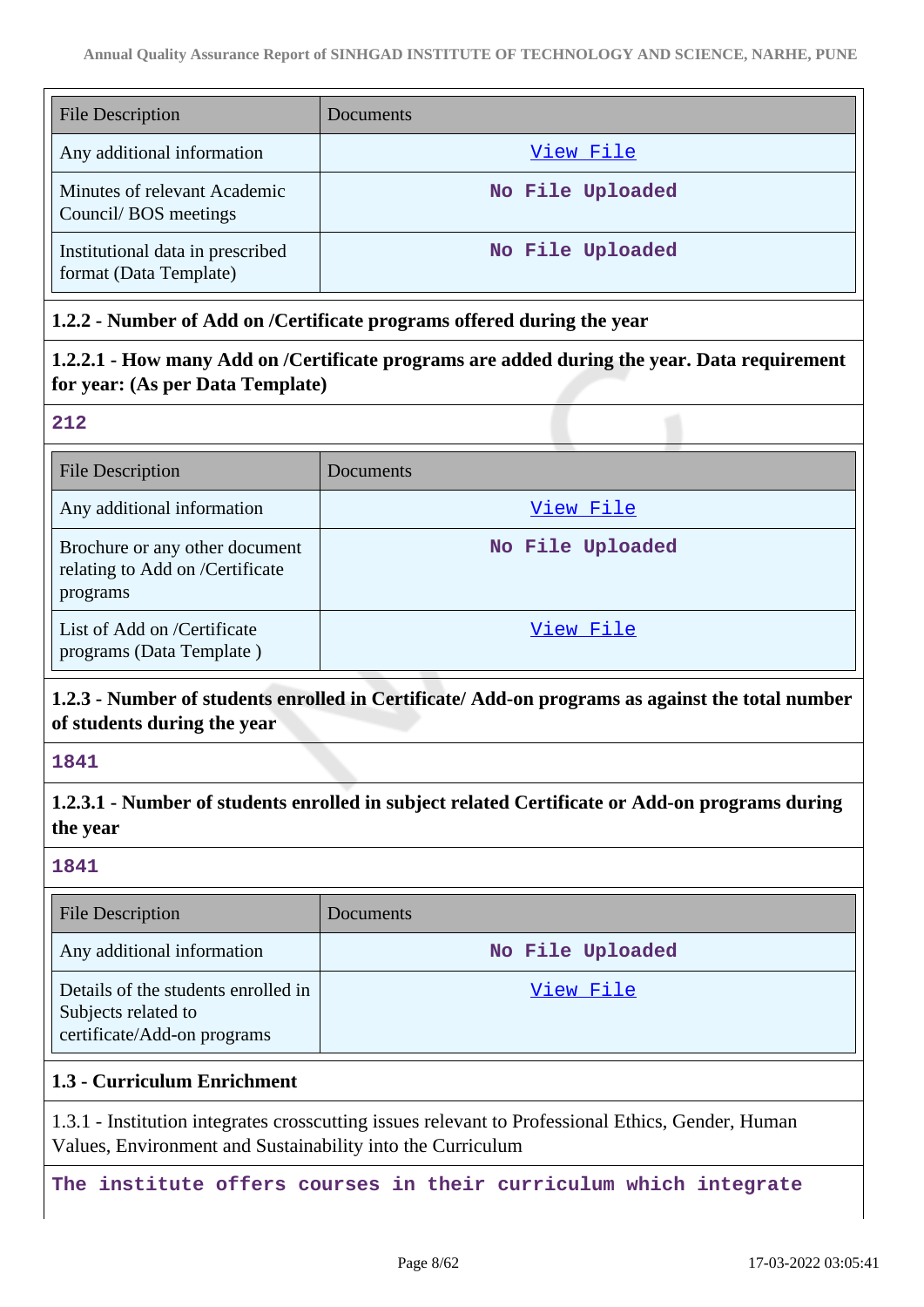**cross cutting issues relevant to Gender, Environment and Sustainability, Human values and Professional Ethics. These cross cutting issues are integrated into mandatory and Humanities courses in the under graduate programs.**

#### **Professional Ethics:**

**Under SPPU, we at SITS are providing the courses such as STP, Business Communication Skills (SE Comp), Business Analytics (BE IT), Engineering Economics and Construction Management (TE Civil), etc.**

#### **Gender:**

**The Institute always tries to create awareness amongst students and faculty about the values of gender equality, and inclusive development. Institute provides equal opportunity for all to participate in administrative, co–curricular and extra-curricular activities. The Institute also deputes faculty for orientation courses. Faculty members are nominated in committees without any discrimination (gender, caste, religion).**

#### **Human Values:**

**At SITS, we have incorporated UHV-1 from AY 2020-21 and now for AY 2021-22, UHV-2 is offered for third semester engineering.**

**Environment and Sustainability:** 

**Various subjects are included in the SPPU syllabus such as Environmental Issues and Disaster Management (Audit Course for all branches), Ability Enhancement Compulsory Course (AECC), Environmental Studies-1, and Environmental Studies-2, etc.**

| <b>File Description</b>                                                                                                                                                   | Documents        |
|---------------------------------------------------------------------------------------------------------------------------------------------------------------------------|------------------|
| Any additional information                                                                                                                                                | View File        |
| Upload the list and description of<br>courses which address the<br>Professional Ethics, Gender,<br>Human Values, Environment and<br>Sustainability into the<br>Curriculum | No File Uploaded |

**1.3.2 - Number of courses that include experiential learning through project work/field work/internship during the year**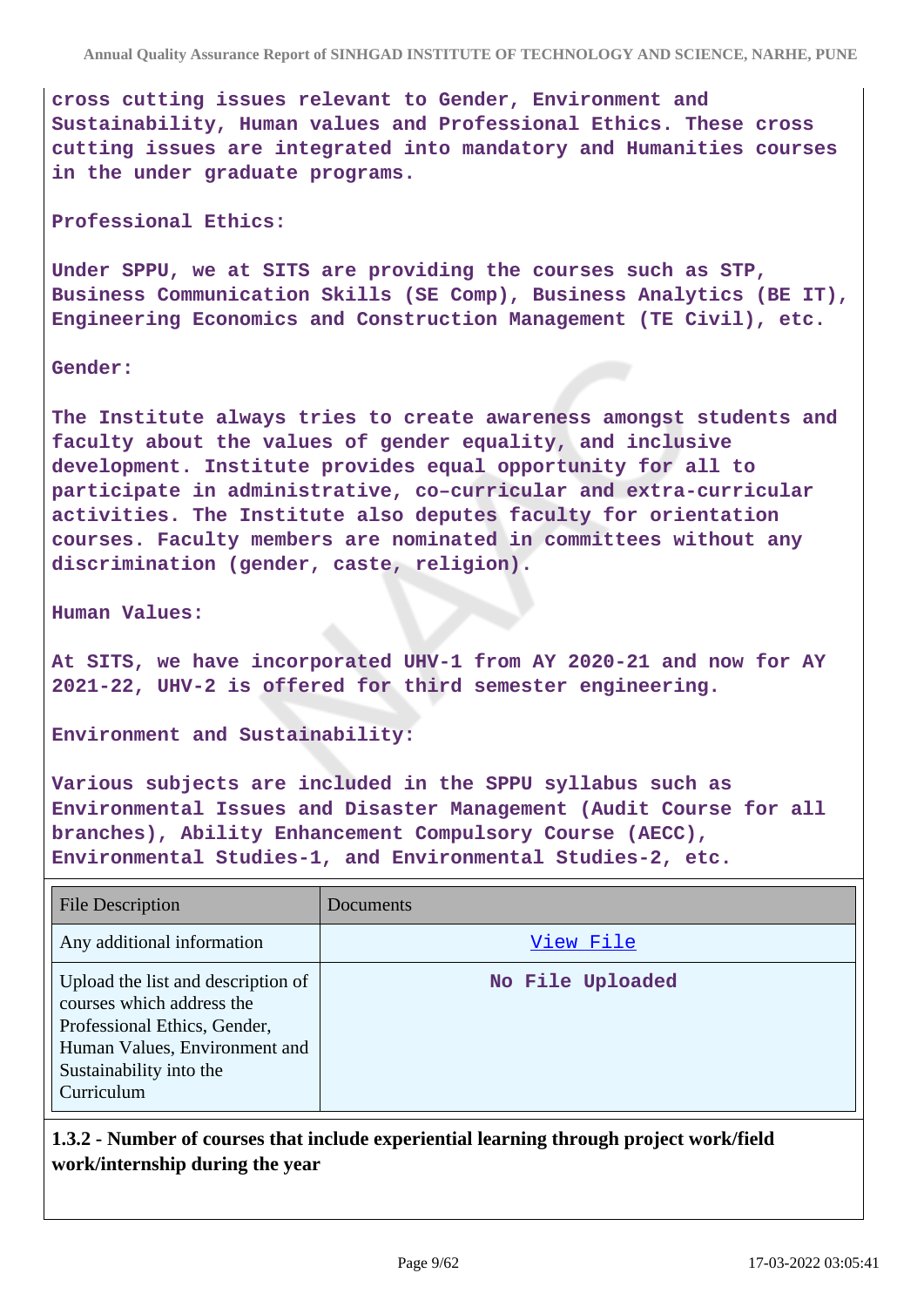| 82                                                                                                                       |                  |  |  |  |
|--------------------------------------------------------------------------------------------------------------------------|------------------|--|--|--|
| <b>File Description</b>                                                                                                  | Documents        |  |  |  |
| Any additional information                                                                                               | View File        |  |  |  |
| Programme / Curriculum/<br>Syllabus of the courses                                                                       | No File Uploaded |  |  |  |
| Minutes of the Boards of Studies/<br>Academic Council meetings with<br>approvals for these courses                       | No File Uploaded |  |  |  |
| MoU's with relevant<br>organizations for these courses, if<br>any                                                        | No File Uploaded |  |  |  |
| Number of courses that include<br>experiential learning through<br>project work/field<br>work/internship (Data Template) | View File        |  |  |  |

### **1.3.3 - Number of students undertaking project work/field work/ internships**

**1647**

| <b>File Description</b>                                                                                             | <b>Documents</b> |
|---------------------------------------------------------------------------------------------------------------------|------------------|
| Any additional information                                                                                          | View File        |
| List of programmes and number<br>of students undertaking project<br>work/field work//internships<br>(Data Template) | View File        |

### **1.4 - Feedback System**

| 1.4.1 - Institution obtains feedback on the     |  |  | A. All of the above |
|-------------------------------------------------|--|--|---------------------|
| syllabus and its transaction at the institution |  |  |                     |
| from the following stakeholders Students        |  |  |                     |
| <b>Teachers Employers Alumni</b>                |  |  |                     |
|                                                 |  |  |                     |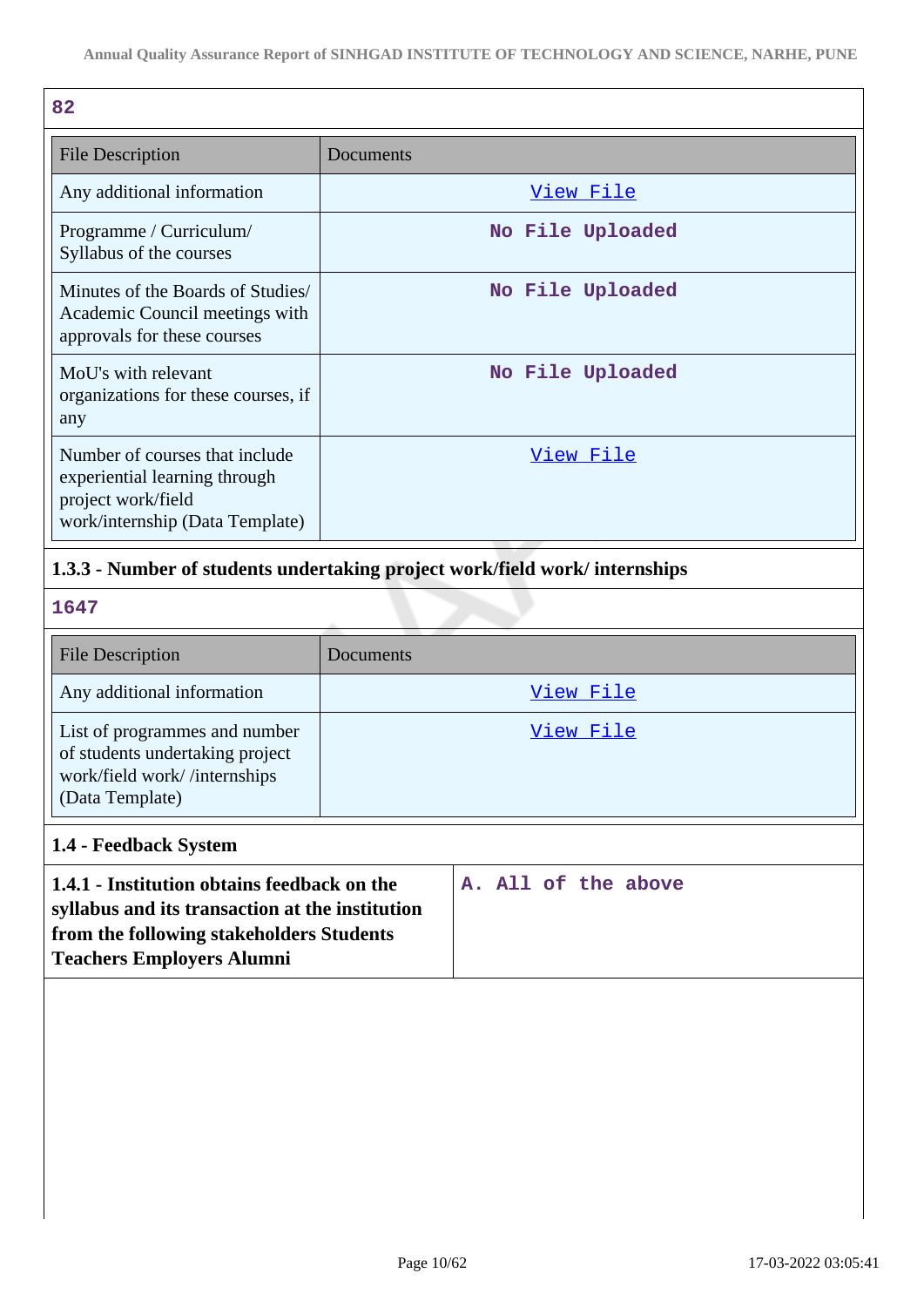| <b>File Description</b>                                                                                                                                                                                   | Documents        |                                                                                          |  |
|-----------------------------------------------------------------------------------------------------------------------------------------------------------------------------------------------------------|------------------|------------------------------------------------------------------------------------------|--|
| URL for stakeholder feedback<br>report                                                                                                                                                                    | View File        |                                                                                          |  |
| Action taken report of the<br>Institution on feedback report as<br>stated in the minutes of the<br>Governing Council, Syndicate,<br>Board of Management (Upload)                                          | No File Uploaded |                                                                                          |  |
| Any additional<br>information(Upload)                                                                                                                                                                     | No File Uploaded |                                                                                          |  |
| 1.4.2 - Feedback process of the Institution may<br>be classified as follows                                                                                                                               |                  | A. Feedback collected, analyzed<br>and action taken and feedback<br>available on website |  |
| <b>File Description</b>                                                                                                                                                                                   | Documents        |                                                                                          |  |
| Upload any additional<br>information                                                                                                                                                                      |                  | View File                                                                                |  |
| URL for feedback report                                                                                                                                                                                   | Nil              |                                                                                          |  |
| <b>TEACHING-LEARNING AND EVALUATION</b>                                                                                                                                                                   |                  |                                                                                          |  |
| 2.1 - Student Enrollment and Profile                                                                                                                                                                      |                  |                                                                                          |  |
| 2.1.1 - Enrolment Number Number of students admitted during the year                                                                                                                                      |                  |                                                                                          |  |
| 2.1.1.1 - Number of sanctioned seats during the year                                                                                                                                                      |                  |                                                                                          |  |
| 540                                                                                                                                                                                                       |                  |                                                                                          |  |
| <b>File Description</b>                                                                                                                                                                                   | Documents        |                                                                                          |  |
| Any additional information                                                                                                                                                                                |                  | No File Uploaded                                                                         |  |
| Institutional data in prescribed<br>format                                                                                                                                                                | View File        |                                                                                          |  |
| 2.1.2 - Number of seats filled against seats reserved for various categories (SC, ST, OBC,<br>Divyangjan, etc. as per applicable reservation policy during the year (exclusive of<br>supernumerary seats) |                  |                                                                                          |  |
| 2.1.2.1 - Number of actual students admitted from the reserved categories during the year                                                                                                                 |                  |                                                                                          |  |
| 119                                                                                                                                                                                                       |                  |                                                                                          |  |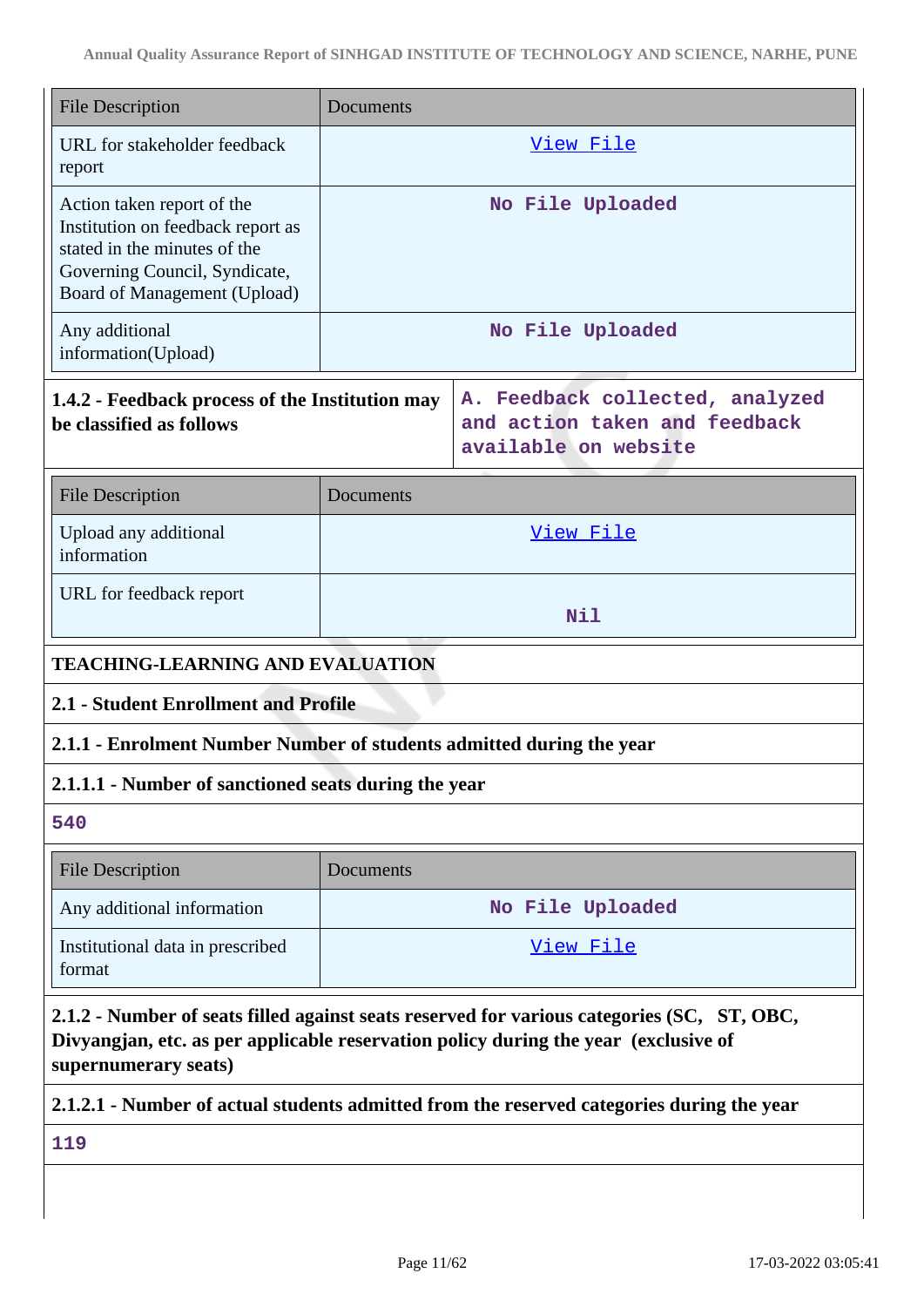| <b>File Description</b>                                                                                                                                                                                                                                     | Documents        |  |  |  |
|-------------------------------------------------------------------------------------------------------------------------------------------------------------------------------------------------------------------------------------------------------------|------------------|--|--|--|
| Any additional information                                                                                                                                                                                                                                  | No File Uploaded |  |  |  |
| Number of seats filled against<br>seats reserved (Data Template)                                                                                                                                                                                            | View File        |  |  |  |
| 2.2 - Catering to Student Diversity                                                                                                                                                                                                                         |                  |  |  |  |
| 2.2.1 - The institution assesses the learning levels of the students and organizes special Programmes<br>for advanced learners and slow learners                                                                                                            |                  |  |  |  |
| The merit list of the admitted students is analyzed based on the<br>marks obtained in 12th, CET and divisions of first year students are<br>formed which will help the teachers while delivering the contents in<br>the class and to frame the assignments. |                  |  |  |  |
| Steps taken for advanced learners:                                                                                                                                                                                                                          |                  |  |  |  |
| 1. Toppers in SPPU examinations and winners of curricular and<br>extracurricular activities are felicitated.                                                                                                                                                |                  |  |  |  |
| 2. Encouraged to participate in hackathons, international/national<br>conferences/seminars/workshops, project competitions                                                                                                                                  |                  |  |  |  |
| 3. Issue recommendation letters for pursuing higher study.                                                                                                                                                                                                  |                  |  |  |  |
| 4. Encouragement to pursue internships in companies to enhance their<br>skills.                                                                                                                                                                             |                  |  |  |  |
| 5. Inspired to write technical/nontechnical articles/poems.                                                                                                                                                                                                 |                  |  |  |  |
| 6. Motivated to prepare for entrance/competitive examinations.                                                                                                                                                                                              |                  |  |  |  |
| 7. Topper of each class is appointed as the Class Representative and<br>nominated for student council.                                                                                                                                                      |                  |  |  |  |
| Steps taken for slow learners:                                                                                                                                                                                                                              |                  |  |  |  |
| 1. Slow learners are identified based on performance in SPPU<br>examination and internal examination. If the performance is poor in<br>SPPU examination, remedial classes are conducted and counselled<br>accordingly.                                      |                  |  |  |  |
| 2. The teacher guardian updates parents about performance in internal<br>and SPPU examinations during Parent-Teacher Meeting.                                                                                                                               |                  |  |  |  |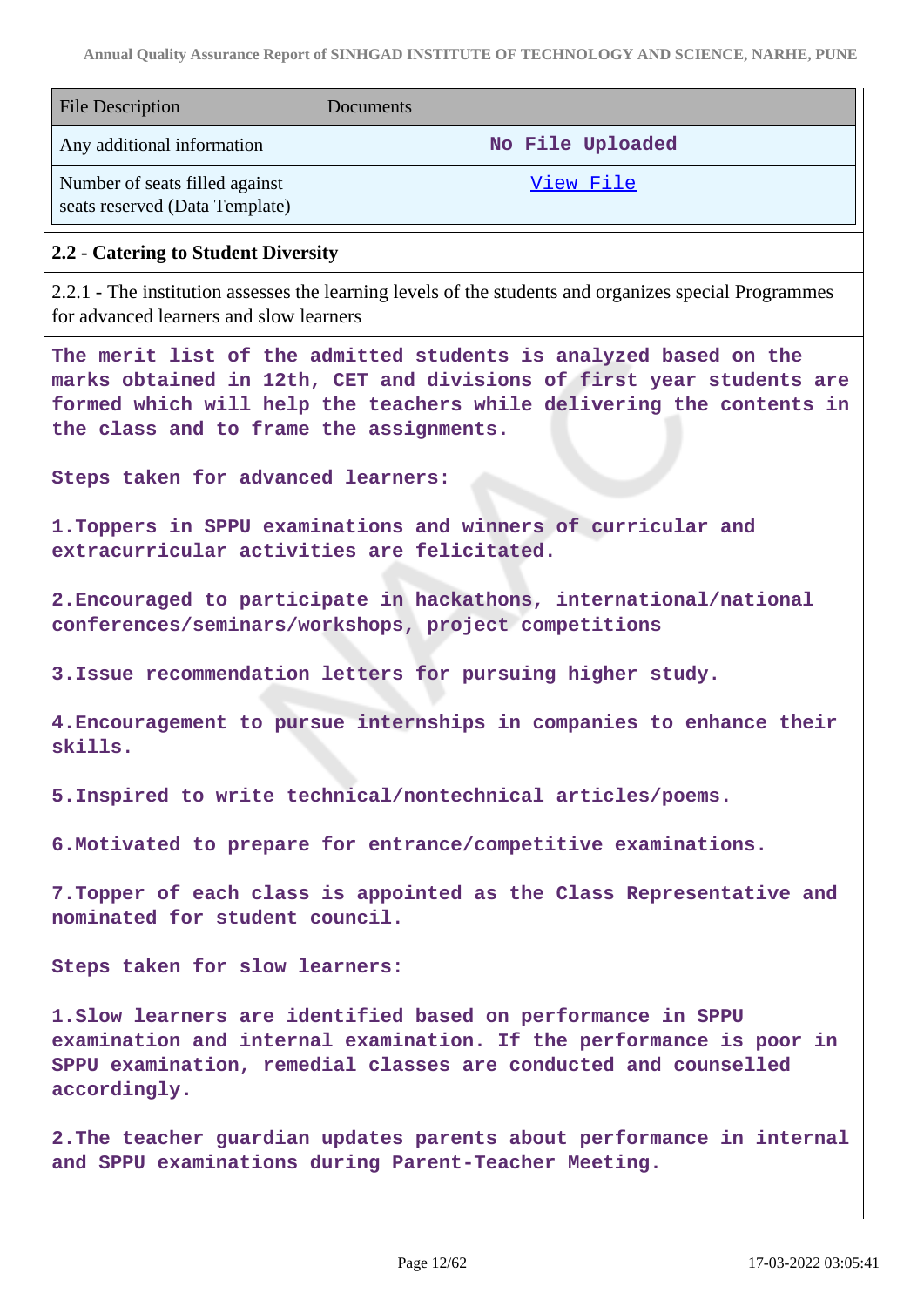**Annual Quality Assurance Report of SINHGAD INSTITUTE OF TECHNOLOGY AND SCIENCE, NARHE, PUNE**

**3.Language barrier while public speaking is tried to bridge.**

**4.Parents are informed about the progress of their ward through telephone calls.**

**5.Encouraged to take part in departmental activities.**

**6.Counselling of students at the time of SPPU examination result declaration.**

| <b>File Description</b>              | Documents        |
|--------------------------------------|------------------|
| Link for additional Information      | Nil              |
| Upload any additional<br>information | No File Uploaded |

#### **2.2.2 - Student- Full time teacher ratio (Data for the latest completed academic year)**

| Number of Students | <b>Number of Teachers</b> |
|--------------------|---------------------------|
| 2036               | 104                       |

| <b>File Description</b>    | <b>Documents</b> |
|----------------------------|------------------|
| Any additional information | View File        |

#### **2.3 - Teaching- Learning Process**

2.3.1 - Student centric methods, such as experiential learning, participative learning and problem solving methodologies are used for enhancing learning experiences

**Experiential Learning:**

**1.Students are learning through the seminars/mini projects/projects as a part of curriculum.**

**2.Students are encouraged to take internship.**

**3.Departments plan and organize the industrial/institutional visits, field visits for students to provide exposure to industrial work culture as well as a part of curriculum.**

**4.Students are encouraged to have online certifications like SWAYAM, Spoken Tutorial of IITB, Udemy, etc.**

**5.Students are inspired to write technical papers.**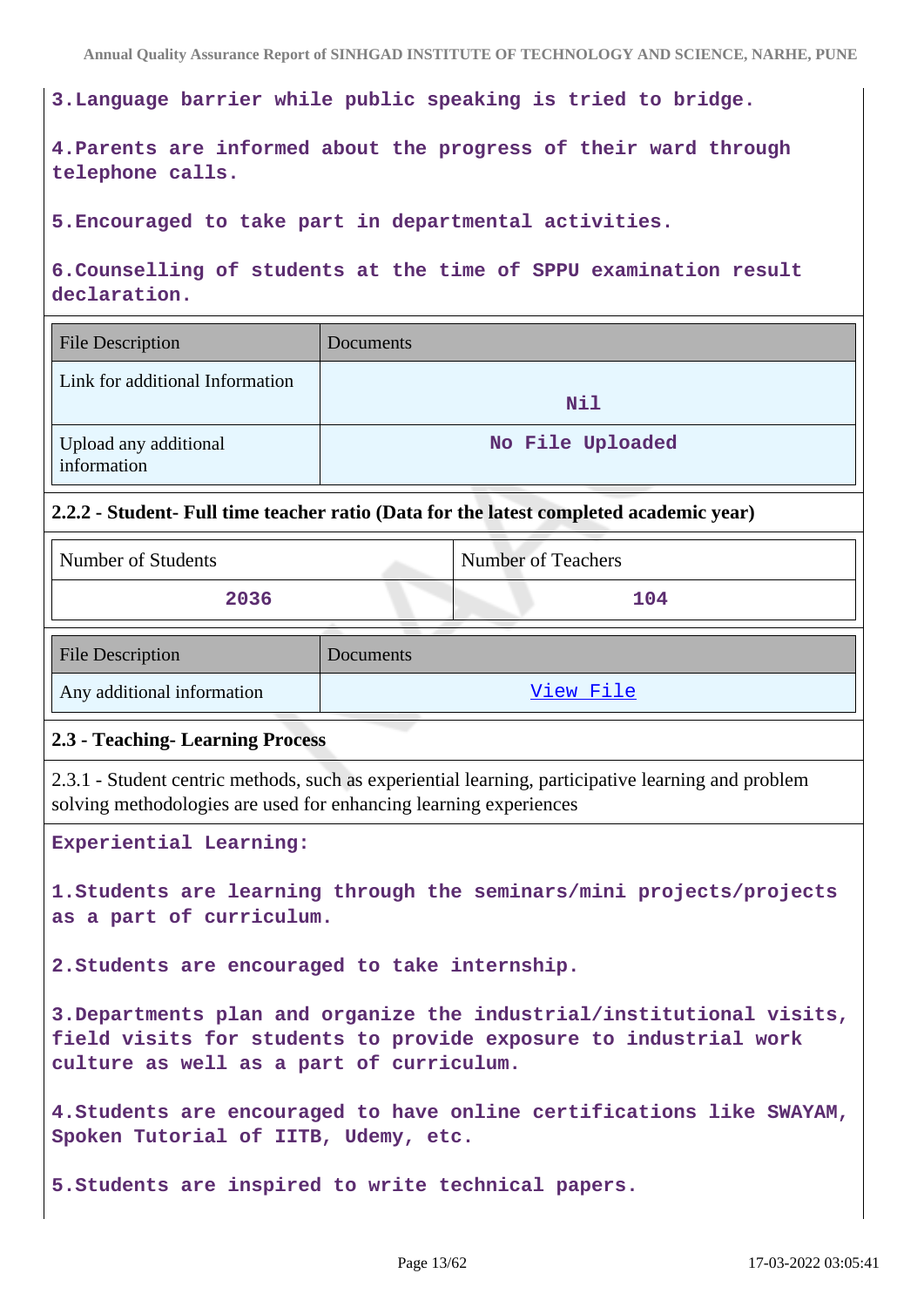**6.Few laboratory sessions are engaged by means of Virtual Laboratories. 7.Online tools such as Compilers/Tinkercad/Scilab are used to conduct various laboratory sessions. 8.Modelling and analysis of structural components using suitable tools. Participative Learning : 1.Students learn through group activities in various workshops and seminars. 2.Students participate in groups to solve different problems through mini projects and projects. 3.Students are delivering presentations on various case studies involving technical topics. 4.Students are encouraged to learn through discussions with peers. Problem solving methodologies 1.Students are motivated to participate in BAJA SAE/GoKart, in national level competition for the design of vehicles. 2.To develop problem solving ability, Project Based Learning has been included in the curriculum. 3.Students are learning through the mini projects/projects as a part of curriculum. 4.Students are motivated to participate in Hackathons/IoT challenges/problem solving competitions.** File Description Documents Upload any additional information [View File](https://assessmentonline.naac.gov.in/storage/app/public/aqar/17086/17086_17_34.pdf?1647509739) Link for additional information

2.3.2 - Teachers use ICT enabled tools for effective teaching-learning process. Write description in maximum of 200 words

**Nil**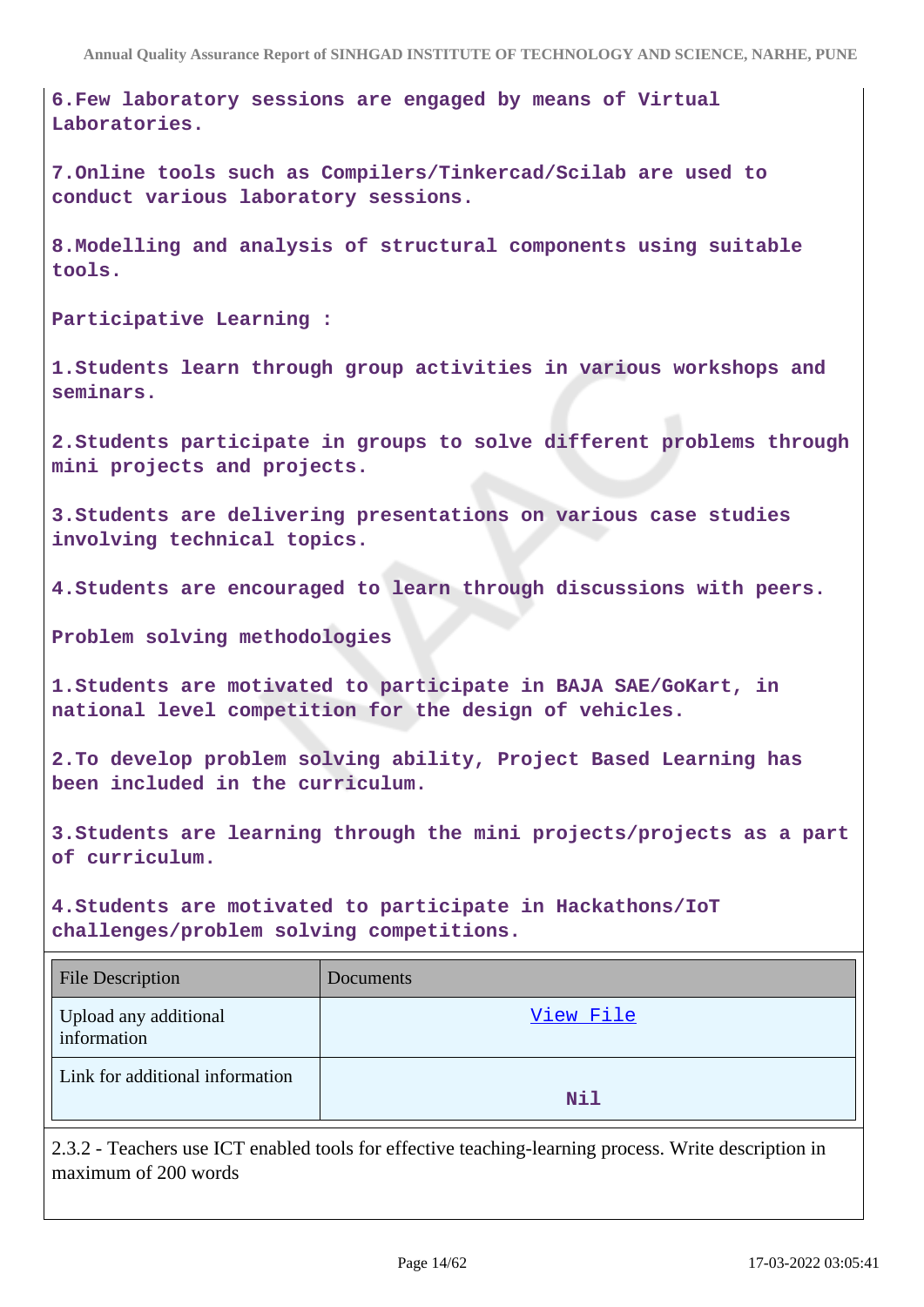**1.The faculty members are using the IT enabled learning tools such as PPT/Video clippings /Audio system/free online sources, to make learning more interesting for the students.**

**2.Classrooms/Laboratories are equipped with LCD projectors, computers and internet connectivity to promote independent learning.**

**3.Interactive methods such as research paper presentations/seminars/debates/group discussions/assignments and laboratory work are used.**

**4.Laboratory manuals are mailed to students well in advance at the start of semester.**

**5.Students are encouraged to use Overleaf, LaTeX editor for project report writing.**

**6.Teachers made a swift transition from classroom to online teaching during COVID-19 pandemic. Platforms such as Zoom/Google Classroom/Google Meet/Microsoft Teams were used to create virtual classrooms.**

**7.Recording of video lectures is made available to students in respective Google Classroom for long term learning.**

**8.Due to COVID-19 pandemic online modes like Email/Google Groups/Google Classrooms are used to collect assignments, conduct tests and practical examinations and for sharing notes, practice questions, other e-resources. Google forms are used to record attendance of students and to conduct quizzes/unit test/preliminary examinations.**

**9.Virtual laboratories and free online tools such as Compilers/ Tinkercad/Scilab, are used for conducting laboratory sessions.**

**10.Teachers use social media platforms like WhatsApp to connect with the students.**

**11.Institute premises are Wi-Fi enabled.**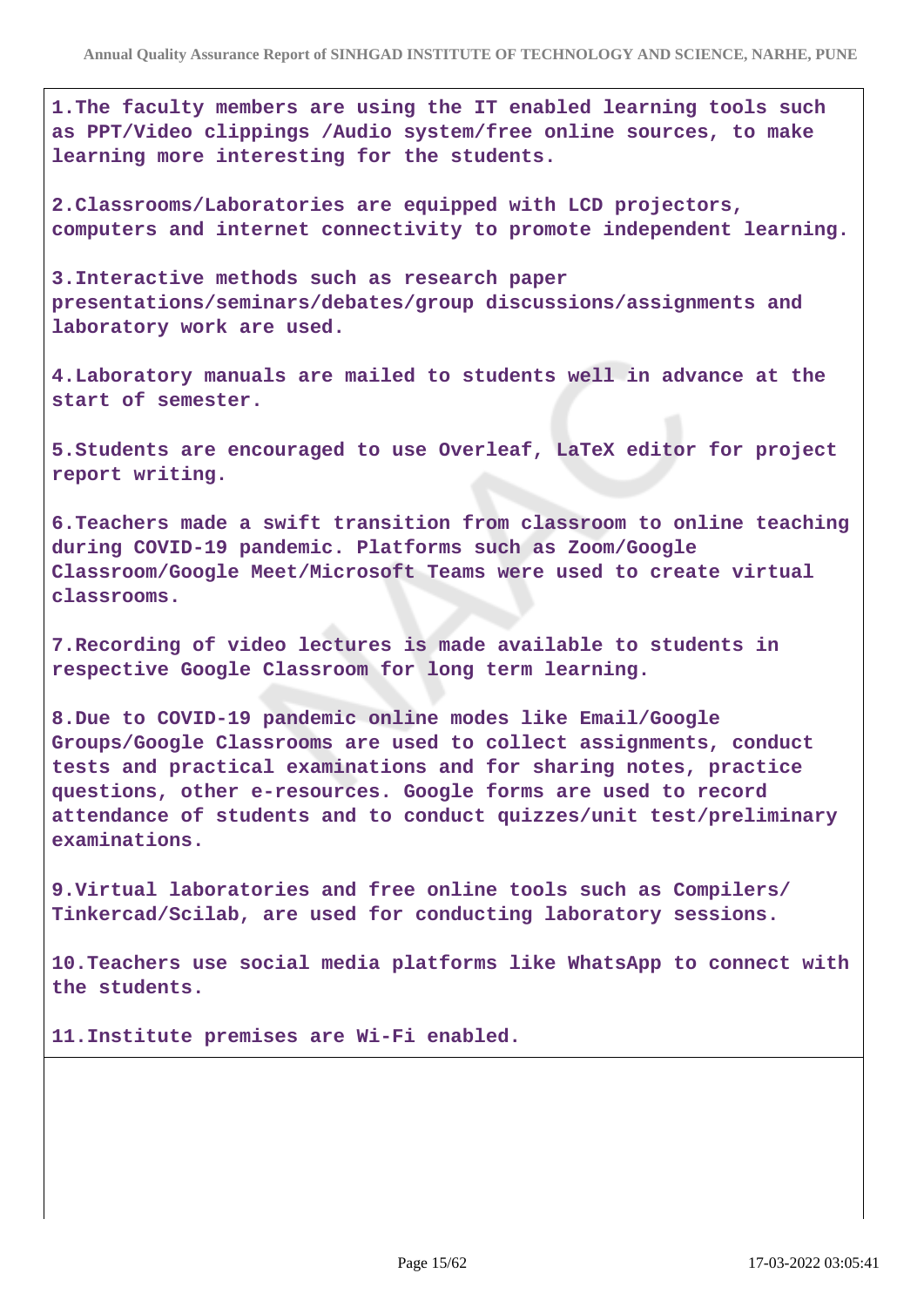| <b>File Description</b>                                                                                    | Documents |
|------------------------------------------------------------------------------------------------------------|-----------|
| Upload any additional<br>information                                                                       | View File |
| Provide link for webpage<br>describing the ICT enabled tools<br>for effective teaching-learning<br>process | Nil       |

### **2.3.3 - Ratio of mentor to students for academic and other related issues (Data for the latest completed academic year )**

### **2.3.3.1 - Number of mentors**

| u.      |                |
|---------|----------------|
|         | ۰.<br>ve a     |
| I<br>۰, | ۰.<br>w<br>. . |
|         |                |

| <b>File Description</b>                                                   | Documents |
|---------------------------------------------------------------------------|-----------|
| Upload, number of students<br>enrolled and full time teachers on<br>roll. | View File |
| Circulars pertaining to assigning<br>mentors to mentees                   | View File |
| mentor/mentee ratio                                                       | View File |

### **2.4 - Teacher Profile and Quality**

### **2.4.1 - Number of full time teachers against sanctioned posts during the year**

### **104**

| <b>File Description</b>                                             | Documents        |
|---------------------------------------------------------------------|------------------|
| Full time teachers and sanctioned<br>posts for year (Data Template) | View File        |
| Any additional information                                          | No File Uploaded |
| List of the faculty members<br>authenticated by the Head of HEI     | View File        |

**2.4.2 - Number of full time teachers with Ph. D. / D.M. / M.Ch. /D.N.B Superspeciality / D.Sc. / D.Litt. during the year (consider only highest degree for count)**

### **2.4.2.1 - Number of full time teachers with Ph. D. / D.M. / M.Ch. /D.N.C Superspeciality / D.Sc. / D.Litt. during the year**

**10**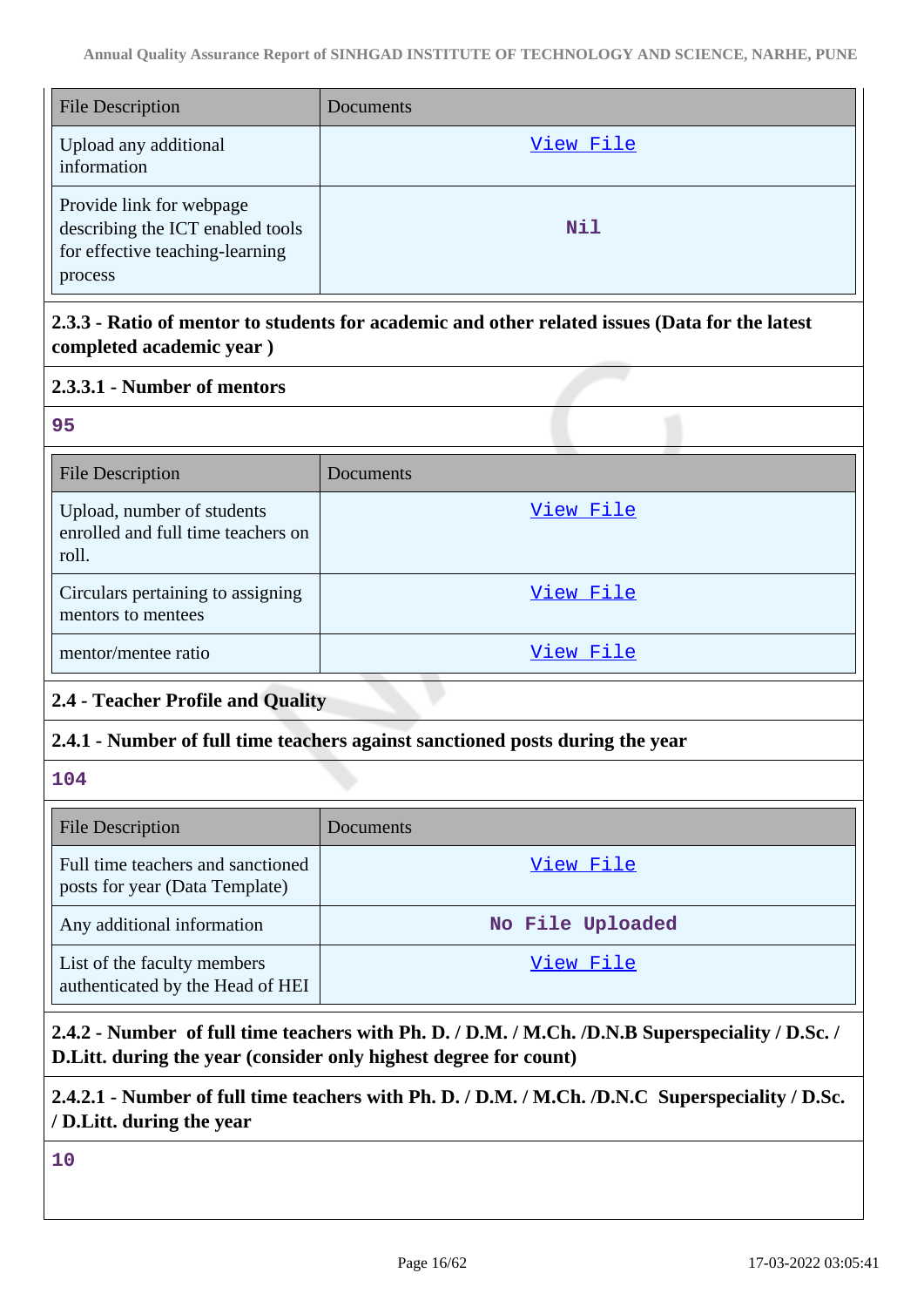| <b>File Description</b>                                                                                                                                                          | Documents |
|----------------------------------------------------------------------------------------------------------------------------------------------------------------------------------|-----------|
| Any additional information                                                                                                                                                       | View File |
| List of number of full time<br>teachers with Ph. D. / D.M. /<br>M.Ch./ D.N.B Super specialty /<br>D.Sc. / D.Litt. and number of full<br>time teachers for year(Data<br>Template) | View File |

### **2.4.3 - Number of years of teaching experience of full time teachers in the same institution (Data for the latest completed academic year)**

### **2.4.3.1 - Total experience of full-time teachers**

| 607                                                                                                     |           |
|---------------------------------------------------------------------------------------------------------|-----------|
| <b>File Description</b>                                                                                 | Documents |
| Any additional information                                                                              | View File |
| List of Teachers including their<br>PAN, designation, dept. and<br>experience details(Data<br>Template) | View File |

#### **2.5 - Evaluation Process and Reforms**

2.5.1 - Mechanism of internal assessment is transparent and robust in terms of frequency and mode. Write description within 200 words.

**Students and parents are made aware about the criteria for internal and continuous evaluation process through the orientation.**

- **At the commencement of every semester, students are notified about the criteria for evaluation of term work marks in the respective laboratory sessions/theory lectures and through the circulars/notices displayed on notice board.**
- **Performance in mini projects/project/seminar work is assessed by individual guides. At the start of the semester, respective coordinators inform the students about the assessment criteria for seminars/projects. To evaluate performance of the students in projects/seminars, presentations/reviews and report writing are conducted.**

**The institute uses following tools for internal assessment:**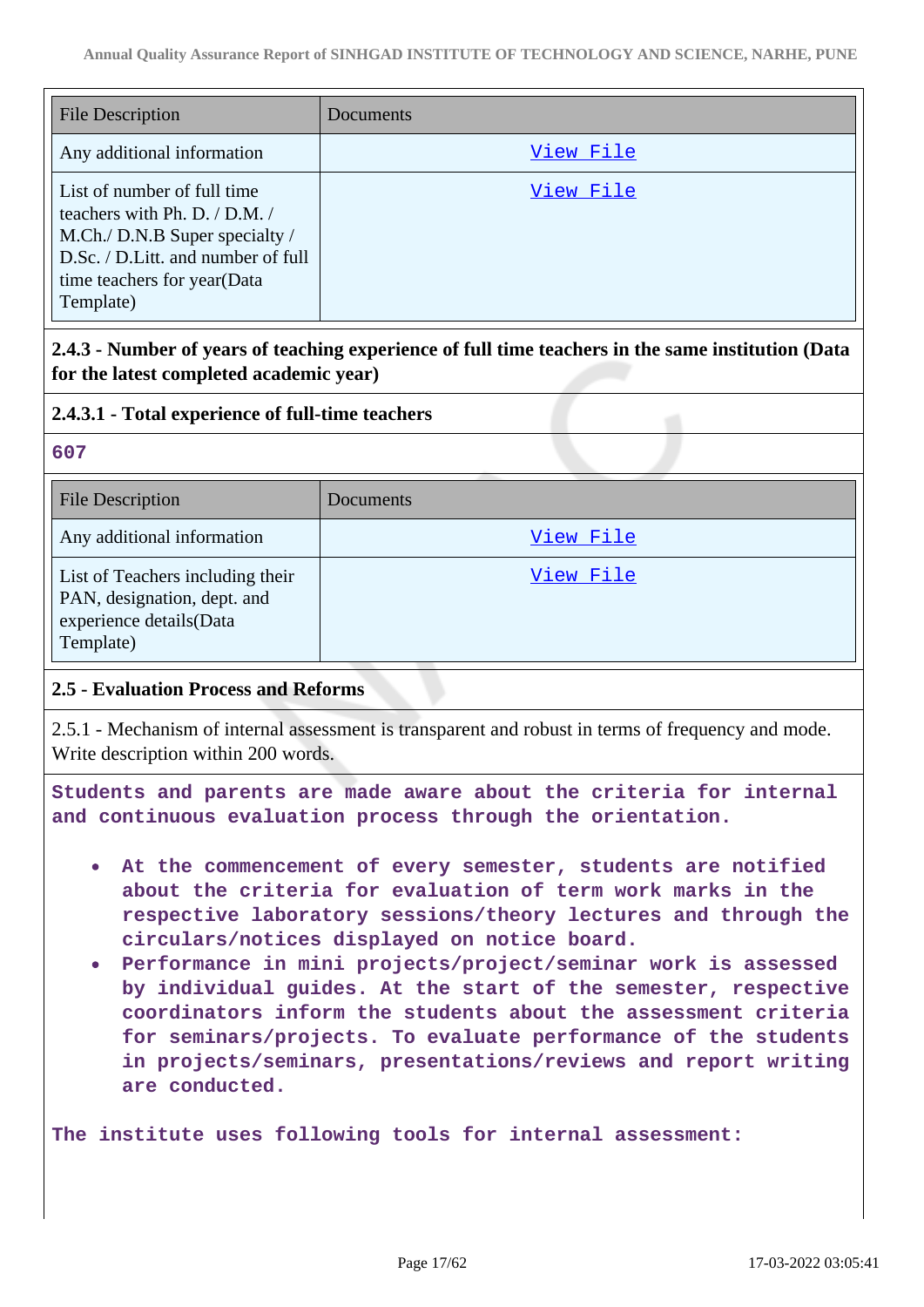**Annual Quality Assurance Report of SINHGAD INSTITUTE OF TECHNOLOGY AND SCIENCE, NARHE, PUNE**

**Internal Assessment Tools**

**Mode**

**Frequency**

**Unit Test**

**To assess performance of students, and progress on a regular basis.**

**Once in semester**

**Theory Assignments**

**To evaluate the understanding of a particular unit of the course, students solve the assignments.**

**Six assignments on 6 Units**

**Continuous Assessment**

**Students' understanding is evaluated on each assignment during practical.**

**Once in a week**

**Preliminary Examination**

**To assess overall progress in the course.**

**Once in semester**

**Mock Exam**

**To prepare students for university practical/oral examination.**

**Term Work**

**At the end of every semester, TW of individual students is calculated.**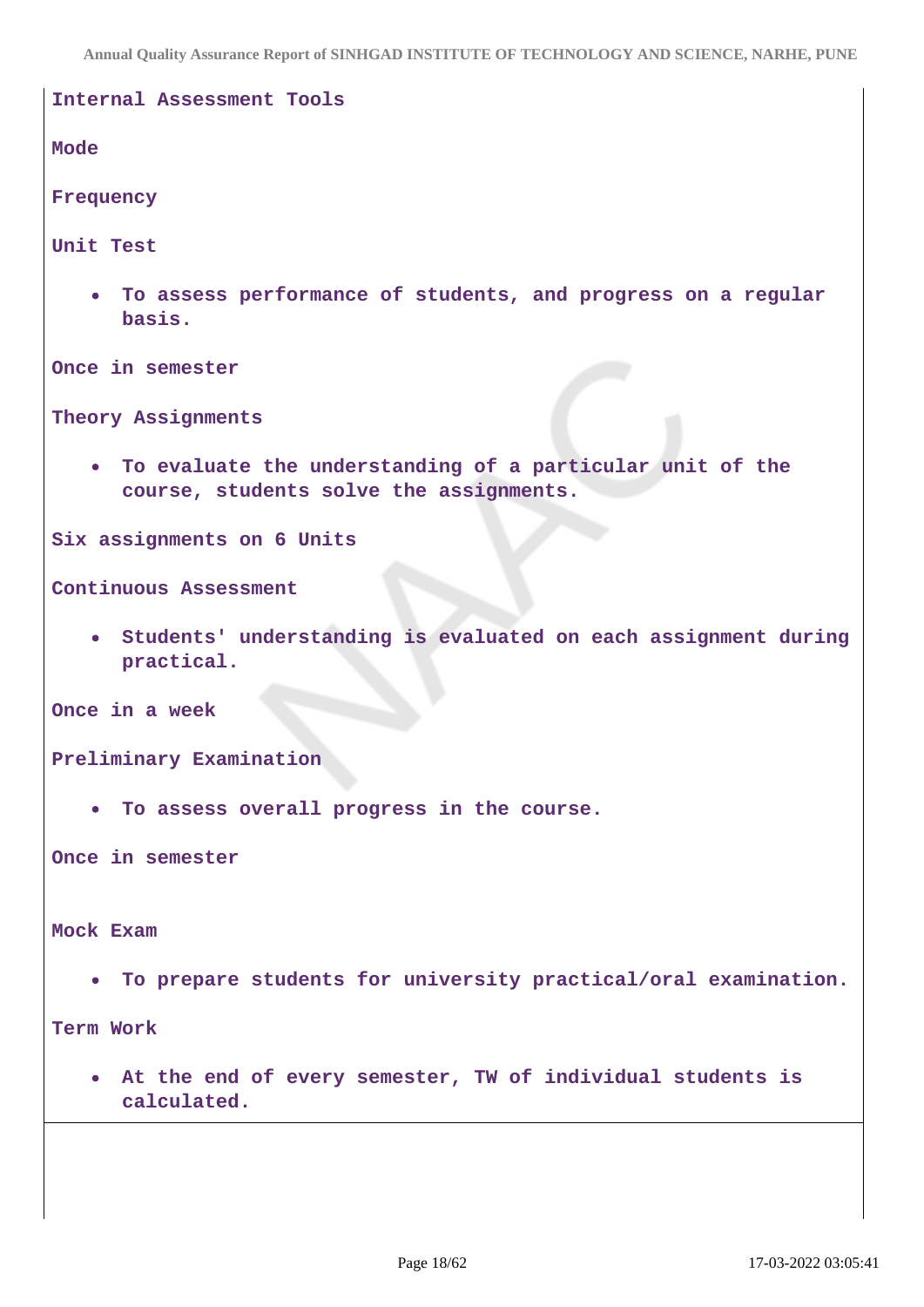| File Description                | Documents        |
|---------------------------------|------------------|
| Any additional information      | No File Uploaded |
| Link for additional information | Nil              |

2.5.2 - Mechanism to deal with internal examination related grievances is transparent, time- bound and efficient

**Institute to deal with internal examination related grievances adopts transparent and efficient mechanism in the following ways-**

- **1. The department appoints an internal examination coordinator who plans and executes all exams inline with the academic calendar of department and institute.**
- **2. Notifications and schedules are displayed prominently on the college notice boards to communicate information related to internal examination to students.**
- **3. Performance of the students in unit test, prelim examination, mock oral/practical exam or seminar and project reviews is displayed on notice board.**
- **4. After evaluation of the unit test and prelim examination, answer sheets are distributed to the students in the class for queries if any. They may raise their grievances orally regarding the marks awarded to them with the concerned faculty. Students are free to approach their mentor, or the teacher-in-charge for redressal.**

**In rare cases if discrepancies are noticed in the marks awarded to students by teachers then corrective actions are taken. These corrective actions are normally re-evaluation, re-checking of answer sheets.**

| <b>File Description</b>         | <b>Documents</b> |
|---------------------------------|------------------|
| Any additional information      | No File Uploaded |
| Link for additional information | Nil              |

### **2.6 - Student Performance and Learning Outcomes**

2.6.1 - Teachers and students are aware of the stated Programme and course outcomes of the Programmes offered by the institution.

**Yes, the Institute has well defined programme and course outcomes for each programme.**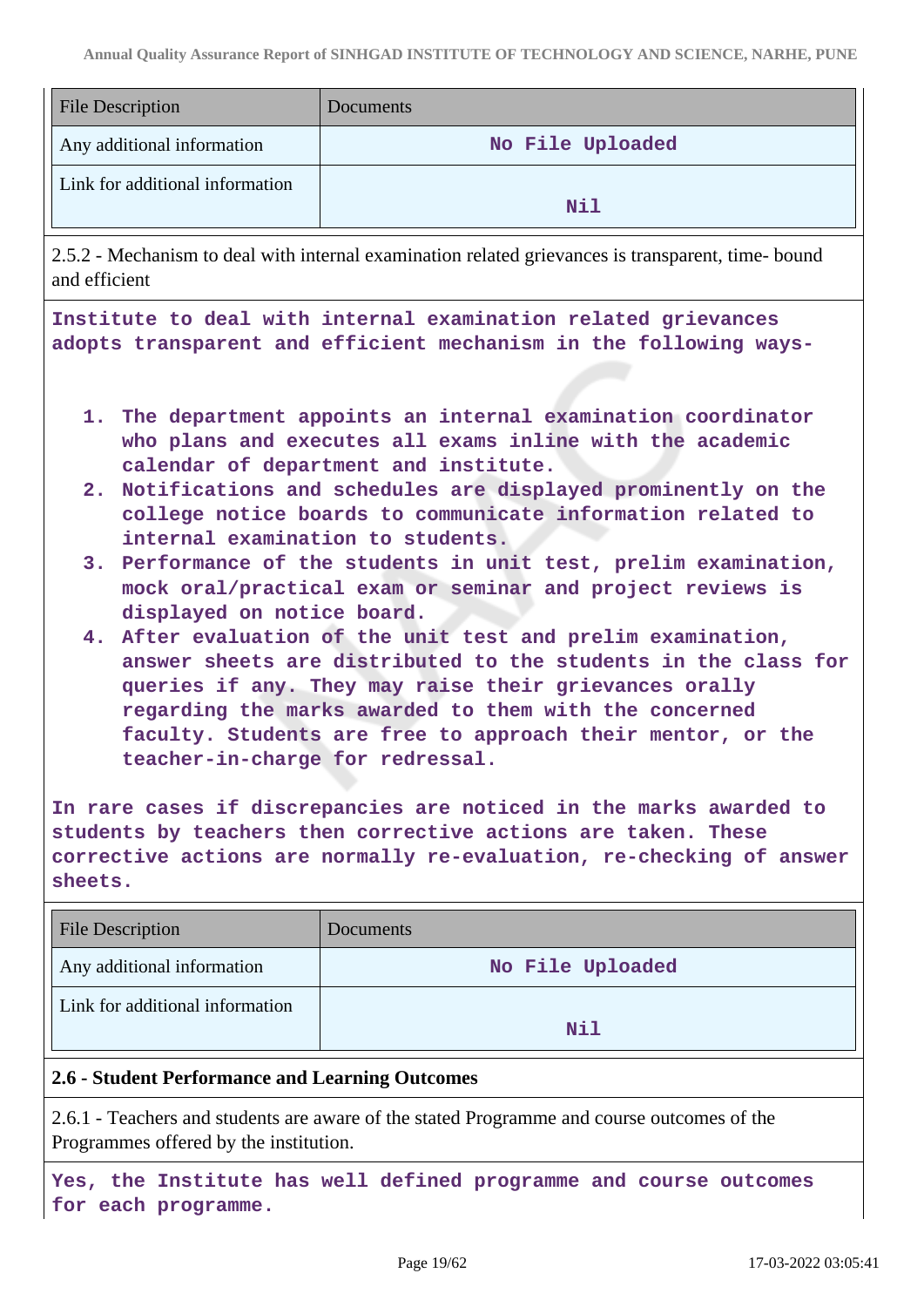**Teachers contribute in the process of framing of programme and course outcomes by following ways:**

- **Faculty from the various institutes discuss and develop POs and COs in each programme of courses during curriculum design workshops. These POs & COs along with curriculum are approved in the SPPU Board of Studies meeting.**
- **The curriculum along with POs & COs are then approved in the SPPU Academic Council.**
- **After approval from the SPPU Academic Council, the curriculum consisting of POs & COs is published on SPPU website.**
- **The course file of every teacher includes POs and COs.**

**Students are made aware about the stated programme and course outcomes by following ways:**

- **All the POs and COs are explained to students during the Orientation Day organised on the opening day of each academic semester.**
- **Students are made aware about all course objectives and COs during the first session of respective courses by the concerned faculty.**
- **POs and COs are displayed at prominent locations.**

**Communication:**

**POs and COs are published on the college website.**

| <b>File Description</b>                                 | Documents |
|---------------------------------------------------------|-----------|
| Upload any additional<br>information                    | View File |
| Paste link for Additional<br>information                | Nil       |
| Upload COs for all courses<br>(exemplars from Glossary) | View File |

2.6.2 - Attainment of Programme outcomes and course outcomes are evaluated by the institution.

**The direct attainments of course outcomes are calculated using internal and external assessment tools. The term work evaluation of laboratory work is used as internal tool. The in-semester and end**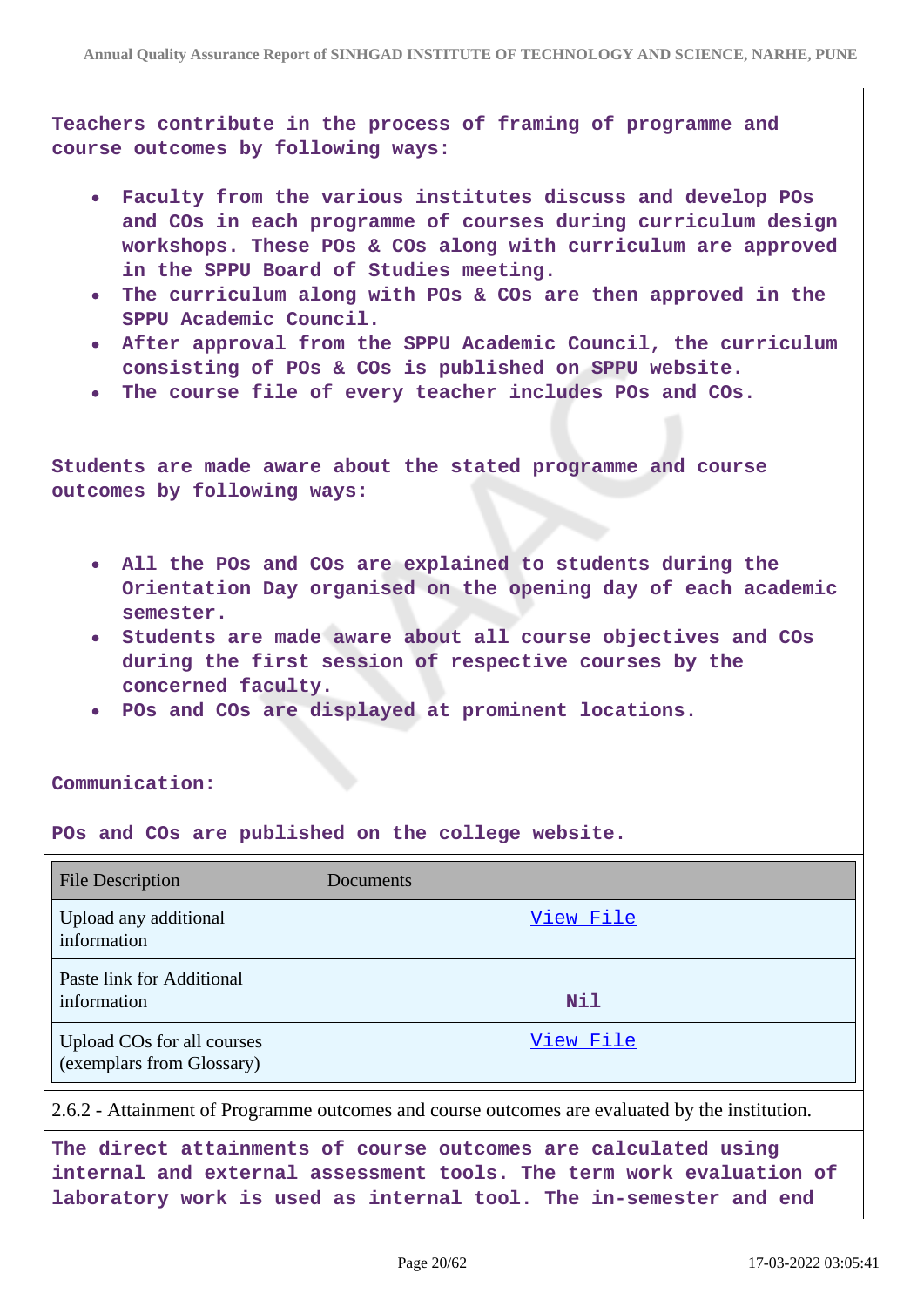**semester SPPU examination, and oral/practical examination are used as external assessment tools.**

**The correlation level for the attainment of POs & PSOs is 1 means low, 2 means moderate , 3 means high.**

```
Overall PO attainment :
```
**Direct Assessment Methodologies**

**The internal assessment and external assessment have weightages 30% and 70% respectively. Following guidelines were followed to calculate course outcome attainment levels-**

**If percentage of students score above the threshold level of marks is in between 40-60%, then attainment level is 1, 61-80 %, then attainment level is 2, above 80%, then attainment level is 3.**

**Calculation of CO attainment -**

**CO Attainment = 0.7 \* Attainment Level of External Assessment + 0.3 \* Attainment Level of Internal Assessment**

**Indirect Assessment Methodologies**

**The graduate exit survey, alumni feedback and employer feedback are used to assess indirect attainment of the POs and PSOs.**

**Overall Attainment of POs & PSOs = 0.8 \* attainment through direct assessments + 0.2 \* attainment through indirect assessment.**

| <b>File Description</b>                  | Documents  |
|------------------------------------------|------------|
| Upload any additional<br>information     | View File  |
| Paste link for Additional<br>information | <b>Nil</b> |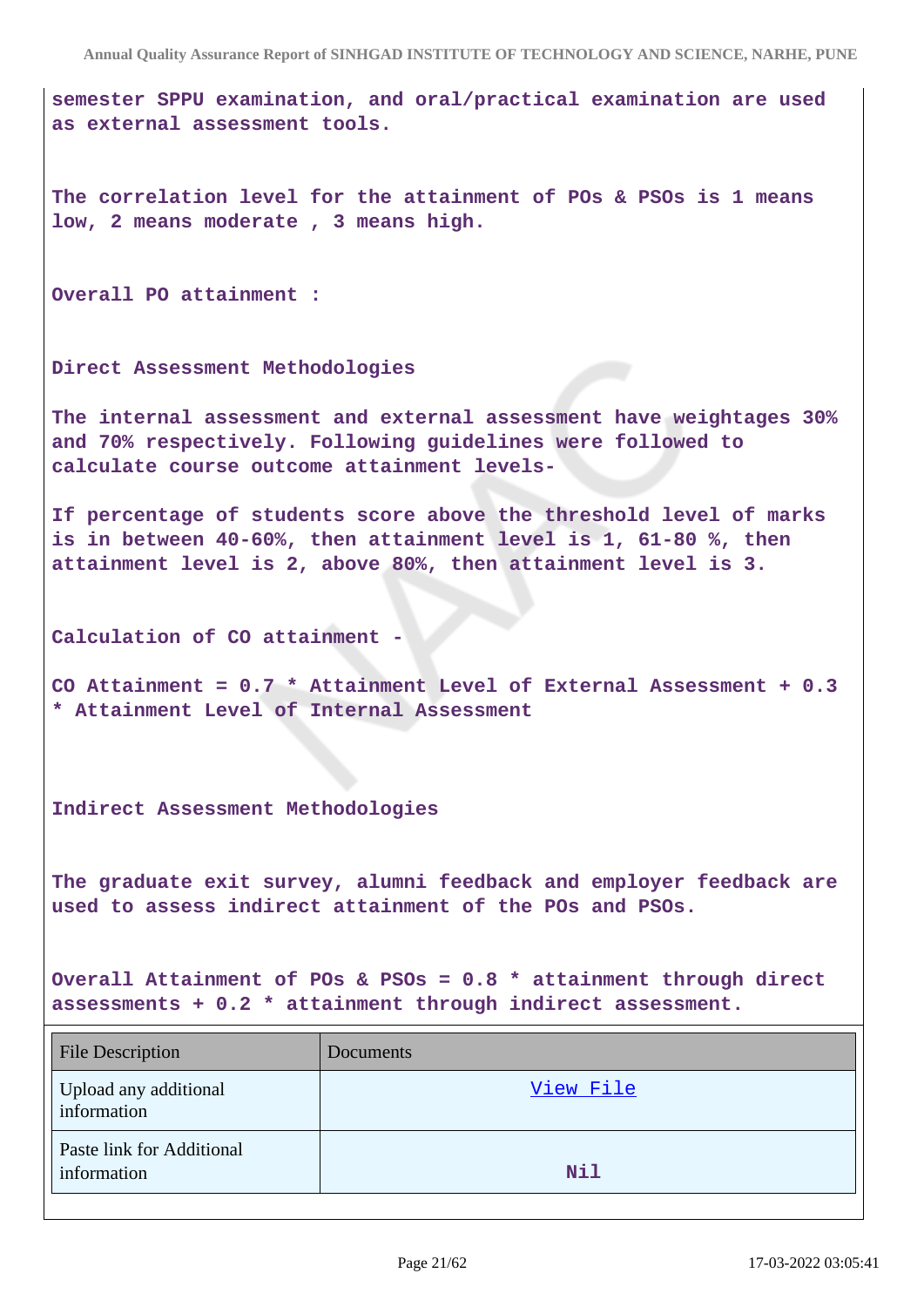### **2.6.3 - Pass percentage of Students during the year**

# **2.6.3.1 - Total number of final year students who passed the university examination during the year**

#### **634**

| <b>File Description</b>                                                                                                     | Documents |
|-----------------------------------------------------------------------------------------------------------------------------|-----------|
| Upload list of Programmes and<br>number of students passed and<br>appeared in the final year<br>examination (Data Template) | View File |
| Upload any additional<br>information                                                                                        | View File |
| Paste link for the annual report                                                                                            | Nil       |

#### **2.7 - Student Satisfaction Survey**

**2.7.1 - Student Satisfaction Survey (SSS) on overall institutional performance (Institution may design its own questionnaire) (results and details need to be provided as a weblink)**

[http://sits.sinhgad.edu/NAAC/SITS/SITS%20Student%20Satisfaction%20Su](http://sits.sinhgad.edu/NAAC/SITS/SITS%20Student%20Satisfaction%20Survey%202020-21.pdf) [rvey%202020-21.pdf](http://sits.sinhgad.edu/NAAC/SITS/SITS%20Student%20Satisfaction%20Survey%202020-21.pdf)

#### **RESEARCH, INNOVATIONS AND EXTENSION**

**3.1 - Resource Mobilization for Research**

**3.1.1 - Grants received from Government and non-governmental agencies for research projects / endowments in the institution during the year (INR in Lakhs)**

**3.1.1.1 - Total Grants from Government and non-governmental agencies for research projects / endowments in the institution during the year (INR in Lakhs)**

#### **0.35**

| File Description                                                                     | Documents        |
|--------------------------------------------------------------------------------------|------------------|
| Any additional information                                                           | No File Uploaded |
| e-copies of the grant award<br>letters for sponsored research<br>projects/endowments | View File        |
| List of endowments / projects<br>with details of grants (Data<br>Template)           | View File        |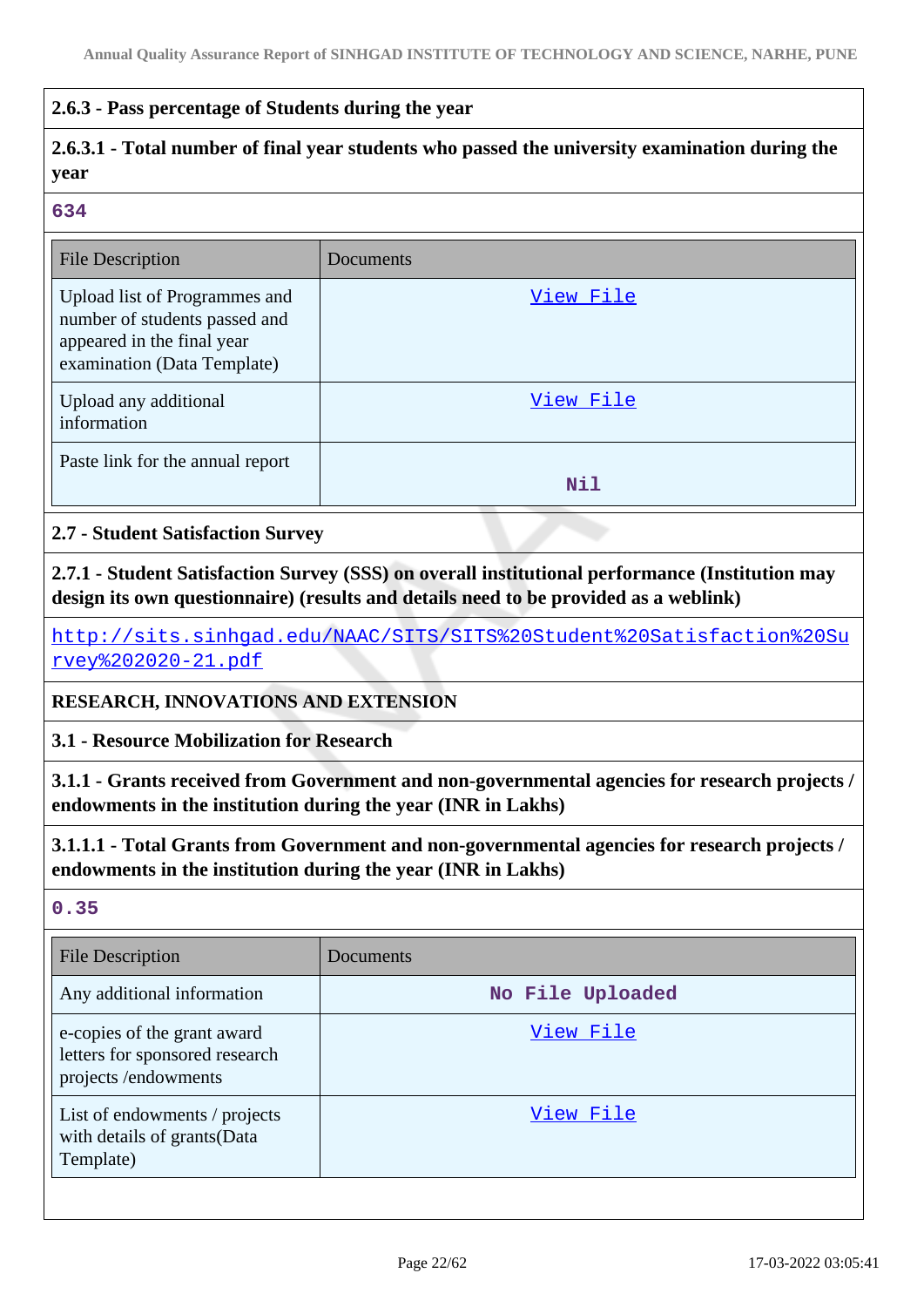### **3.1.2 - Number of departments having Research projects funded by government and non government agencies during the year**

### **3.1.2.1 - Number of departments having Research projects funded by government and nongovernment agencies during the year**

| 1                                                                |                  |
|------------------------------------------------------------------|------------------|
| <b>File Description</b>                                          | Documents        |
| List of research projects and<br>funding details (Data Template) | View File        |
| Any additional information                                       | No File Uploaded |
| Supporting document from<br><b>Funding Agency</b>                | View File        |
| Paste link to funding agency<br>website                          | Nil              |

#### **3.1.3 - Number of Seminars/conferences/workshops conducted by the institution during the year**

**3.1.3.1 - Total number of Seminars/conferences/workshops conducted by the institution during the year**

#### **42**

| <b>File Description</b>                                              | Documents        |
|----------------------------------------------------------------------|------------------|
| Report of the event                                                  | No File Uploaded |
| Any additional information                                           | No File Uploaded |
| List of workshops/seminars<br>during last 5 years (Data<br>Template) | View File        |

#### **3.2 - Research Publications and Awards**

**3.2.1 - Number of papers published per teacher in the Journals notified on UGC website during the year**

### **3.2.1.1 - Number of research papers in the Journals notified on UGC website during the year**

**44**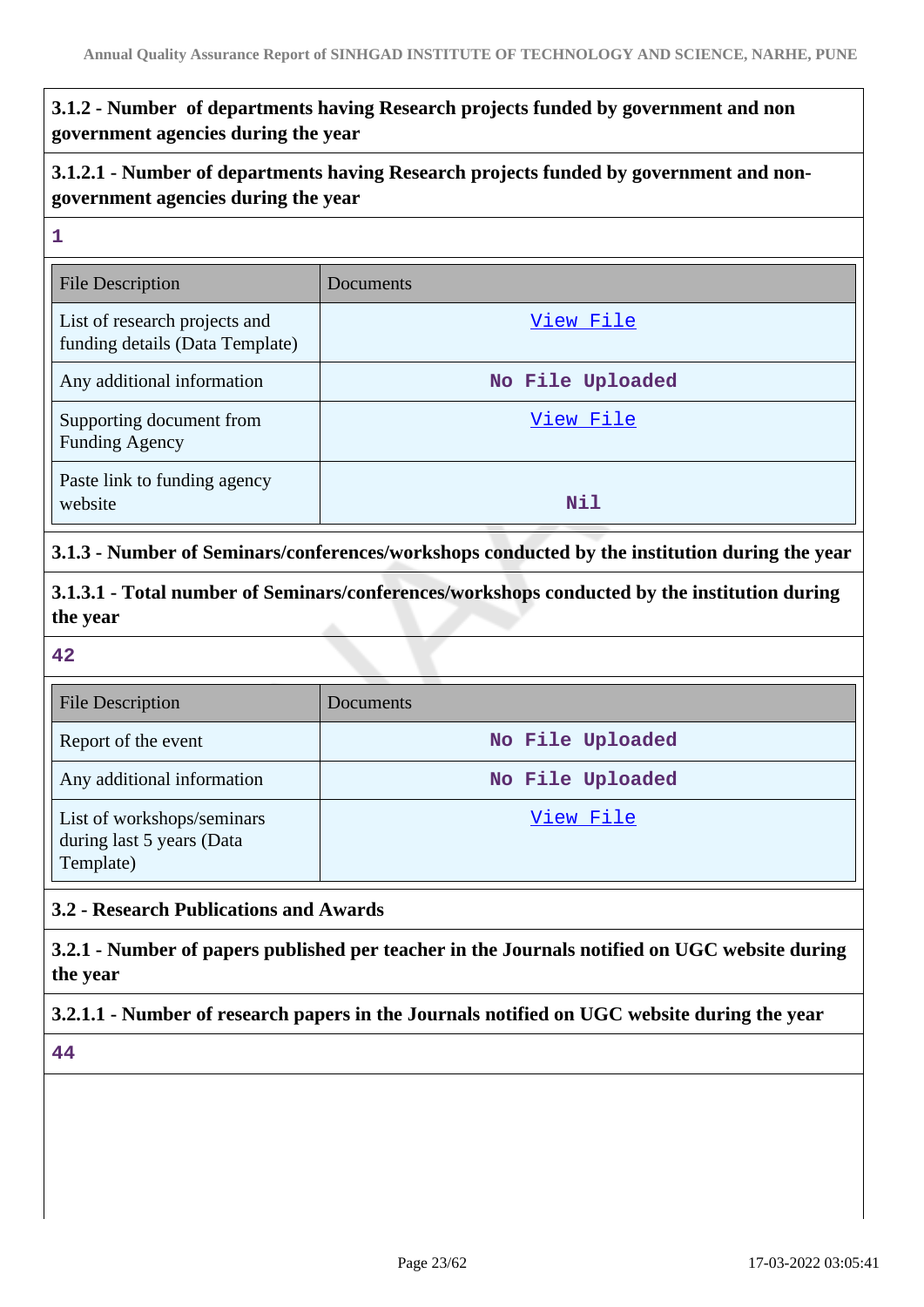| File Description                                                                                            | Documents        |
|-------------------------------------------------------------------------------------------------------------|------------------|
| Any additional information                                                                                  | No File Uploaded |
| List of research papers by title,<br>author, department, name and<br>year of publication (Data<br>Template) | View File        |

**3.2.2 - Number of books and chapters in edited volumes/books published and papers published in national/ international conference proceedings per teacher during the year**

**3.2.2.1 - Total number of books and chapters in edited volumes/books published and papers in national/ international conference proceedings during the year**

**11** File Description Documents Any additional information **No File Uploaded** List books and chapters edited volumes/ books published (Data Template) [View File](https://assessmentonline.naac.gov.in/storage/app/public/aqar/17086/17086_33_73.xlsx?1647509739)

#### **3.3 - Extension Activities**

3.3.1 - Extension activities are carried out in the neighborhood community, sensitizing students to social issues, for their holistic development, and impact thereof during the year

**The vision of the Institute is to produce not only good engineers but good human beings also.**

**Therefore, we are taking efforts to add values of good citizenship in our students by the teachers and student peer groups. The Institute organizes various activities through which students are equipped with appropriate skills for their holistic development. In the Institute, the extension activities for social causes are carried out through the National Service Scheme (NSS) and Student Council. Faculty coordinators inspire and support while conducting such activities.**

**The NSS unit and Student Council in particular organizes various activities to contribute to the development of the society. The major activities are - Blood donation camp, tree plantation, Nirbhay Kanya Abhiyan, Swachh Bharat Abhiyan, NSS camp for rural development, Celebration of Days-Yoga Day, International Youth day, Independence Day, Engineers day, NSS day, , National Unity Day,**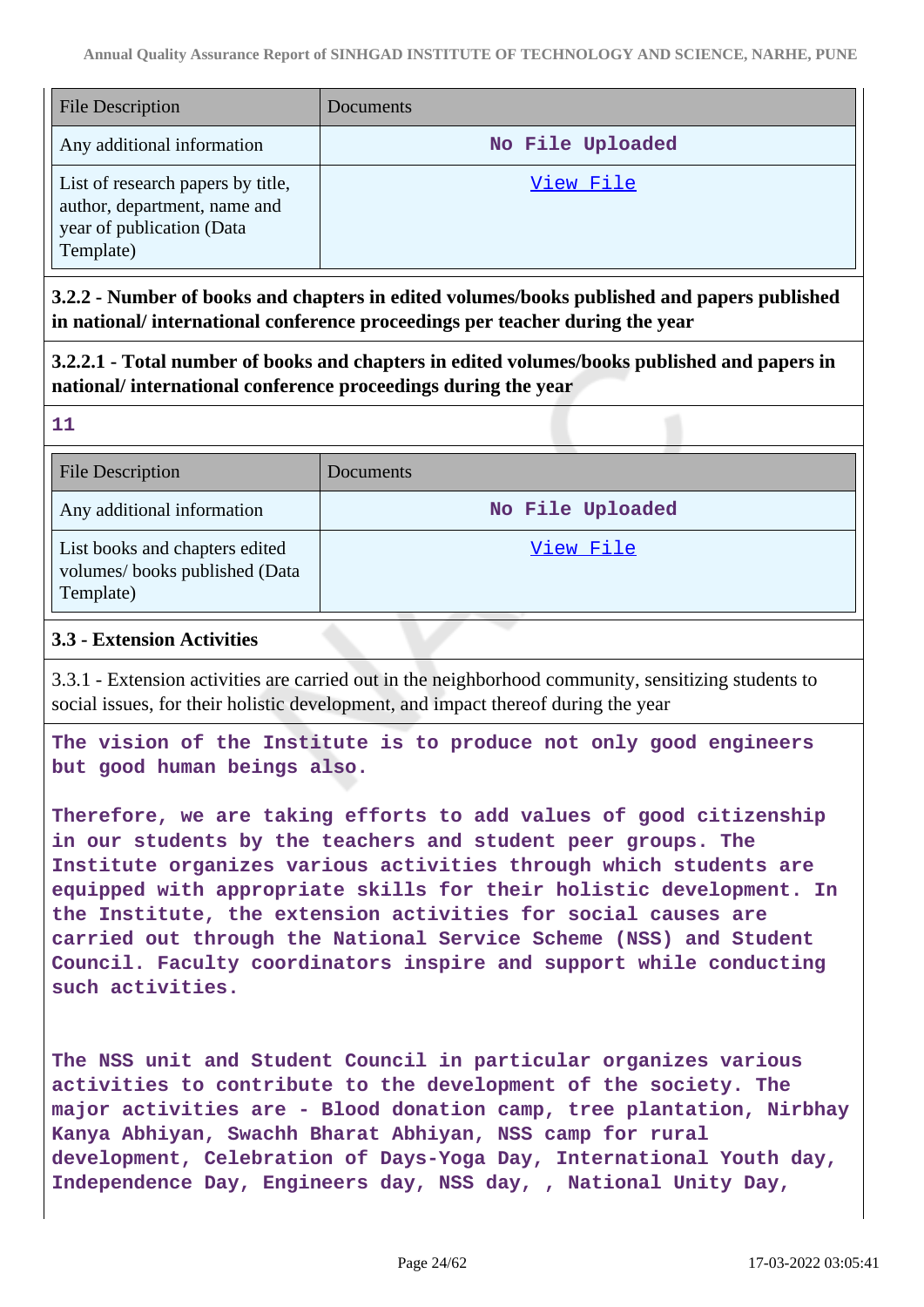**Sadbhavana day etc. Also various activities are conducted for students such as chill zone activities like gaming, competitions, Robo-racing, treasure hunting etc. The number of extension activities for this academic year is less because of Covid- 19 pandemic Situation.**

**All the above activities lead towards overall development of the students.**

| <b>File Description</b>                  | Documents                                                                        |  |  |
|------------------------------------------|----------------------------------------------------------------------------------|--|--|
| Paste link for additional<br>information | http://sits.sinhgad.edu/NAAC/SITS/3.3.3_2020<br>-21%20Extension%20Activities.pdf |  |  |
| Upload any additional<br>information     | No File Uploaded                                                                 |  |  |

**3.3.2 - Number of awards and recognitions received for extension activities from government / government recognized bodies during the year**

**3.3.2.1 - Total number of awards and recognition received for extension activities from Government/ government recognized bodies during the year**

**<sup>7</sup>**

| <b>File Description</b>                                                       | Documents        |
|-------------------------------------------------------------------------------|------------------|
| Any additional information                                                    | No File Uploaded |
| Number of awards for extension<br>activities in last 5 year(Data<br>Template) | View File        |
| e-copy of the award letters                                                   | No File Uploaded |

**3.3.3 - Number of extension and outreach programs conducted by the institution through NSS/NCC/Red cross/YRC etc., ( including the programmes such as Swachh Bharat, AIDS awareness, Gender issues etc. and/or those organized in collaboration with industry, community and NGOs ) during the year**

**3.3.3.1 - Number of extension and outreach Programs conducted in collaboration with industry, community and Non- Government Organizations through NSS/ NCC/ Red Cross/ YRC etc., during the year**

**18**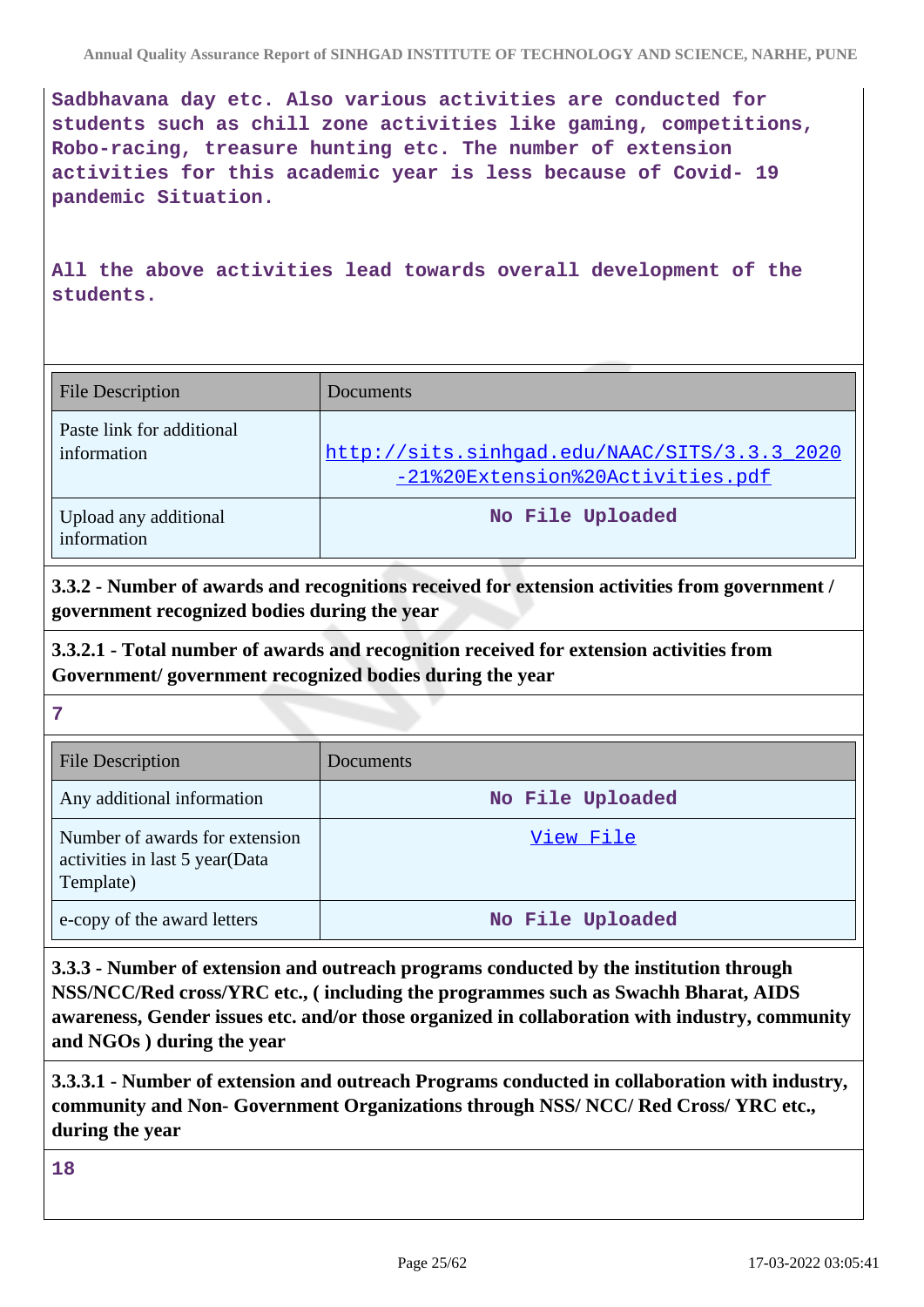| <b>File Description</b>                                                                                                       | Documents        |
|-------------------------------------------------------------------------------------------------------------------------------|------------------|
| Reports of the event organized                                                                                                | No File Uploaded |
| Any additional information                                                                                                    | No File Uploaded |
| Number of extension and<br>outreach Programmes conducted<br>with industry, community etc for<br>the last year (Data Template) | View File        |

### **3.3.4 - Number of students participating in extension activities at 3.3.3. above during the year**

**3.3.4.1 - Total number of Students participating in extension activities conducted in collaboration with industry, community and Non- Government Organizations through NSS/ NCC/ Red Cross/ YRC etc., during the year**

#### **1231**

| <b>File Description</b>                                                                              | Documents        |
|------------------------------------------------------------------------------------------------------|------------------|
| Report of the event                                                                                  | No File Uploaded |
| Any additional information                                                                           | No File Uploaded |
| Number of students participating<br>in extension activities with Govt.<br>or NGO etc (Data Template) | View File        |

#### **3.4 - Collaboration**

**3.4.1 - The Institution has several collaborations/linkages for Faculty exchange, Student exchange, Internship, Field trip, On-the- job training, research etc during the year**

#### **2173**

| File Description                                                                      | Documents        |
|---------------------------------------------------------------------------------------|------------------|
| e-copies of linkage related<br>Document                                               | No File Uploaded |
| Details of linkages with<br>institutions/industries for<br>internship (Data Template) | View File        |
| Any additional information                                                            | No File Uploaded |

**3.4.2 - Number of functional MoUs with national and international institutions, universities, industries, corporate houses etc. during the year**

**3.4.2.1 - Number of functional MoUs with Institutions of national, international importance, other universities, industries, corporate houses etc. during the year**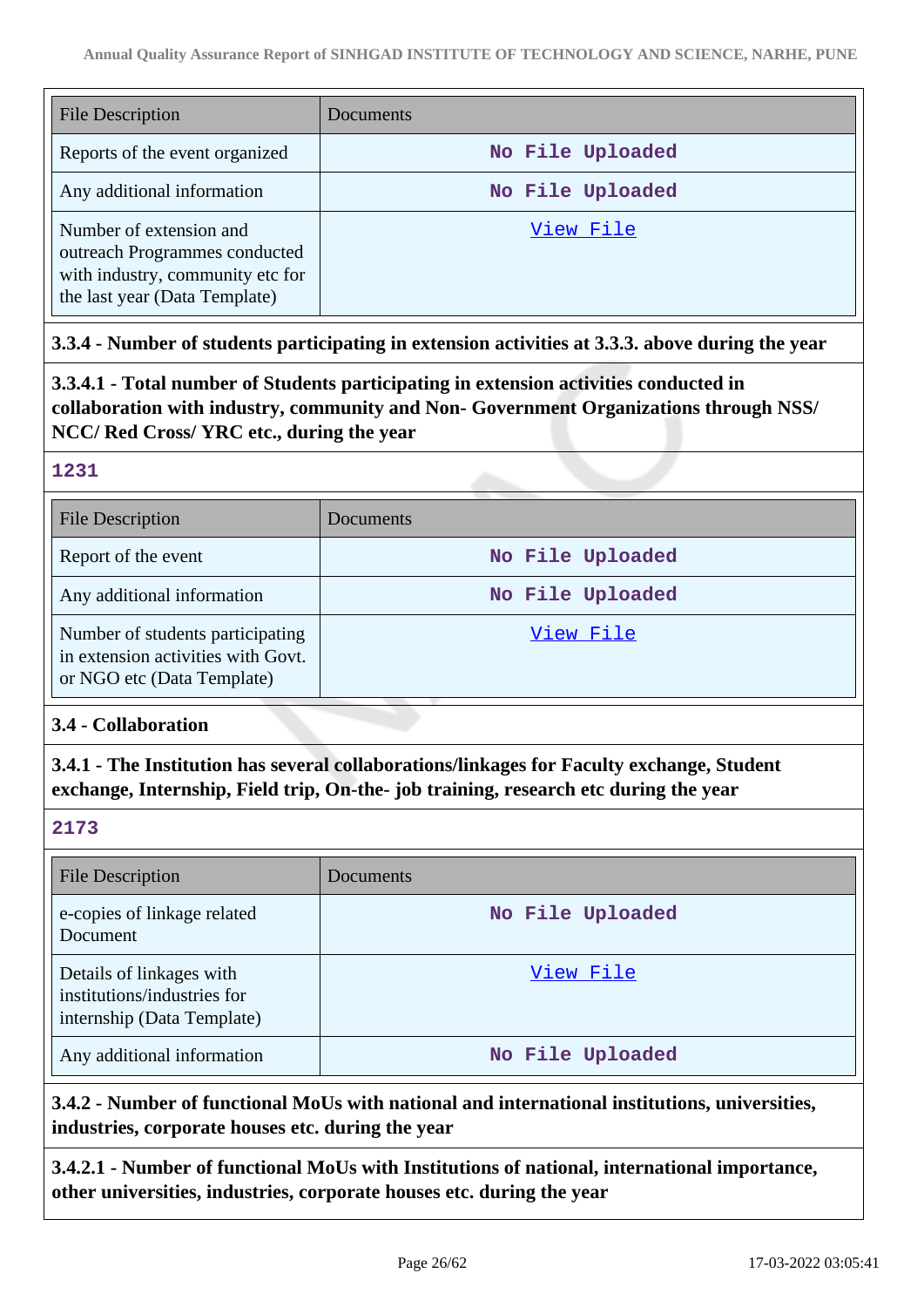| 4                                                                                                                                   |                  |
|-------------------------------------------------------------------------------------------------------------------------------------|------------------|
| File Description                                                                                                                    | Documents        |
| e-Copies of the MoUs with<br>institution./industry/corporate<br>houses                                                              | No File Uploaded |
| Any additional information                                                                                                          | No File Uploaded |
| Details of functional MoUs with<br>institutions of national,<br>international importance, other<br>universities etc during the year | View File        |

### **INFRASTRUCTURE AND LEARNING RESOURCES**

#### **4.1 - Physical Facilities**

4.1.1 - The Institution has adequate infrastructure and physical facilities for teaching- learning. viz., classrooms, laboratories, computing equipment etc.

**Sinhgad Institute of Technology and Science, Narhe has a beautiful landscape, aesthetic architecture, eco-friendly environment, spacious classrooms, well equipped laboratories and adequate infrastructure for teaching-learning process to facilitate the curricular and co-curricular activities of the students.**

**Classrooms and Seminar Hall: The classrooms and seminar Halls are well equipped with adequate furniture, LCD projectors, power backup and LAN / Wi-Fi connectivity.**

**Laboratories/Workshops: The institute has 48 laboratories and workshops in various departments with all the equipment and machinery are in place to carry out practical sessions, projects.**

**Computing Equipment: The campus has internet connectivity for 645 computers through a leased line with bandwidth of 100 Mbps (1:1) with wired as well as Wi-Fi mode.**

**Computer Center:**

**Institute has a computer center of area 211.44 sqm with 32 numbers of computers.**

**Amenities:**

**Boys' and Girls' Common Room: Girls' and Boys' common rooms are available with an attached rest room.**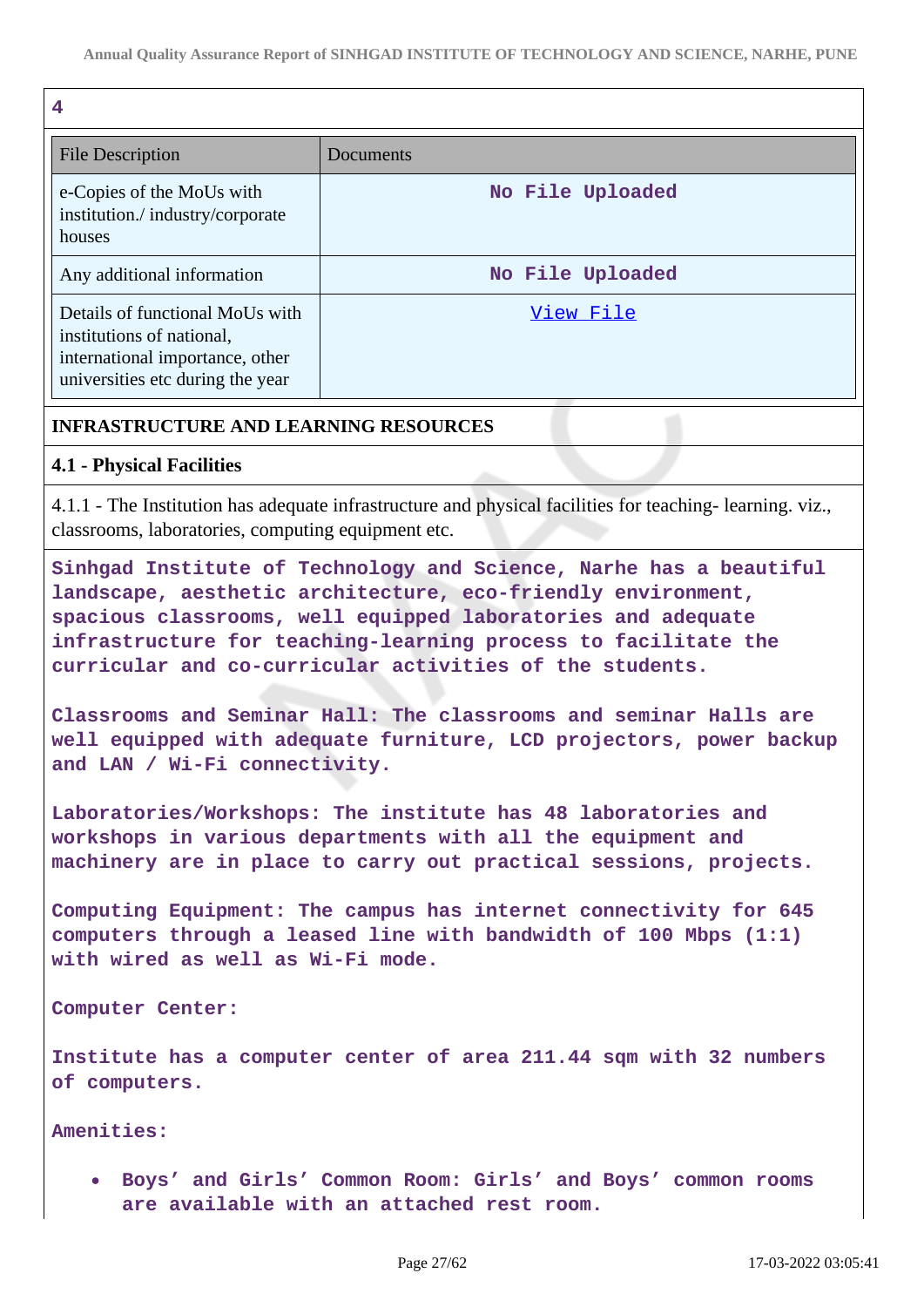- **Security: 24-hours security with CCTV installation at strategic locations.**
- **Other facilities: Cafeteria, Juice center, coffee corner, stationary shop, photocopy center, laundries, potable water with UV/RO etc are available in the campus.**

| <b>File Description</b>                  | Documents |
|------------------------------------------|-----------|
| Upload any additional<br>information     | View File |
| Paste link for additional<br>information | Nil       |

4.1.2 - The Institution has adequate facilities for cultural activities, sports, games (indoor, outdoor), gymnasium, yoga centre etc.

**The college accords high importance to the physical well-being and cultural expression of the students. The institute encourages and provides facilities for students to participate in various extra -curricular activities in order to build team spirit and leadership qualities.**

**Sports: The institute has playground for various sports events. Few central facilities like cricket ground, cultural centre are available in the other campus of Sinhgad Institutes.**

**Cultural Activities:**

- **Under the banner of Sinhgad Karandak, Cultural fest-NEON and Techfest-Techtonic are arranged every year. It is organized for inter-campus, inter-collegiate and international students.**
- **Cultural center is available in the other campus of Sinhgad Institutes as a central facility.**

**Gymnasium :**

**A Gymnasium facility for boys and girls is provided in the institute campus with adequate equipment.**

**Yoga: Yoga and meditation sessions are conducted for the students and staff in the premises through NSS.**

**Medical Facility: Institute having a clinic in the campus for regular medical examination and treatment.**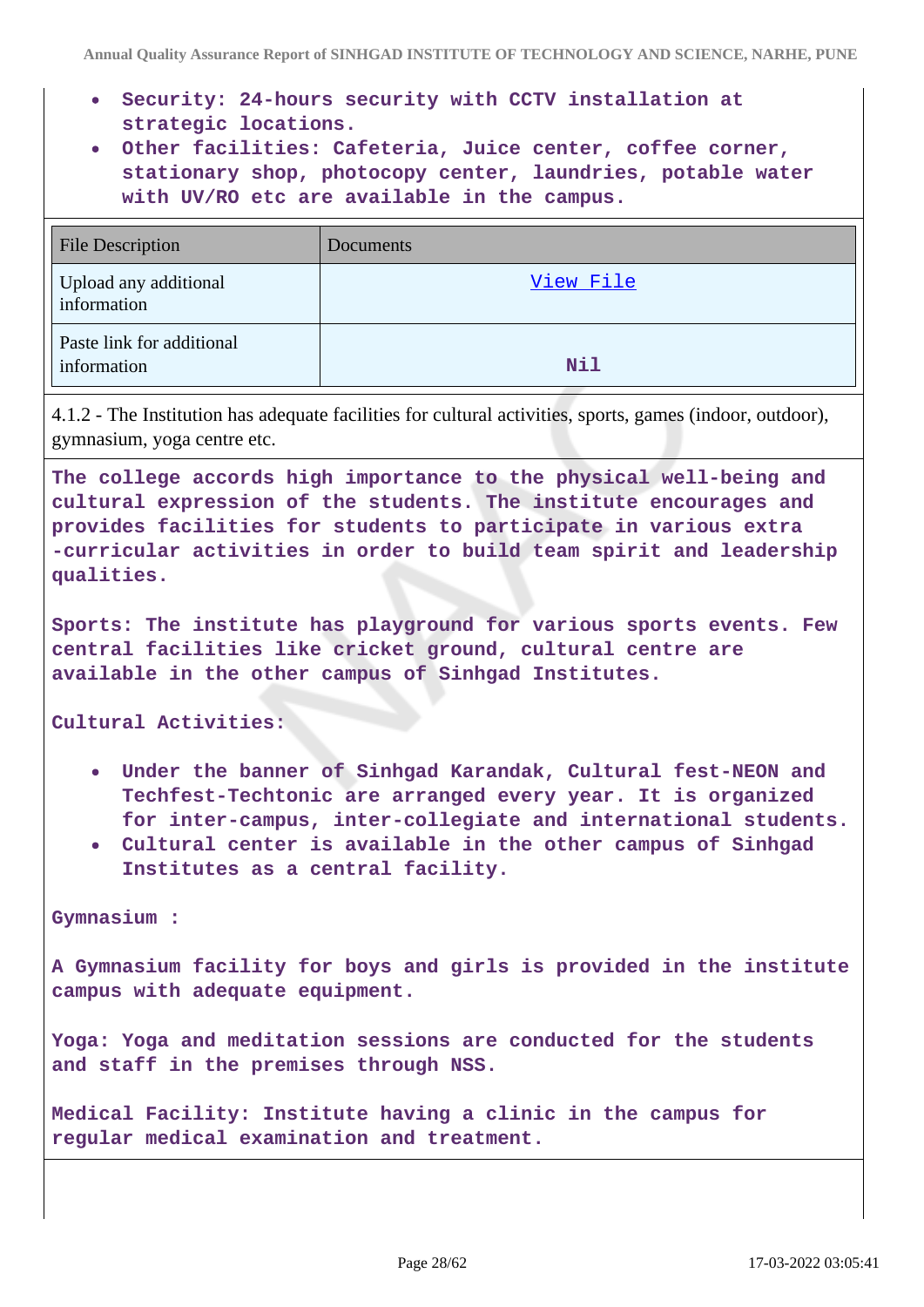| <b>File Description</b>                  | Documents  |
|------------------------------------------|------------|
| Upload any additional<br>information     | View File  |
| Paste link for additional<br>information | <b>Nil</b> |

### **4.1.3 - Number of classrooms and seminar halls with ICT- enabled facilities such as smart class, LMS, etc.**

**32**

### **4.1.3.1 - Number of classrooms and seminar halls with ICT facilities**

**32**

| <b>File Description</b>                                                                                   | Documents  |
|-----------------------------------------------------------------------------------------------------------|------------|
| Upload any additional<br>information                                                                      | View File  |
| Paste link for additional<br>information                                                                  | <b>Nil</b> |
| <b>Upload Number of classrooms</b><br>and seminar halls with ICT<br>enabled facilities (Data<br>Template) | View File  |

### **4.1.4 - Expenditure, excluding salary for infrastructure augmentation during the year (INR in Lakhs)**

**4.1.4.1 - Expenditure for infrastructure augmentation, excluding salary during the year (INR in lakhs)**

**0.12**

| <b>File Description</b>                                                                            | Documents |
|----------------------------------------------------------------------------------------------------|-----------|
| Upload any additional<br>information                                                               | View File |
| Upload audited utilization<br>statements                                                           | View File |
| <b>Upload Details of budget</b><br>allocation, excluding salary<br>during the year (Data Template) | View File |

# **4.2 - Library as a Learning Resource**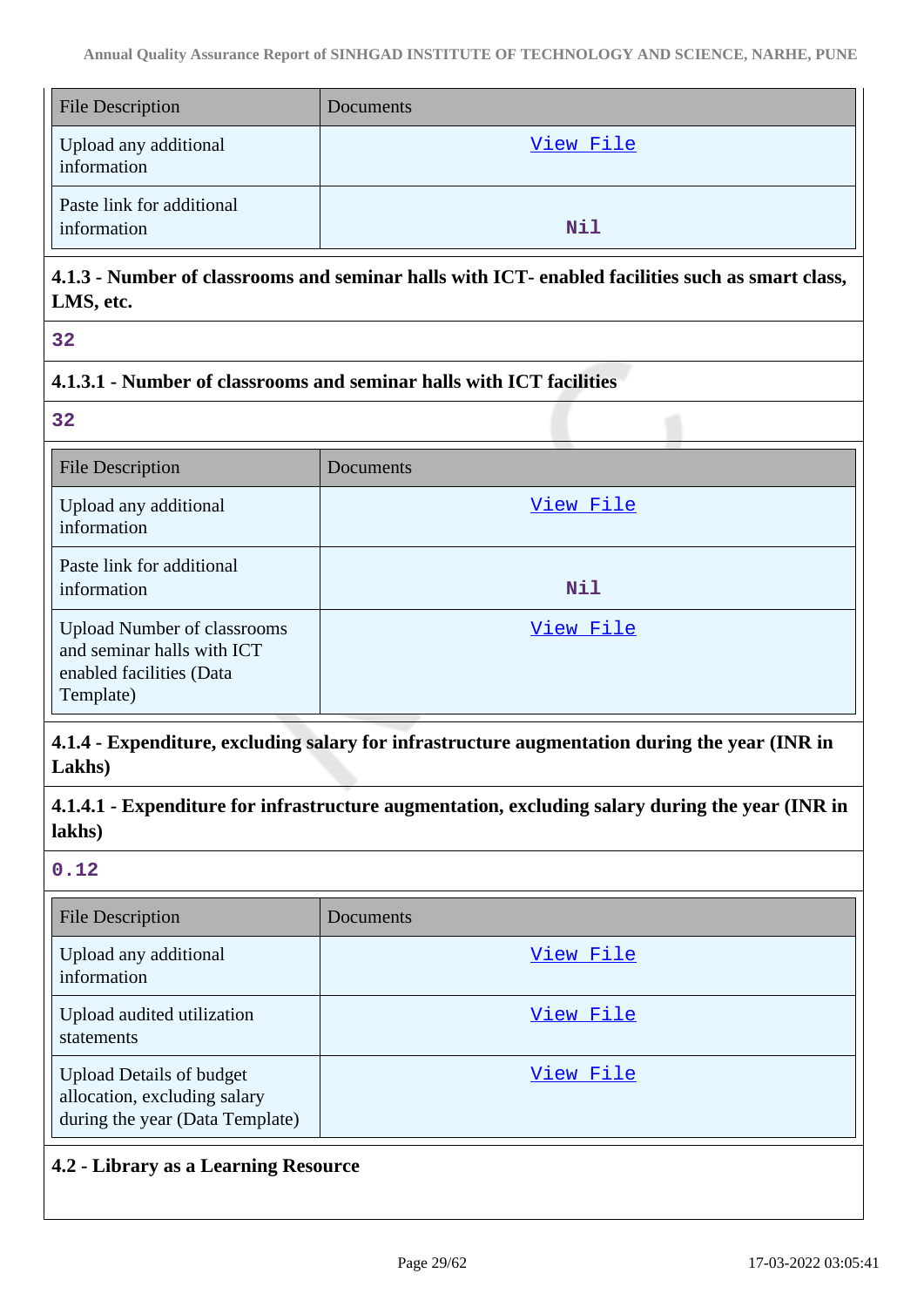```
4.2.1 - Library is automated using Integrated Library Management System (ILMS)
Name of ILMS Software: Auto Lib Library Management Software
Nature of Automation: Partially
Version: Auto Lib NG
Year of Automation: 2010
   Master Setup : Following are the features of the Master Setup
      :
   New material, Sub Material, Subjects, Departments & publishers
     can be defined.
   New Vendors can be defined.
   Members :It includes following features :
   Member's information (Text data like name, address, class
      etc.)
   Photograph incorporation and Members.
   Catalogue :
Catalogue module is used for retrospective conversion of library
resources. The strong features of catalogue module are:
     Accession Number system user definable.
   No limitations on the statement of responsibility.
   User can add multiple material type like books, CD, Video,
     Cassettes etc.
   List of Missing Accession Number.
On line Public Access Catalogue (OPAC) :
Auto Lib OPAC offers very easy online search facilities to search
through library data like title, author, keyword, publisher etc.
     Tools: Photo ID card generation and printing.
   \bulletReports: It includes purchase list / Accession
      Register/Library status/ year wise purchase Details/ Stock
      Status/Stock summery, Title and Volume summary, Issue list/
      Fine Due.
```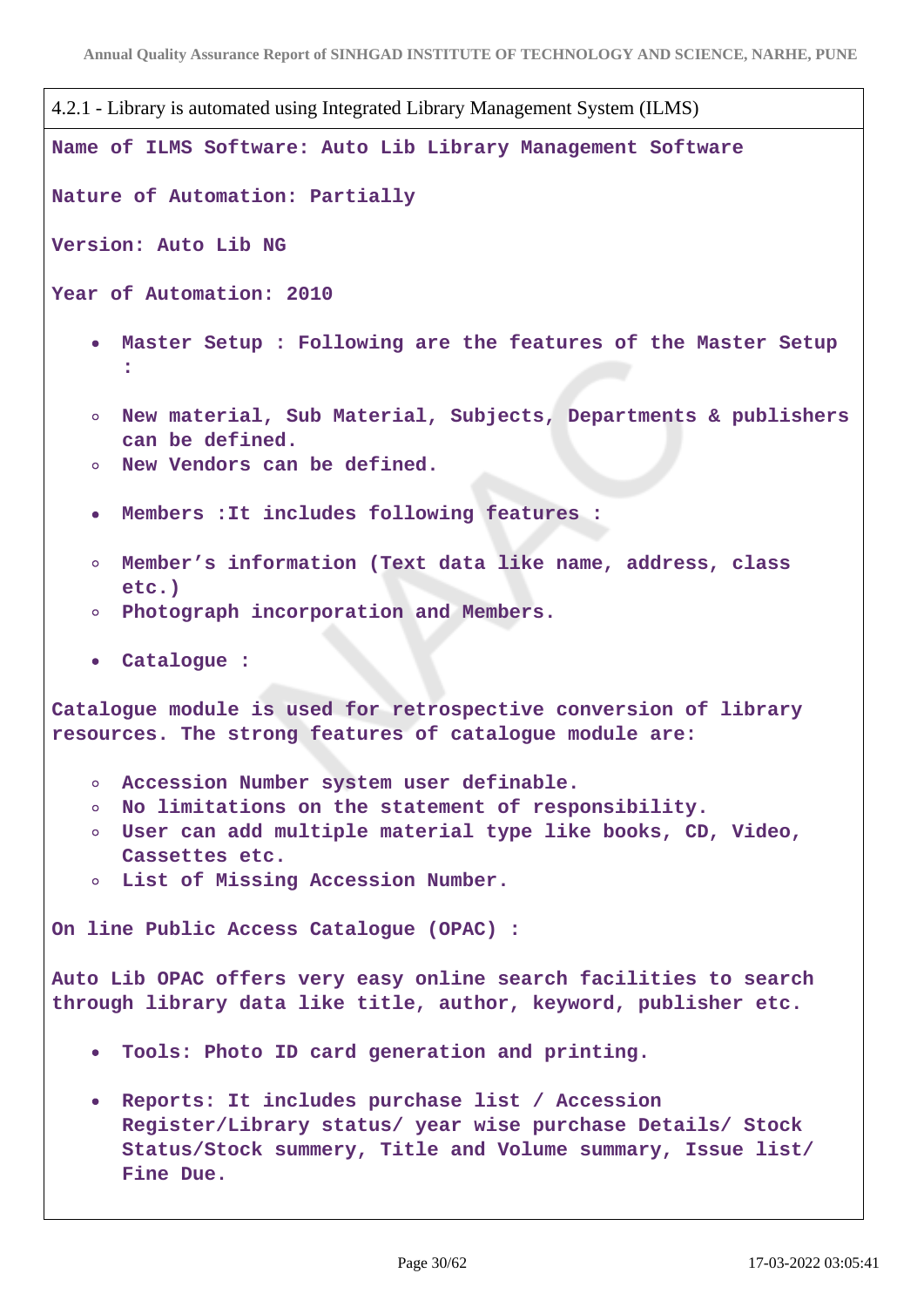| <b>File Description</b>                                                                                                                                                               | Documents        |                                                                                            |
|---------------------------------------------------------------------------------------------------------------------------------------------------------------------------------------|------------------|--------------------------------------------------------------------------------------------|
| Upload any additional<br>information                                                                                                                                                  | <u>View File</u> |                                                                                            |
| Paste link for Additional<br>Information                                                                                                                                              | Nil              |                                                                                            |
| 4.2.2 - The institution has subscription for the<br>following e-resources e-journals e-<br>ShodhSindhu Shodhganga Membership e-<br><b>books Databases Remote access toe-resources</b> |                  | A. Any 4 or more of the above                                                              |
| <b>File Description</b>                                                                                                                                                               | Documents        |                                                                                            |
| Upload any additional<br>information                                                                                                                                                  | No File Uploaded |                                                                                            |
| Details of subscriptions like e-<br>journals,e-ShodhSindhu,<br>Shodhganga Membership etc<br>(Data Template)                                                                           |                  | View File                                                                                  |
| during the year (INR in Lakhs)                                                                                                                                                        |                  | 4.2.3 - Expenditure for purchase of books/e-books and subscription to journals/e- journals |

### **4.2.3.1 - Annual expenditure of purchase of books/e-books and subscription to journals/ejournals during the year (INR in Lakhs)**

### **8.75**

| <b>File Description</b>                                                                                                       | <b>Documents</b> |
|-------------------------------------------------------------------------------------------------------------------------------|------------------|
| Any additional information                                                                                                    | No File Uploaded |
| Audited statements of accounts                                                                                                | View File        |
| Details of annual expenditure for<br>purchase of books/e-books and<br>journals/e- journals during the<br>year (Data Template) | View File        |

**4.2.4 - Number per day usage of library by teachers and students ( foot falls and login data for online access) (Data for the latest completed academic year)**

### **4.2.4.1 - Number of teachers and students using library per day over last one year**

**71**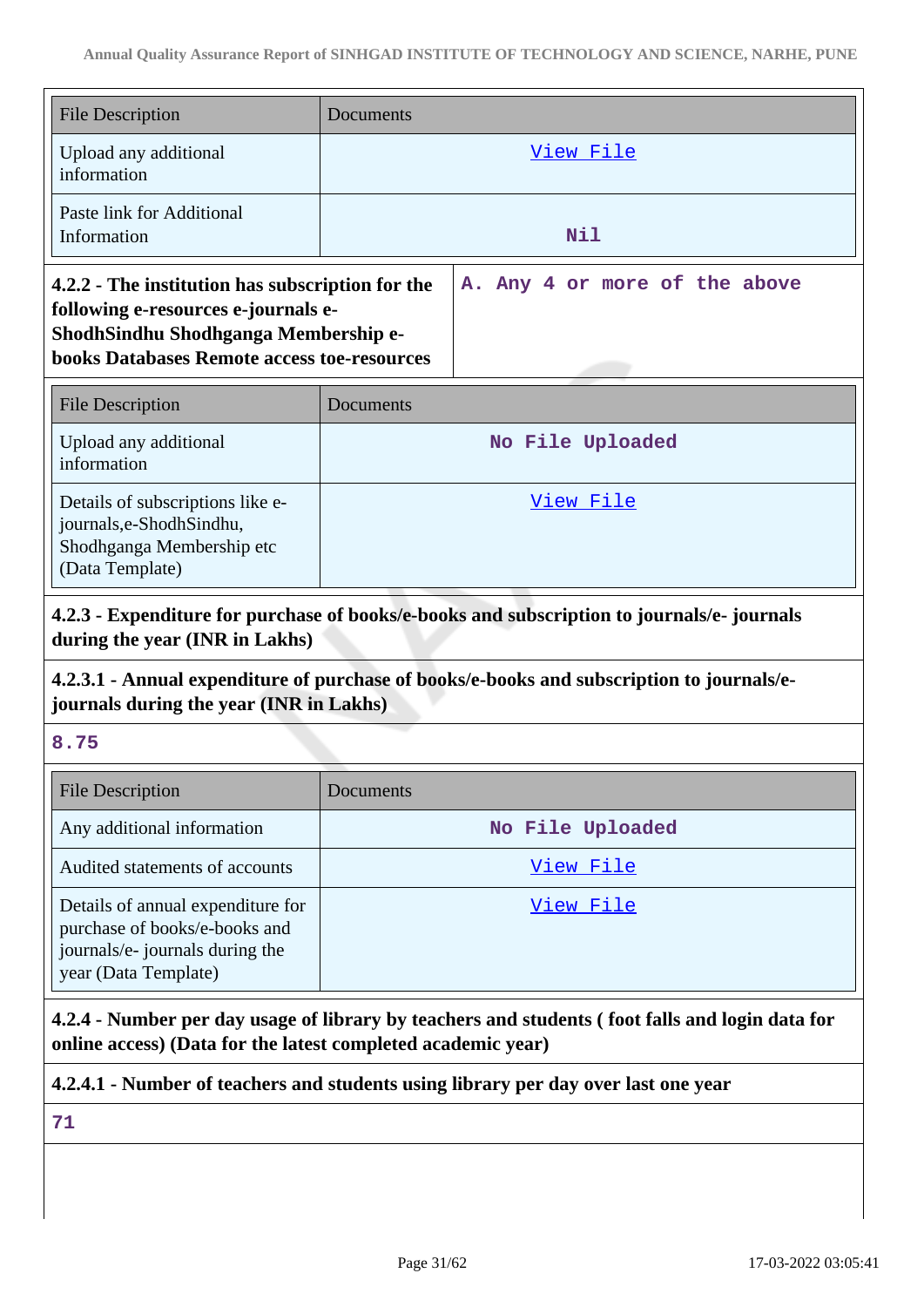| <b>File Description</b>                                                                                                                                                                                                                                                                                                                                                                                                                                                                                                                                                                                                                                                                                                                                                                                                                                                                                                                                                                                                                                                             | Documents                                                                |  |
|-------------------------------------------------------------------------------------------------------------------------------------------------------------------------------------------------------------------------------------------------------------------------------------------------------------------------------------------------------------------------------------------------------------------------------------------------------------------------------------------------------------------------------------------------------------------------------------------------------------------------------------------------------------------------------------------------------------------------------------------------------------------------------------------------------------------------------------------------------------------------------------------------------------------------------------------------------------------------------------------------------------------------------------------------------------------------------------|--------------------------------------------------------------------------|--|
| Any additional information                                                                                                                                                                                                                                                                                                                                                                                                                                                                                                                                                                                                                                                                                                                                                                                                                                                                                                                                                                                                                                                          | No File Uploaded                                                         |  |
| Details of library usage by<br>teachers and students                                                                                                                                                                                                                                                                                                                                                                                                                                                                                                                                                                                                                                                                                                                                                                                                                                                                                                                                                                                                                                | View File                                                                |  |
| 4.3 - IT Infrastructure                                                                                                                                                                                                                                                                                                                                                                                                                                                                                                                                                                                                                                                                                                                                                                                                                                                                                                                                                                                                                                                             |                                                                          |  |
|                                                                                                                                                                                                                                                                                                                                                                                                                                                                                                                                                                                                                                                                                                                                                                                                                                                                                                                                                                                                                                                                                     | 4.3.1 - Institution frequently updates its IT facilities including Wi-Fi |  |
| The IT & ICT facilities required for the Academic, Research &<br>Extension activities of this institute are continuously monitored<br>and periodically upgraded, based on the requirement and needs.<br>605 computers (desktop) are available for the students.<br>$\bullet$<br>At present, the campus has internet connectivity through a<br>$\bullet$<br>leased line with bandwidth of 100 Mbps (1:1). This upgrading<br>was done on 13th June 2019.<br>In 2016 upgradation with two leased line of 70 Mbps and 2 Mbps<br>$\bullet$<br>was done from 45 Mbps.<br>From 2014 to 2016 internet connectivity through two leased<br>$\bullet$<br>lines of 45 Mbps and 2 Mbps was available.<br>Server Room has Rack server with adequate power backup and<br>$\bullet$<br>network is secured by firewall integrated in router.<br>Free and Open Source Software and licensed software as per the<br>$\bullet$<br>requirements are available.<br>The digital library is available to all the students and<br>faculty members.<br>The college has a unique website that provides all the |                                                                          |  |
| necessary information needed.                                                                                                                                                                                                                                                                                                                                                                                                                                                                                                                                                                                                                                                                                                                                                                                                                                                                                                                                                                                                                                                       |                                                                          |  |
| The IT infrastructure in the institute is utilized for online<br>$\bullet$<br>feedback, online examinations etc. Also online examinations of<br>different government services, Banks etc are conducted.                                                                                                                                                                                                                                                                                                                                                                                                                                                                                                                                                                                                                                                                                                                                                                                                                                                                             |                                                                          |  |
| <b>File Description</b>                                                                                                                                                                                                                                                                                                                                                                                                                                                                                                                                                                                                                                                                                                                                                                                                                                                                                                                                                                                                                                                             | Documents                                                                |  |
| Upload any additional<br>information                                                                                                                                                                                                                                                                                                                                                                                                                                                                                                                                                                                                                                                                                                                                                                                                                                                                                                                                                                                                                                                | <u>View File</u>                                                         |  |
| Paste link for additional<br>information                                                                                                                                                                                                                                                                                                                                                                                                                                                                                                                                                                                                                                                                                                                                                                                                                                                                                                                                                                                                                                            | Nil                                                                      |  |
| 4.3.2 - Number of Computers                                                                                                                                                                                                                                                                                                                                                                                                                                                                                                                                                                                                                                                                                                                                                                                                                                                                                                                                                                                                                                                         |                                                                          |  |
| 605                                                                                                                                                                                                                                                                                                                                                                                                                                                                                                                                                                                                                                                                                                                                                                                                                                                                                                                                                                                                                                                                                 |                                                                          |  |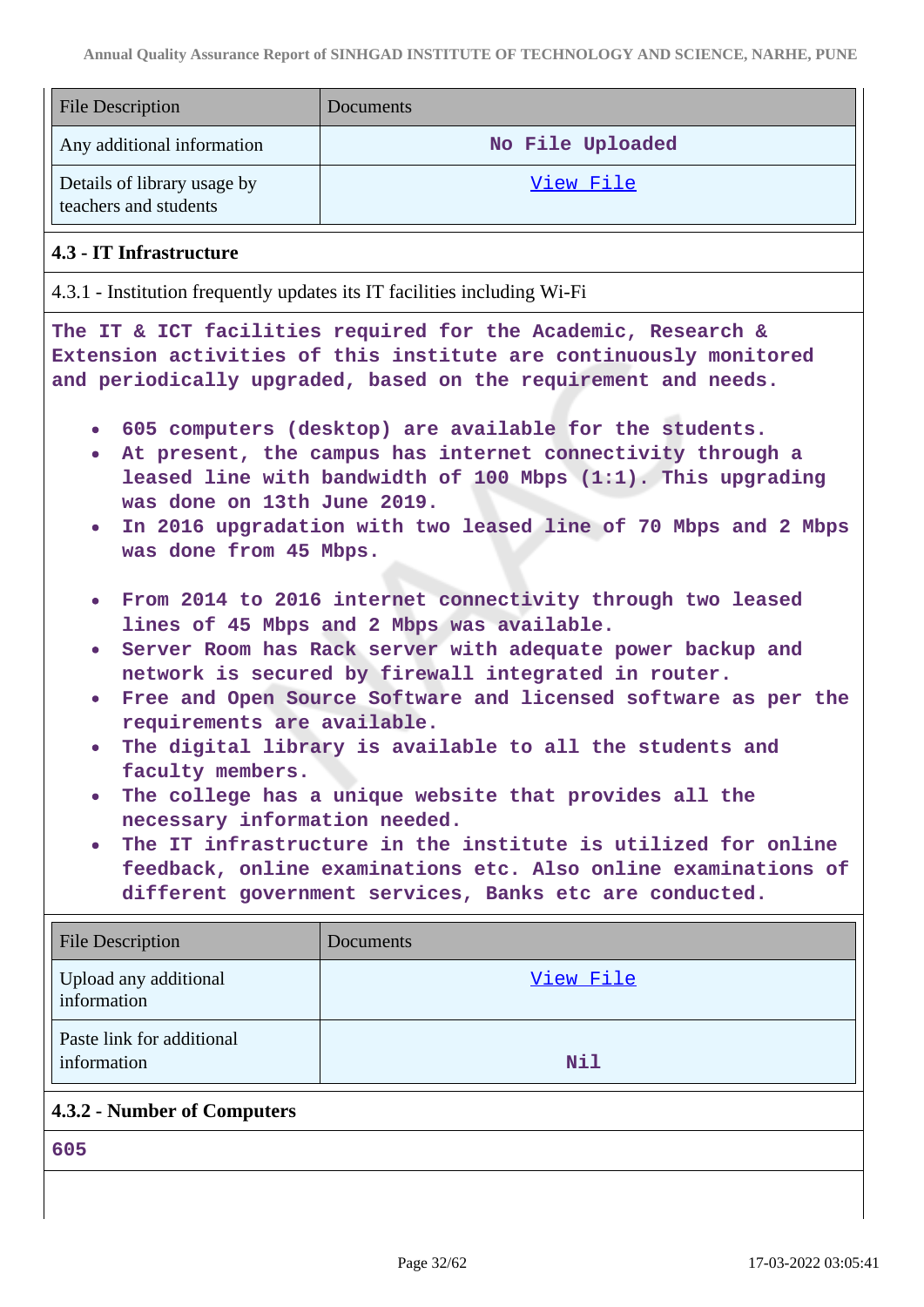| <b>File Description</b>                                               | Documents                                                                                                                                                                          |
|-----------------------------------------------------------------------|------------------------------------------------------------------------------------------------------------------------------------------------------------------------------------|
| Upload any additional                                                 | View File                                                                                                                                                                          |
| information                                                           |                                                                                                                                                                                    |
| Student – computer ratio                                              | View File                                                                                                                                                                          |
| 4.3.3 - Bandwidth of internet connection in the<br><b>Institution</b> | A.<br>$\mathbf{P}$<br>50MBPS                                                                                                                                                       |
|                                                                       |                                                                                                                                                                                    |
| <b>File Description</b>                                               | Documents                                                                                                                                                                          |
| Upload any additional                                                 | No File Uploaded                                                                                                                                                                   |
| Information                                                           |                                                                                                                                                                                    |
| Details of available bandwidth of                                     | View File                                                                                                                                                                          |
| internet connection in the<br>Institution                             |                                                                                                                                                                                    |
|                                                                       |                                                                                                                                                                                    |
| 4.4 - Maintenance of Campus Infrastructure                            |                                                                                                                                                                                    |
|                                                                       | 4.4.1 - Expenditure incurred on maintenance of infrastructure (physical and academic support<br>facilities) excluding salary component during the year (INR in Lakhs)              |
|                                                                       | 4.4.1.1 - Expenditure incurred on maintenance of infrastructure (physical facilities and<br>academic support facilities) excluding salary component during the year (INR in lakhs) |
| 52.47                                                                 |                                                                                                                                                                                    |
| <b>File Description</b>                                               | Documents                                                                                                                                                                          |
| Upload any additional<br>information                                  | No File Uploaded                                                                                                                                                                   |
|                                                                       |                                                                                                                                                                                    |

| Audited statements of accounts.                                                                                                | View File |
|--------------------------------------------------------------------------------------------------------------------------------|-----------|
| Details about assigned budget<br>and expenditure on physical<br>facilities and academic support<br>facilities (Data Templates) | View File |

4.4.2 - There are established systems and procedures for maintaining and utilizing physical, academic and support facilities - laboratory, library, sports complex, computers, classrooms etc.

**SITS has a well-established system and procedure for maintaining its physical, academic and other facilities by various team members.**

#### **1. Civil Maintenance:**

**Regular maintenance of all buildings is carried out under head**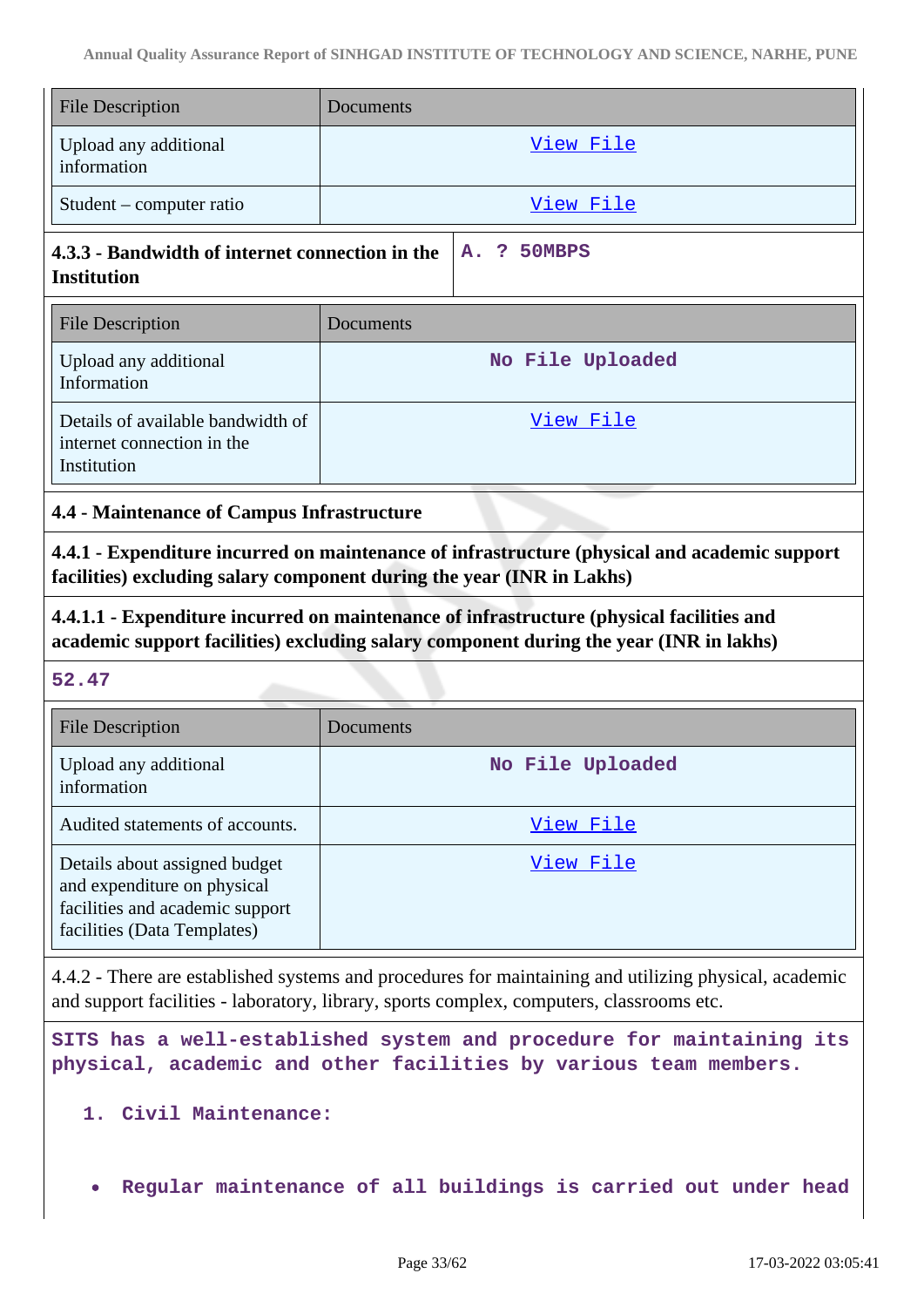**Annual Quality Assurance Report of SINHGAD INSTITUTE OF TECHNOLOGY AND SCIENCE, NARHE, PUNE**

**civil maintenance at the institute level.**

**The maintenance issues and action taken are entered in the**  $\bullet$ **maintenance record register. The estate supervisor checks the problem and maintenance work is carried out with prior basis sanctioned by the Principal.**

**1. Electrical Maintenance:**

- **All electrical work is carried in-house by an electrician appointed by the institute and maintenance of lift and AC is carried through AMC.**
	- **1. Water and Plumbing Maintenance:**
- **Estate supervisor takes care of storage and distribution of**  $\bullet$ **water. All plumbing work in the campus is done in-house by an appointed plumber.**
- **1. Laboratory Equipment Maintenance:**
	- $\circ$ **Laboratory In-charge and Technical Assistant (TA)**
	- **ensures proper working of all equipment and machineries**
- **2. Housekeeping:**
- **Housekeeping is done daily by appointed peons, wet sweepers**  $\bullet$ **and maid sweepers. Garbage disposal is done every day under AMC.**

**1. I.T. Maintenance:**

**The routine repair, maintenance and updation of computers and peripherals are taken care of by a dedicated full time team of system administrators.**

| <b>File Description</b>                  | Documents  |
|------------------------------------------|------------|
| Upload any additional<br>information     | View File  |
| Paste link for additional<br>information | <b>Nil</b> |

#### **STUDENT SUPPORT AND PROGRESSION**

**5.1 - Student Support**

**5.1.1 - Number of students benefited by scholarships and free ships provided by the Government during the year**

**5.1.1.1 - Number of students benefited by scholarships and free ships provided by the Government during the year**

**1452**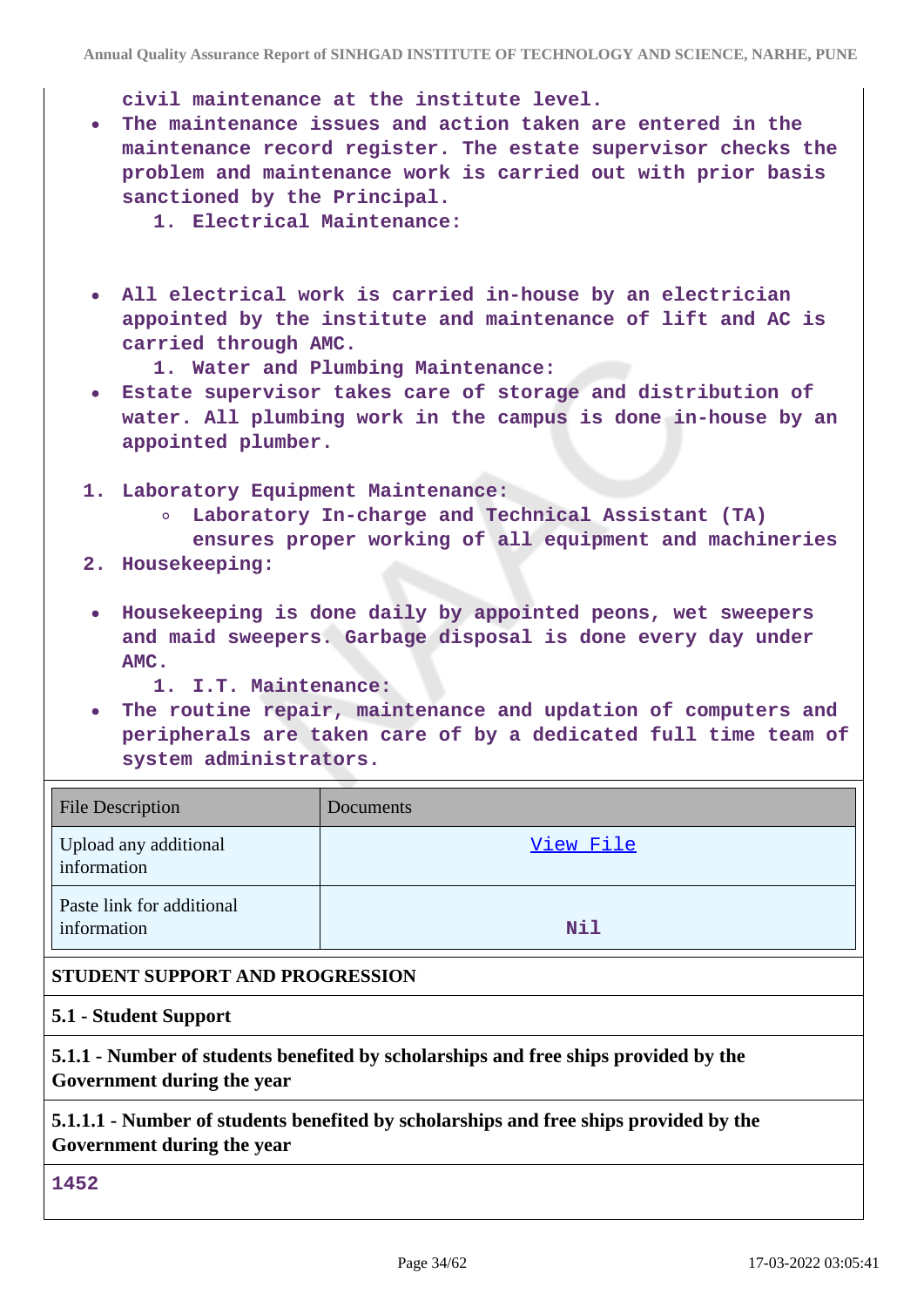| File Description                                                                                                                | Documents        |
|---------------------------------------------------------------------------------------------------------------------------------|------------------|
| Upload self attested letter with<br>the list of students sanctioned<br>scholarship                                              | View File        |
| Upload any additional<br>information                                                                                            | No File Uploaded |
| Number of students benefited by<br>scholarships and free ships<br>provided by the Government<br>during the year (Data Template) | View File        |

**5.1.2 - Number of students benefitted by scholarships, free ships etc. provided by the institution / non- government agencies during the year**

### **5.1.2.1 - Total number of students benefited by scholarships, free ships, etc provided by the institution / non- government agencies during the year**

| 9                                                                                                                                                                                                                                                              |                     |
|----------------------------------------------------------------------------------------------------------------------------------------------------------------------------------------------------------------------------------------------------------------|---------------------|
| <b>File Description</b>                                                                                                                                                                                                                                        | Documents           |
| Upload any additional<br>information                                                                                                                                                                                                                           | View File           |
| Number of students benefited by<br>scholarships and free ships<br>institution / non-government<br>agencies in last 5 years (Date<br>Template)                                                                                                                  | View File           |
| 5.1.3 - Capacity building and skills<br>enhancement initiatives taken by the<br>institution include the following: Soft skills<br>Language and communication skills Life skills<br>(Yoga, physical fitness, health and hygiene)<br><b>ICT/computing skills</b> | A. All of the above |
| <b>File Description</b>                                                                                                                                                                                                                                        | Documents           |
| Link to institutional website                                                                                                                                                                                                                                  | <b>Nil</b>          |
|                                                                                                                                                                                                                                                                |                     |
| Any additional information                                                                                                                                                                                                                                     | View File           |
|                                                                                                                                                                                                                                                                |                     |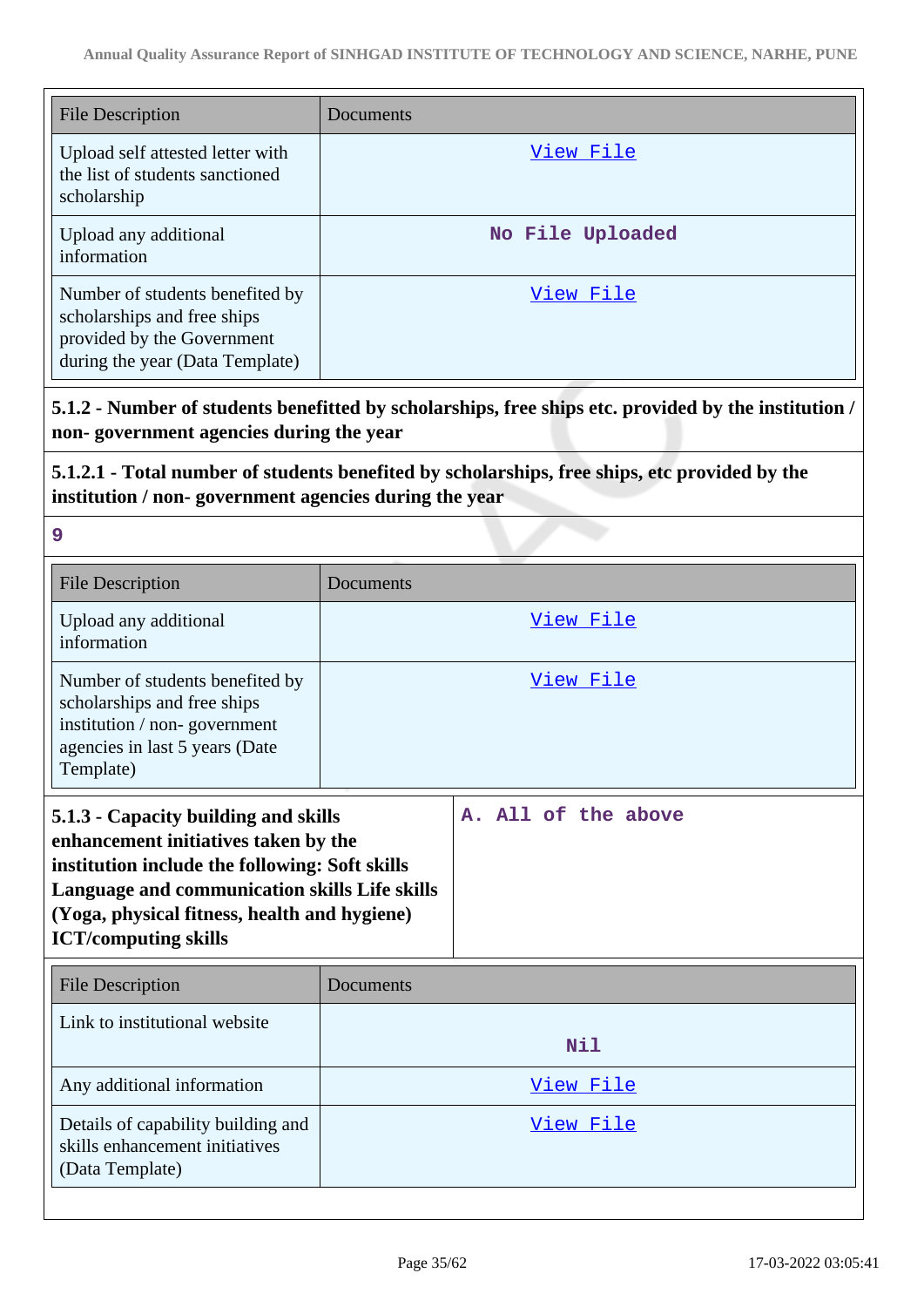### **5.1.4 - Number of students benefitted by guidance for competitive examinations and career counseling offered by the institution during the year**

#### **271**

**5.1.4.1 - Number of students benefitted by guidance for competitive examinations and career counseling offered by the institution during the year**

**271**

| <b>File Description</b>                                                                                                                                                                                                                                                                                                                                                                                                                                                                                                                                                                                                                                                                                                                                                                                                                                                          | Documents           |
|----------------------------------------------------------------------------------------------------------------------------------------------------------------------------------------------------------------------------------------------------------------------------------------------------------------------------------------------------------------------------------------------------------------------------------------------------------------------------------------------------------------------------------------------------------------------------------------------------------------------------------------------------------------------------------------------------------------------------------------------------------------------------------------------------------------------------------------------------------------------------------|---------------------|
| Any additional information                                                                                                                                                                                                                                                                                                                                                                                                                                                                                                                                                                                                                                                                                                                                                                                                                                                       | View File           |
| Number of students benefited by<br>guidance for competitive<br>examinations and career<br>counseling during the year (Data<br>Template)                                                                                                                                                                                                                                                                                                                                                                                                                                                                                                                                                                                                                                                                                                                                          | View File           |
| 5.1.5 - The Institution has a transparent<br>mechanism for timely redressal of student<br>grievances including sexual harassment and<br>ragging cases Implementation of guidelines of<br>statutory/regulatory bodies Organization wide<br>awareness and undertakings on policies with<br>zero tolerance Mechanisms for submission of<br>online/offline students' grievances Timely<br>$\blacksquare$ $\blacksquare$ $\blacksquare$ $\blacksquare$ $\blacksquare$ $\blacksquare$ $\blacksquare$ $\blacksquare$ $\blacksquare$ $\blacksquare$ $\blacksquare$ $\blacksquare$ $\blacksquare$ $\blacksquare$ $\blacksquare$ $\blacksquare$ $\blacksquare$ $\blacksquare$ $\blacksquare$ $\blacksquare$ $\blacksquare$ $\blacksquare$ $\blacksquare$ $\blacksquare$ $\blacksquare$ $\blacksquare$ $\blacksquare$ $\blacksquare$ $\blacksquare$ $\blacksquare$ $\blacksquare$ $\blacks$ | A. All of the above |

| redressal of the grievances through<br>appropriate committees                                                                            |                  |
|------------------------------------------------------------------------------------------------------------------------------------------|------------------|
| <b>File Description</b>                                                                                                                  | Documents        |
| Minutes of the meetings of<br>student redressal committee,<br>prevention of sexual harassment<br>committee and Anti Ragging<br>committee | No File Uploaded |
| Upload any additional<br>information                                                                                                     | View File        |
| Details of student grievances<br>including sexual harassment and<br>ragging cases                                                        | No File Uploaded |
| <b>5.2 - Student Progression</b>                                                                                                         |                  |
| 5.2.1 - Number of placement of outgoing students during the year                                                                         |                  |

# **5.2.1.1 - Number of outgoing students placed during the year**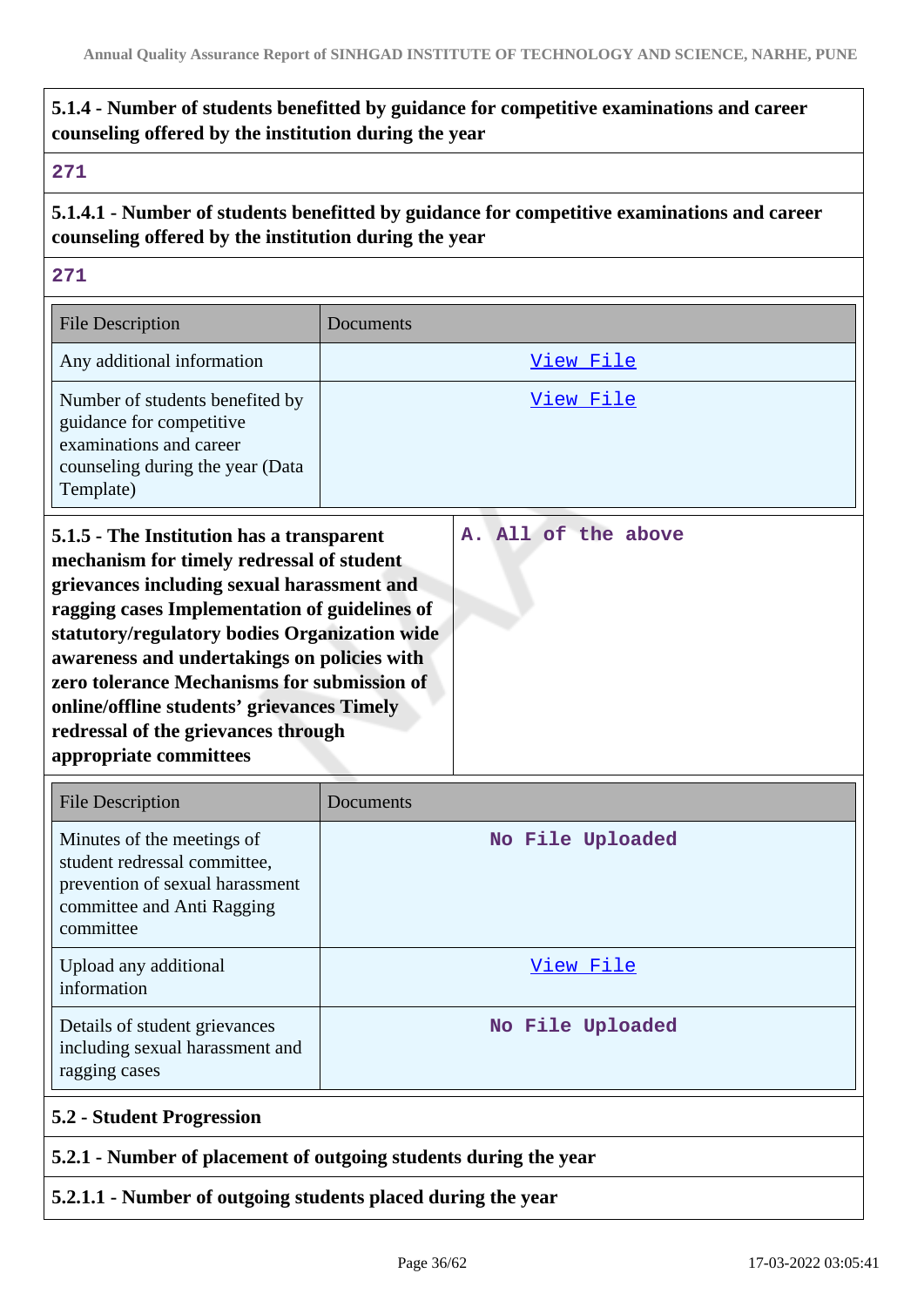| 255                                      |           |
|------------------------------------------|-----------|
| <b>File Description</b>                  | Documents |
| Self-attested list of students<br>placed | View File |
| Upload any additional<br>information     | View File |

#### **5.2.2 - Number of students progressing to higher education during the year**

#### **5.2.2.1 - Number of outgoing student progression to higher education**

| TО                                                    |                  |
|-------------------------------------------------------|------------------|
| <b>File Description</b>                               | Documents        |
| Upload supporting data for<br>student/alumni          | No File Uploaded |
| Any additional information                            | View File        |
| Details of student progression to<br>higher education | View File        |

### **5.2.3 - Number of students qualifying in state/national/ international level examinations during the year (eg: JAM/CLAT/GATE/ GMAT/CAT/GRE/ TOEFL/ Civil Services/State government examinations)**

**5.2.3.1 - Number of students qualifying in state/ national/ international level examinations (eg: JAM/CLAT/NET/ SLET/ GATE/ GMAT/CAT/GRE/ TOEFL/ Civil Services/ State government examinations) during the year**

**11**

**16**

| <b>File Description</b>                | Documents |
|----------------------------------------|-----------|
| Upload supporting data for the<br>same | View File |
| Any additional information             | View File |

#### **5.3 - Student Participation and Activities**

**5.3.1 - Number of awards/medals for outstanding performance in sports/cultural activities at university/state/national / international level (award for a team event should be counted as one) during the year**

**5.3.1.1 - Number of awards/medals for outstanding performance in sports/cultural activities at university/state/ national / international level (award for a team event should be counted as one) during the year.**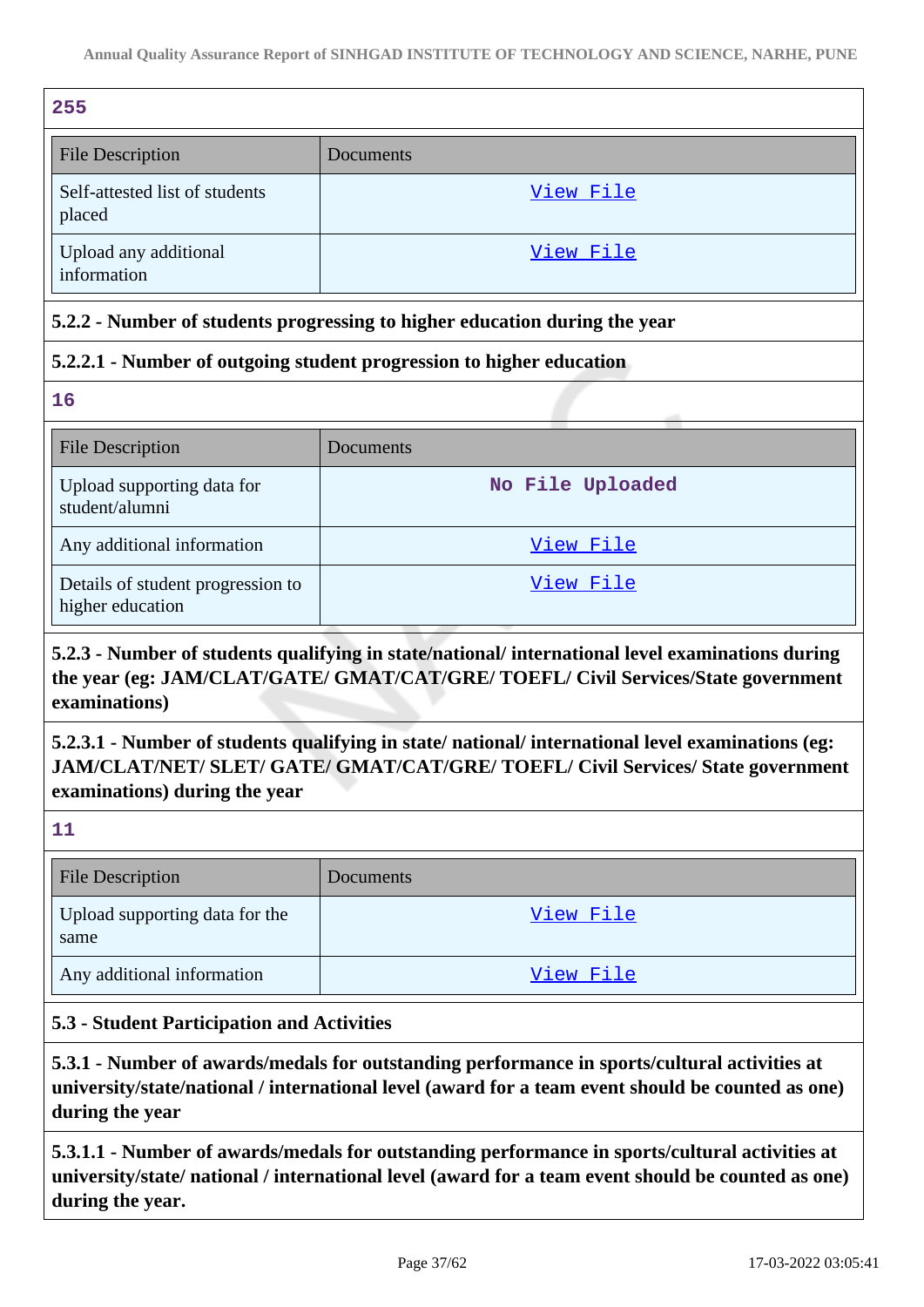| <b>File Description</b>                                                                                                                                                              | Documents        |
|--------------------------------------------------------------------------------------------------------------------------------------------------------------------------------------|------------------|
| e-copies of award letters and<br>certificates                                                                                                                                        | View File        |
| Any additional information                                                                                                                                                           | No File Uploaded |
| Number of awards/medals for<br>outstanding performance in<br>sports/cultural activities at univer<br>sity/state/national/international<br>level (During the year) (Data<br>Template) | View File        |

5.3.2 - Institution facilitates students' representation and engagement in various administrative, cocurricular and extracurricular activities (student council/ students representation on various bodies as per established processes and norms )

**At the beginning of every academic year, the institute constitutes the Student Council/Activity Cell by following the norms laid down by the university. The student members elect University Representative, General Secretary, Technical, Cultural , Sports Secretary, and Ladies (Girls) Representative for a term of one year. It aims at the all-round development of students and organizes several academic, co-curricular, and extracurricular events throughout the year in association with the university and other organizations. Meetings of the Student Council are conducted at least once in each term.**

**The functions and events conducted by various committees under the Student Council are as follows:**

**1. 1. Students' Council/Activity Cell: Under section 99 (1, 2 af) of the Maharashtra Public Universities Act, 2016 (Mah. Act No. VI of 2017), this council is established every year for performing prescribed duties.**

**2. Internal Quality Assurance Cell (IQAC): IQAS is responsible for planning, guiding and monitoring Quality Assurance (QA) and Quality Enhancement (QE) activities of the institute. It continuously strives to maintain quality in all domains.**

**3. Internal Complaints Committee (ICC): This committee has student representation which addresses complaints and effectively resolves the grievances of students. It maintains discipline among the**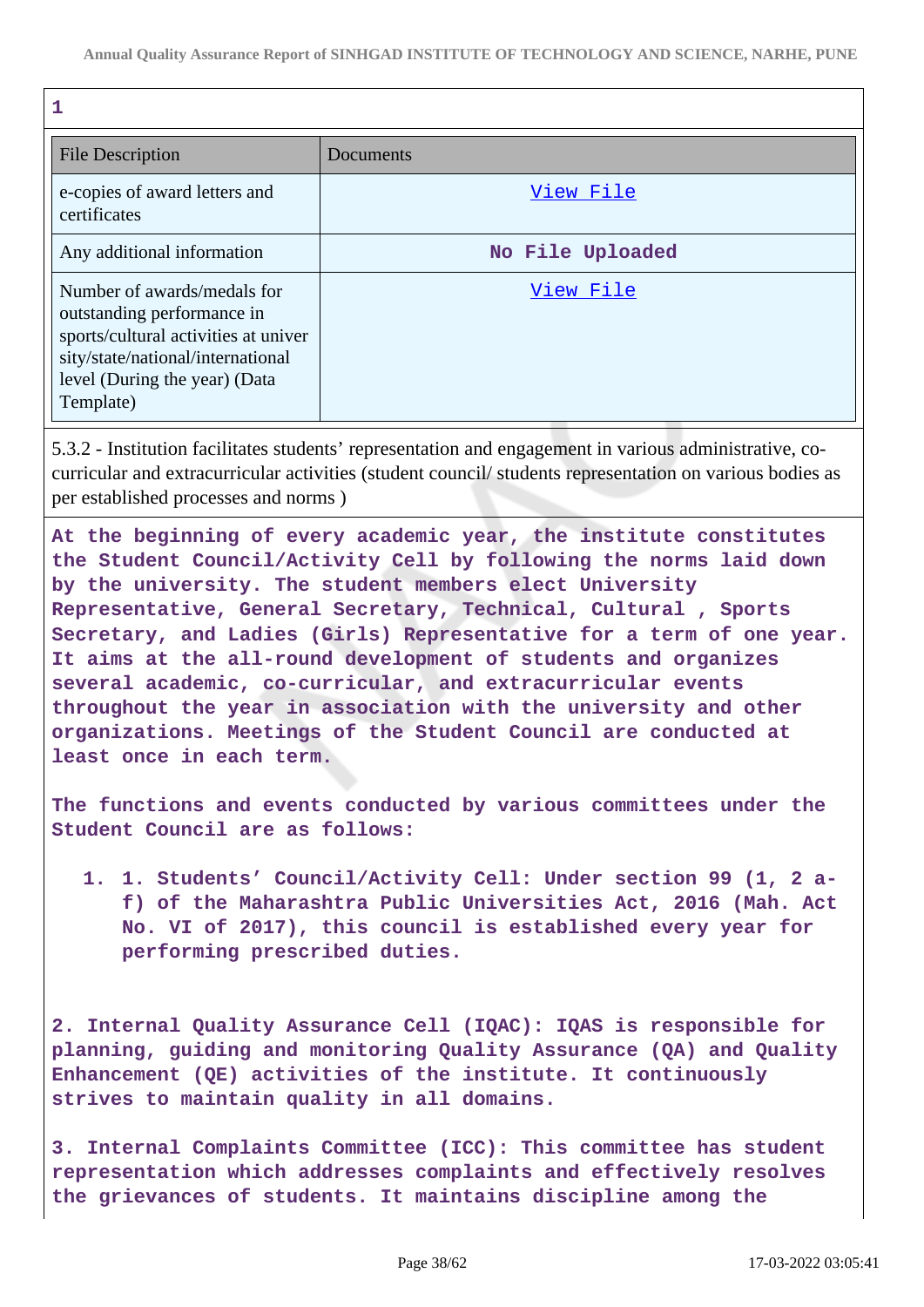**students and empowers them to look into matters of harassment.**

**4. College Development Committee (CDC): The CDC of the institute plays a significant role in planning, designing and implementing its quality policy. The management also ensures that the opinions and suggestions made by staff, student members are included in decisions implemented for the college development.**

**5. Anti-Ragging Committee: This committee monitors frequently and thus ensures zero ragging incidents in the institute and also spreads awareness among students against any type of ragging activities.**

**6. Cultural Committees: "Sinhgad Karandak -Neon" is a national level fest and an annual social gathering which showcases the cultural talents of students of Sinhgad Institutes. Our students participate in prestigious intercollegiate competitions such as Firodiya Karandak and Purushottam Karandak every year and bag prizes.**

**7. Sports Committee: This committee organizes various sports events under 'Sinhgad Sports Karandak'.**

**8. Magazine Committee: 'Juvenilia' is our annual magazine which is the creation of the students. Students express their talents in the form of articles, poetry, interviews of eminent personalities, etc.**

**9. Technical Activities: The institute facilitates students to explore various co-curricular activities. Annually, a techfest 'Techtonic' is arranged under which competitions, seminars, quizzes etc are arranged in which involvement of students is very large. Also, in the national level technical competitions such as SAE-BAJA,SUPRA,GO-KART, students have been participating, making remarkable impact and achieving huge success in these events.**

**Thus, students are encouraged to actively participate in various administrative, co-curricular and extracurricular activities. The objective is to foster holistic and all round development of students.**

| <b>File Description</b>                  | Documents |
|------------------------------------------|-----------|
| Paste link for additional<br>information | Nil       |
| Upload any additional<br>information     | View File |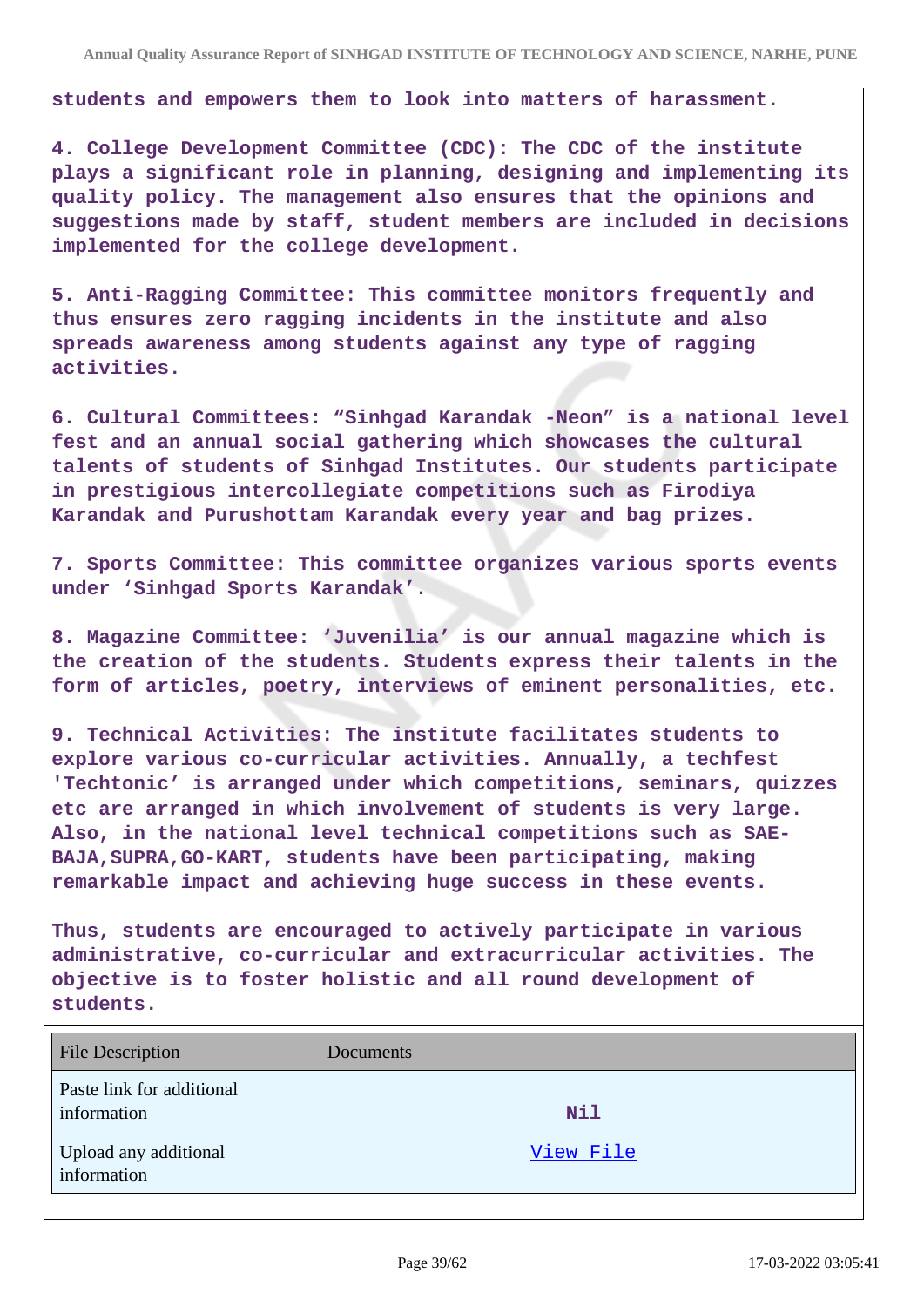**5.3.3 - Number of sports and cultural events/competitions in which students of the Institution participated during the year (organized by the institution/other institutions)**

**5.3.3.1 - Number of sports and cultural events/competitions in which students of the Institution participated during the year**

| <b>File Description</b>                                                                                                                                                                                | Documents        |
|--------------------------------------------------------------------------------------------------------------------------------------------------------------------------------------------------------|------------------|
| Report of the event                                                                                                                                                                                    | No File Uploaded |
| Upload any additional<br>information                                                                                                                                                                   | View File        |
| Number of sports and cultural<br>events/competitions in which<br>students of the Institution<br>participated during the year<br>(organized by the<br>institution/other institutions<br>(Data Template) | View File        |

### **5.4 - Alumni Engagement**

5.4.1 - There is a registered Alumni Association that contributes significantly to the development of the institution through financial and/or other support services

**The alumni association of the institute was established in the academic year 2012-13, Reg. No. Mah 1928/2012/Pune. The number of registered alumni is 6116.**

**Objectives:**

- **To develop a liaison between the old students, present students and the institute.**
- **To promote and nurture the close relationship between alumni and the institute for the mutual benefit of both.**
- **To maintain an updated directory of alumni with contact details, current position and organization and their achievements on various fronts.**
- **To arrange for alumni interaction with present students for sharing their experiences in the corporate world, current & future trends in the technology. Also, guide the students about the career opportunities in different fields and interview tips as well as about higher education.**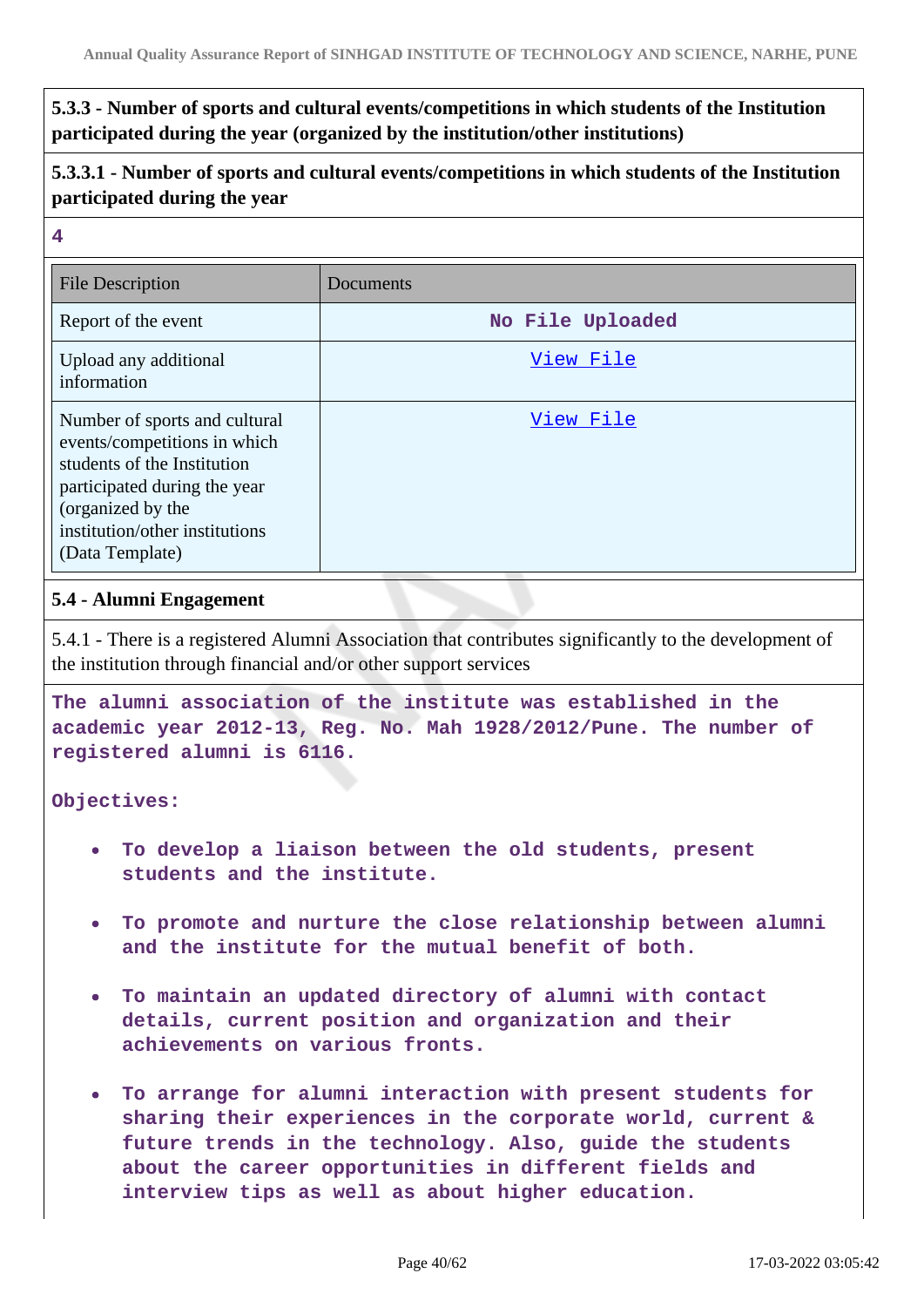- **To arrange programs on entrepreneurship development, industrial visits with the help of alumni.**
- **To keep informed the alumni about the happenings in the alma mater through mails, newsletters etc.**

**In line with the above objectives, the Alumni Association contributes in many ways for the development and betterment of our institute. Every year the alumni are invited by respective departments to interact with students through various guest lecture sessions. Few prominent alumni are invited as judges for events under techfest 'Techtonic' in the institute.**

**The Alumni Association of SITS is also in touch with past students through social media like LinkedIn, Facebook. Through these connections also, the association has been doing well in building the network of alumni and the alma mater.**

| <b>File Description</b>                  | Documents                                                                 |
|------------------------------------------|---------------------------------------------------------------------------|
| Paste link for additional<br>information | http://sits.sinhqad.edu/media/496566/1 5.4.1<br><u>report 2016 21.pdf</u> |
| Upload any additional<br>information     | No File Uploaded                                                          |

| 5.4.2 - Alumni contribution during the year | E. <1Lakhs |
|---------------------------------------------|------------|
| (INR in Lakhs)                              |            |

| <b>File Description</b>              | Documents        |
|--------------------------------------|------------------|
| Upload any additional<br>information | No File Uploaded |

#### **GOVERNANCE, LEADERSHIP AND MANAGEMENT**

#### **6.1 - Institutional Vision and Leadership**

6.1.1 - The governance of the institution is reflective of and in tune with the vision and mission of the institution

#### **Vision**

**We are committed to produce not only good engineers but good human beings, also.**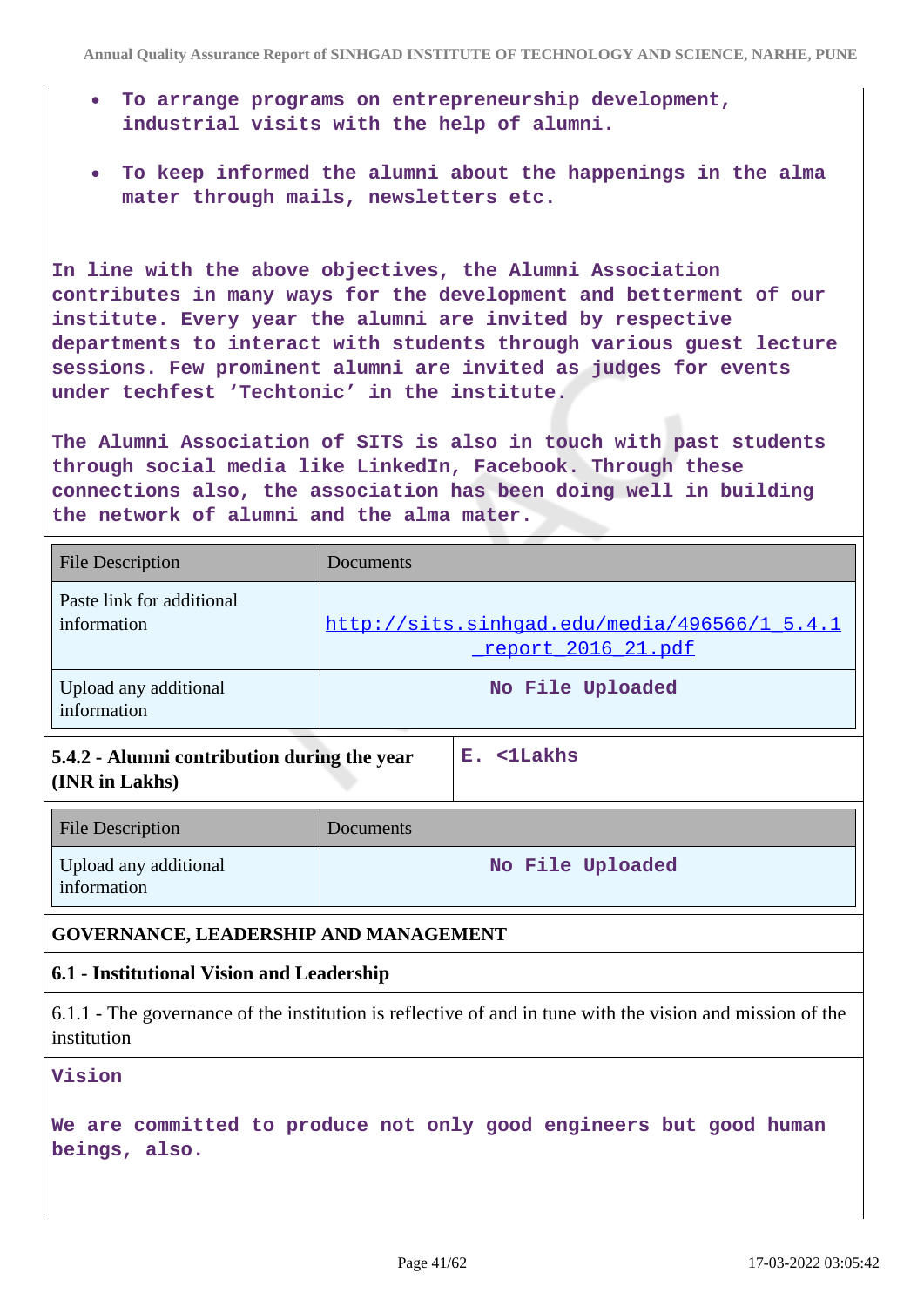**Annual Quality Assurance Report of SINHGAD INSTITUTE OF TECHNOLOGY AND SCIENCE, NARHE, PUNE**

#### **Mission**

**'Holistic development of students and teachers is what we believe in and work for. We strive to achieve this by imbibing a unique value system, transparent work culture, excellent academic and physical environment conducive to learning, creativity, and technology transfer. Our mandate is to generate, preserve, and share knowledge for developing a vibrant Society.'**

**In adherence to the above vision and mission, and the norms of AICTE and UGC, college management constituted a Governing Body, the members of the Governing Body participates actively to contribute for growth and development of the institution.**

**Engineering students to be successful will need strong technical, analytical skills, practical ingenuity, creativity, good communication skills, ethical standards, professionalism and the pursuit of lifelong learning. Holistic student development encompasses not only learning through curriculum to acquire knowledge and skills but also through co-curricular and extracurricular activities.**

**The institute has a decentralized approach to quality management where all the faculty and staff are responsible and accountable for quality assurance and enhancement. The various quality standards are monitored by IQAC which also comprises different stakeholders of the institute.**

| <b>File Description</b>                  | Documents |
|------------------------------------------|-----------|
| Paste link for additional<br>information | Nil       |
| Upload any additional<br>information     | View File |

6.1.2 - The effective leadership is visible in various institutional practices such as decentralization and participative management.

**Institute promotes a culture of participative management. Therefore, the committees are set up to execute predefined strategies. This emphasize active stakeholder involvement as mentioned below,**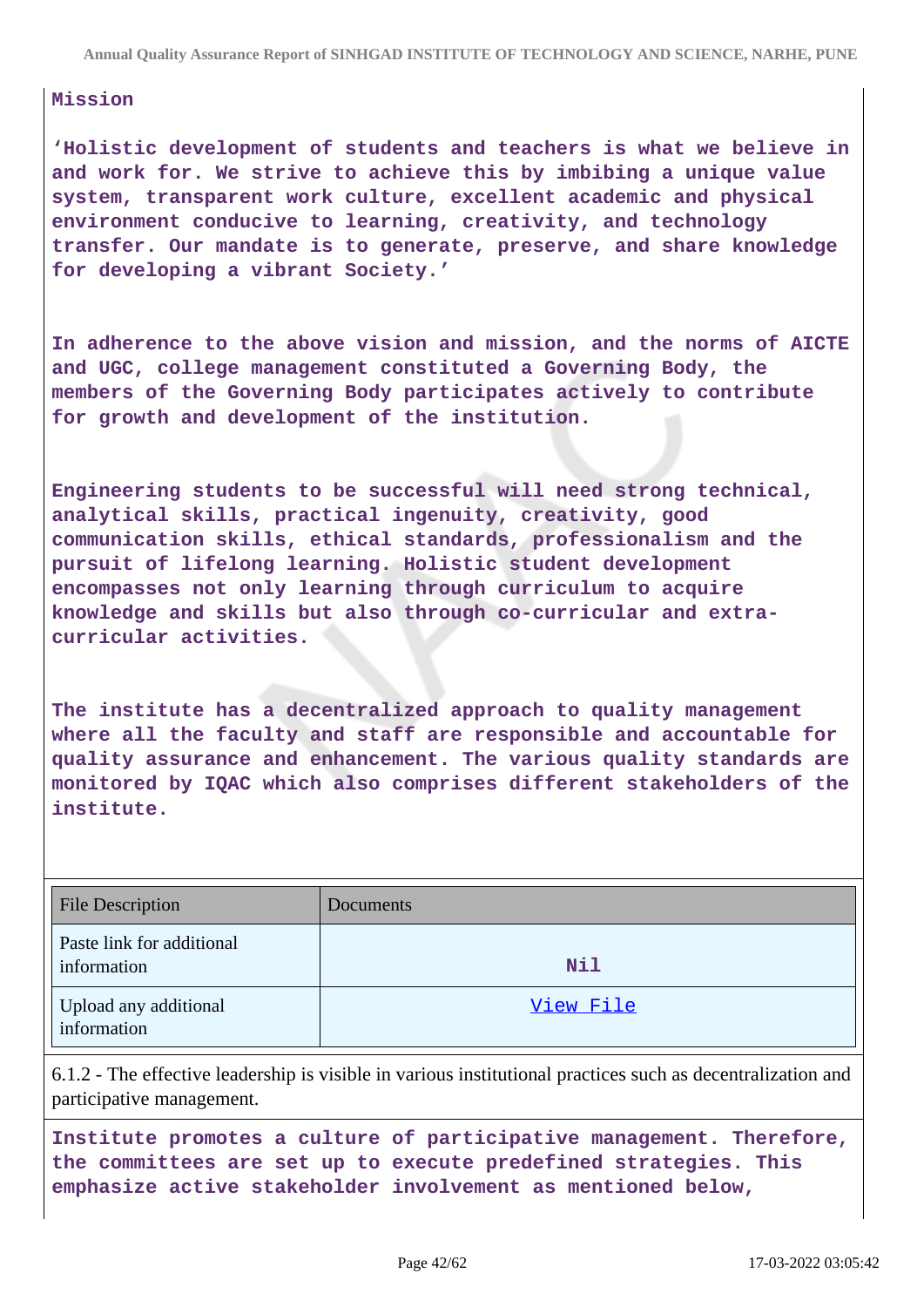**Annual Quality Assurance Report of SINHGAD INSTITUTE OF TECHNOLOGY AND SCIENCE, NARHE, PUNE**

- **Governing Council**
- **College Development Committee**
- **Principal and Vice Principal**  $\bullet$
- **IQAC**
- **HoDs and Registrar**
- **Faculty and Staff**
- **Students Council**

**Case Study: Students Council** 

**The case study of the students council is presented here to portray the decentralization and participative management.**

**Purpose of Student Council:**

**Student Council is an organization conducted by students and supervised by faculties. The purpose of the student council is to give students an opportunity to develop leadership by organizing and carrying out institute activities. Any student that is interested in leadership, organizational behaviour, event planning or becoming more involved in the institute are welcomed and encouraged.**

**Posts of the Student Council:**

- **1. University Representative:**
- **2. General Secretary:**
- **3. Ladies Representative:**
- **4. Cultural Secretary:**
- **5. Technical Secretary:**
- **6. Sports Secretary:**
- **7. Social Activity In-Charge:**
- **8. Magazine Coordinator:**

| <b>File Description</b>                  | Documents |
|------------------------------------------|-----------|
| Paste link for additional<br>information | Nil       |
| Upload any additional<br>information     | View File |

#### **6.2 - Strategy Development and Deployment**

6.2.1 - The institutional Strategic/ perspective plan is effectively deployed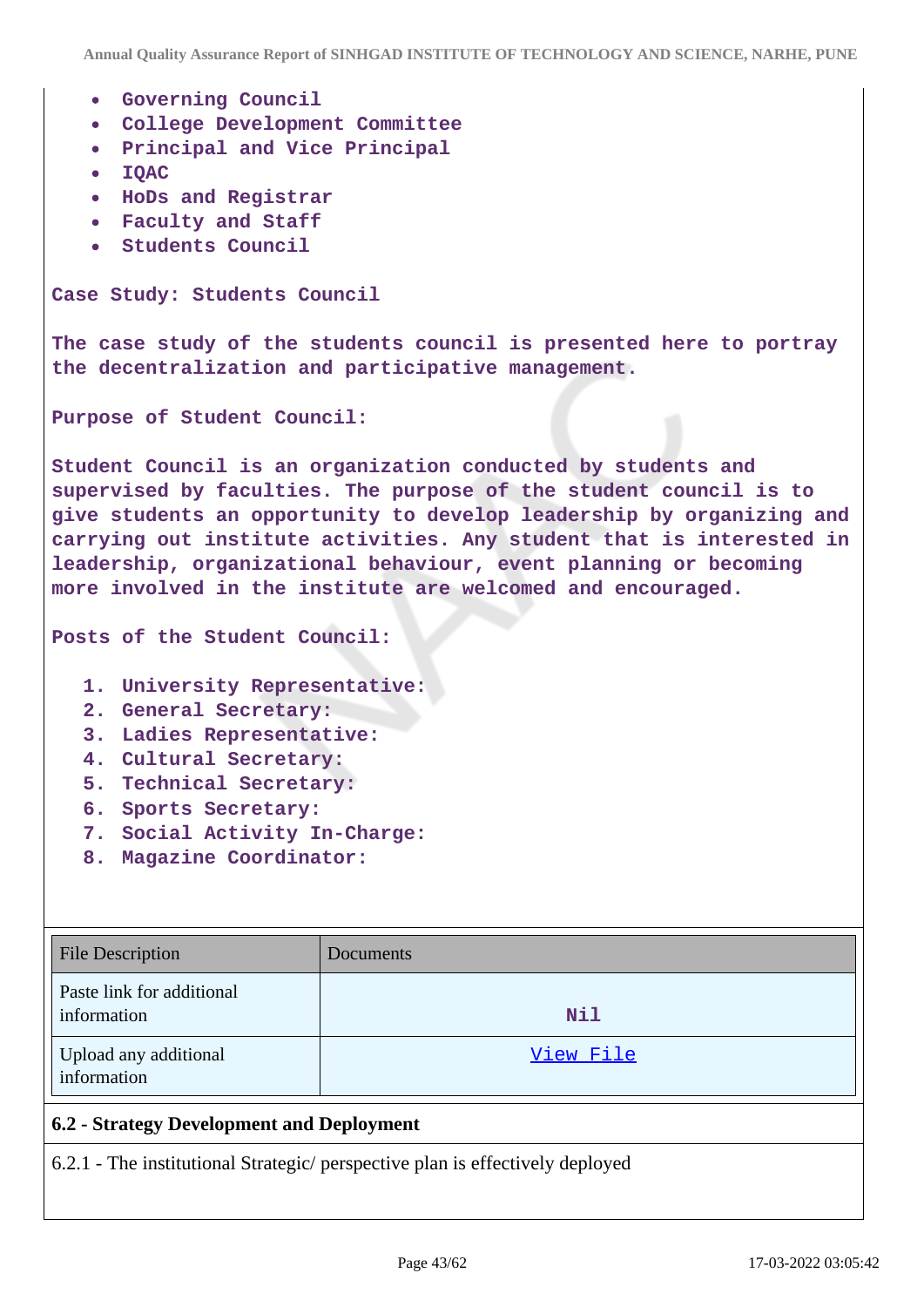**On the basis of AQAR of 2016-17 and 17-18 along with the previous NAAC report, it was observed that there is scope for improvement for research and development activities. Therefore during the IQAC meeting/ institutional meeting we planned for the activities motivating faculty and students for the research. Decision was taken to arrange National, International conference which would provide a platform to inculcate a research environment among faculty and students.**

#### **Case Study: International Conference**

**The institutional Strategic/ perspective plan is effectively deployed and it is seen from the case study of the International Conference 'Sinhgad Institute of Technology and Science Future Intelligence in Science and Technology' (SITSFIST) organised by the institute on 31st May 2020. Institute had initiated planning for it at the beginning of the academic year 2019-20.**

**Total 280 papers were received, out of which 216 papers were accepted for the conference. Number of participants present for the conference were 308. All the papers were presented and selected papers were published in journals listed under Scopus/Web of Science/ UGC CARE. This conference gave exposure to the recent trends in science and technology to the faculty and students of this institute.**

| <b>File Description</b>                                   | Documents        |
|-----------------------------------------------------------|------------------|
| Strategic Plan and deployment<br>documents on the website | View File        |
| Paste link for additional<br>information                  | Nil              |
| Upload any additional<br>information                      | No File Uploaded |

6.2.2 - The functioning of the institutional bodies is effective and efficient as visible from policies, administrative setup, appointment and service rules, procedures, etc.

**The Governing Body of the College is the supreme administrative body. It is constituted as per the norms of the regulatory bodies. The Governing Body is ambitious and converts aspirations into outcomes with a rigorous framework of governance. The Governing Body approves the Vision and Mission of the Institution, short term and long term plans and annual budgets to meet the interests of the stakeholders. The Governing Body monitors the institution's**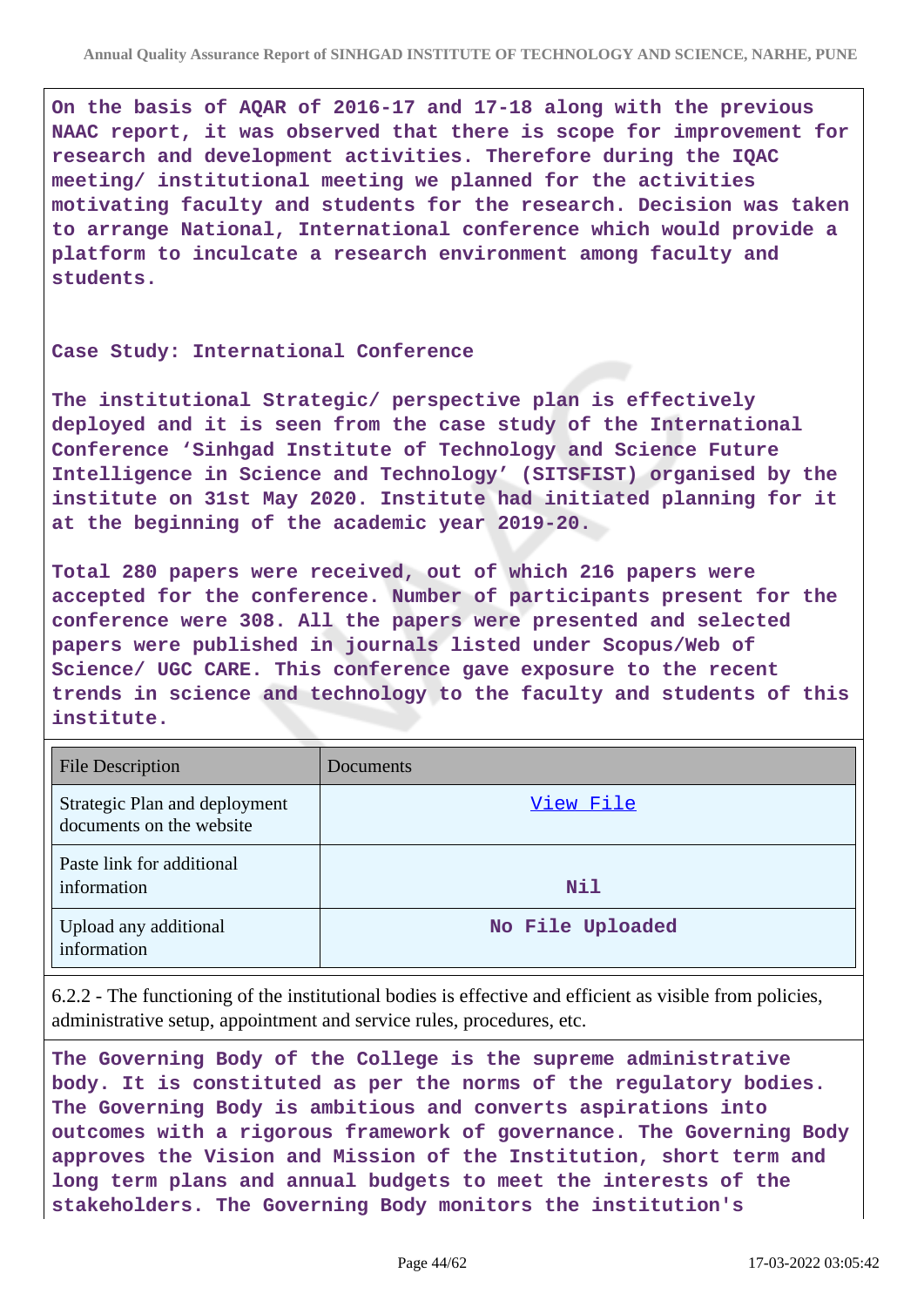**performance against the plans approved.**

**Involvement of each and everyone in the decision-making at their respective levels is ensured through decentralization and delegation of powers. Hence, there are various institutional committees consisting of faculty and staff members. Transparency associated therein also forms an important feature of the work culture.**

**The parent organization Sinhgad Technical Education Society (STES) has defined policies and framed service rules and procedures as per the norms of the regulatory bodies. The institute follows the same. The copy of the service rule book is available in the Establishment Section, Library which can be referred by the faculty/staff whenever necessary. The same is also available on the college website**

| <b>File Description</b>                                                                                                                                           | Documents           |
|-------------------------------------------------------------------------------------------------------------------------------------------------------------------|---------------------|
| Paste link for additional<br>information                                                                                                                          | Nil                 |
| Link to Organogram of the<br>Institution webpage                                                                                                                  | Nil                 |
| Upload any additional<br>information                                                                                                                              | View File           |
| 6.2.3 - Implementation of e-governance in<br>areas of operation Administration Finance and<br><b>Accounts Student Admission and Support</b><br><b>Examination</b> | A. All of the above |
| <b>File Description</b>                                                                                                                                           | Documents           |
| <b>ERP</b> (Enterprise Resource<br>Planning)Document                                                                                                              | No File Uploaded    |
| Screen shots of user interfaces                                                                                                                                   | No File Uploaded    |
| Any additional information                                                                                                                                        | View File           |
|                                                                                                                                                                   |                     |

#### **6.3 - Faculty Empowerment Strategies**

6.3.1 - The institution has effective welfare measures for teaching and non- teaching staff

**Institute understands that faculty is the backbone of the**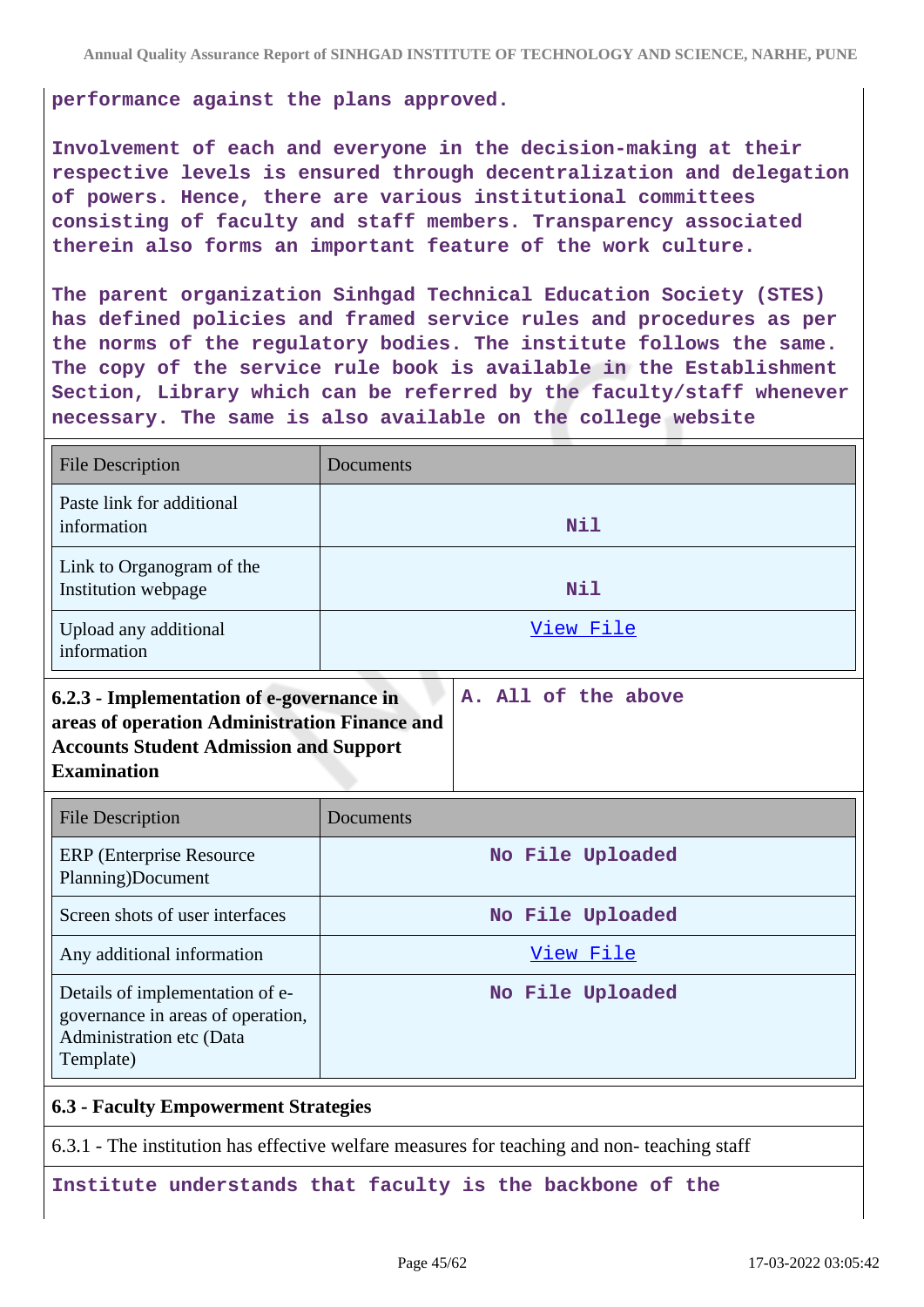**educational system. So the Institute has effective welfare schemes for the benefit of its teaching and non-teaching staff.**

**Employee Provident Fund (EPF): Implemented for teaching and nonteaching staff members.**

**Gratuity: The institute has a gratuity scheme for all faculty and staff members.**

**Employee Benevolent Fund (EMBF): This fund is created for the benefit of employees Leaves: The faculty and staff can avail different types of permissible leaves as per institute service rules.**

**Staff Quarters: staff quarters facility is provided within the campus.**

**Campus Clinic: Preliminary health issues of the students, faculty, staff are taken care of by the Campus Clinic.**

**Hospital Facilities: Students, faculty, staff can avail the services of Smt. Kashibai Navale Medical College and General Hospital (SKN-MCGH) under the umbrella of STES, available 24x7. Also free dental checkup and treatment is available at Sinhgad Dental College and Hospital.**

**Support for attending STTPs / Workshops/ Trainings, etc:** 

**The institute encourages faculty and staff members to acquire new skills by supporting them to attend various STTPs / Workshops/ Trainings.**

**Salary Advances: Institute sanctions salary advances to faculty/staff for their needs like medical emergency, educational needs, marriage, etc. wherever necessary.**

| <b>File Description</b>                  | Documents |
|------------------------------------------|-----------|
| Paste link for additional<br>information | Nil       |
| Upload any additional<br>information     | View File |

**6.3.2 - Number of teachers provided with financial support to attend conferences/ workshops and towards membership fee of professional bodies during the year**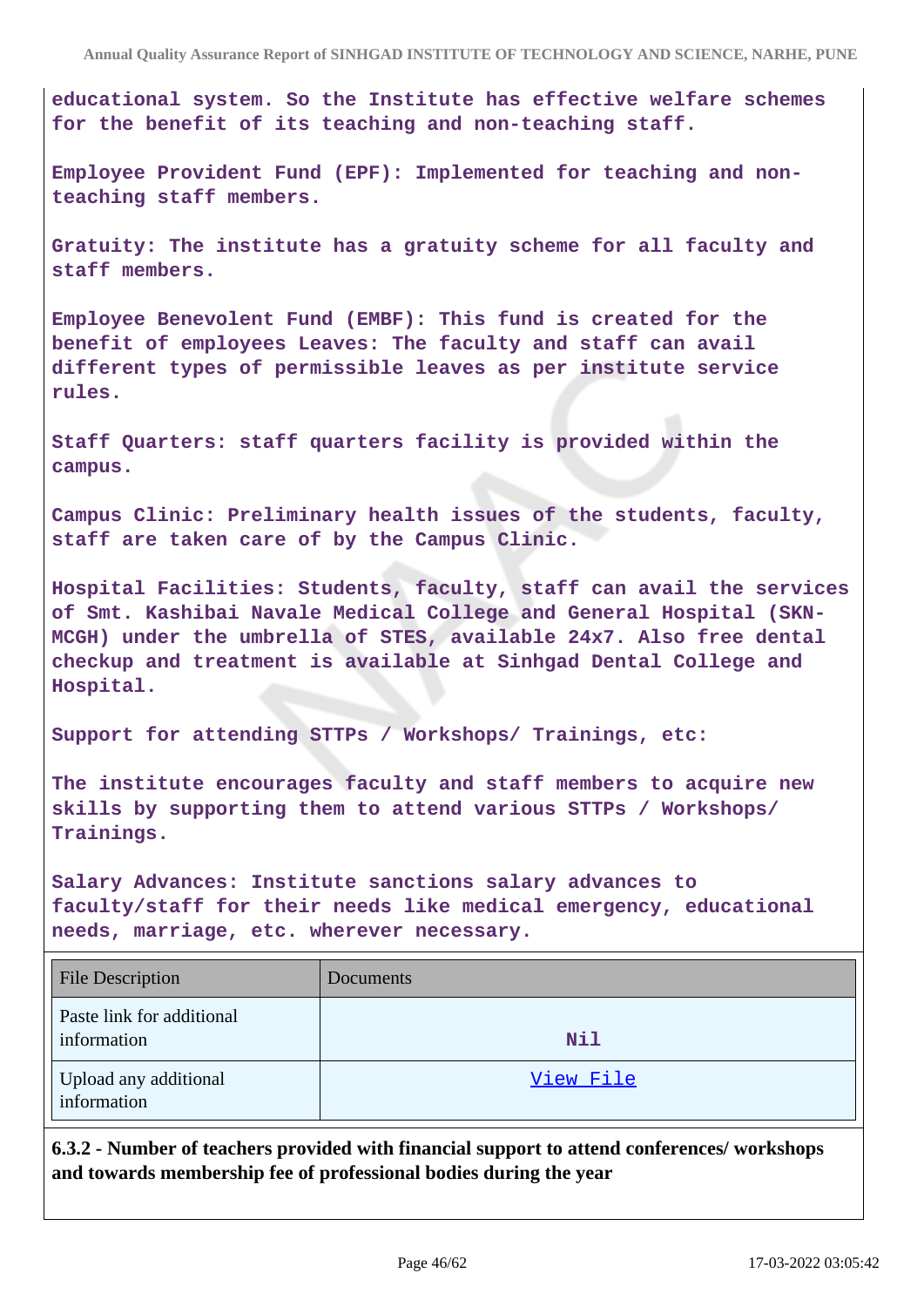# **6.3.2.1 - Number of teachers provided with financial support to attend conferences/workshops and towards membership fee of professional bodies during the year**

**5**

| <b>File Description</b>                                                                                                          | Documents |
|----------------------------------------------------------------------------------------------------------------------------------|-----------|
| Upload any additional<br>information                                                                                             | View File |
| Details of teachers provided with<br>financial support to attend<br>conference, workshops etc during<br>the year (Data Template) | View File |

**6.3.3 - Number of professional development /administrative training programs organized by the institution for teaching and non-teaching staff during the year**

**6.3.3.1 - Total number of professional development /administrative training Programmes organized by the institution for teaching and non teaching staff during the year**

**6**

| <b>File Description</b>                                                                                                                                                 | Documents        |
|-------------------------------------------------------------------------------------------------------------------------------------------------------------------------|------------------|
| Reports of the Human Resource<br>Development Centres (UGCASC<br>or other relevant centres).                                                                             | View File        |
| <b>Reports of Academic Staff</b><br>College or similar centers                                                                                                          | No File Uploaded |
| Upload any additional<br>information                                                                                                                                    | View File        |
| Details of professional<br>development / administrative<br>training Programmes organized<br>by the University for teaching<br>and non teaching staff (Data<br>Template) | View File        |

**6.3.4 - Number of teachers undergoing online/face-to-face Faculty development Programmes (FDP) during the year (Professional Development Programmes, Orientation / Induction Programmes, Refresher Course, Short Term Course etc.)**

**6.3.4.1 - Total number of teachers attending professional development Programmes viz., Orientation / Induction Programme, Refresher Course, Short Term Course during the year**

**48**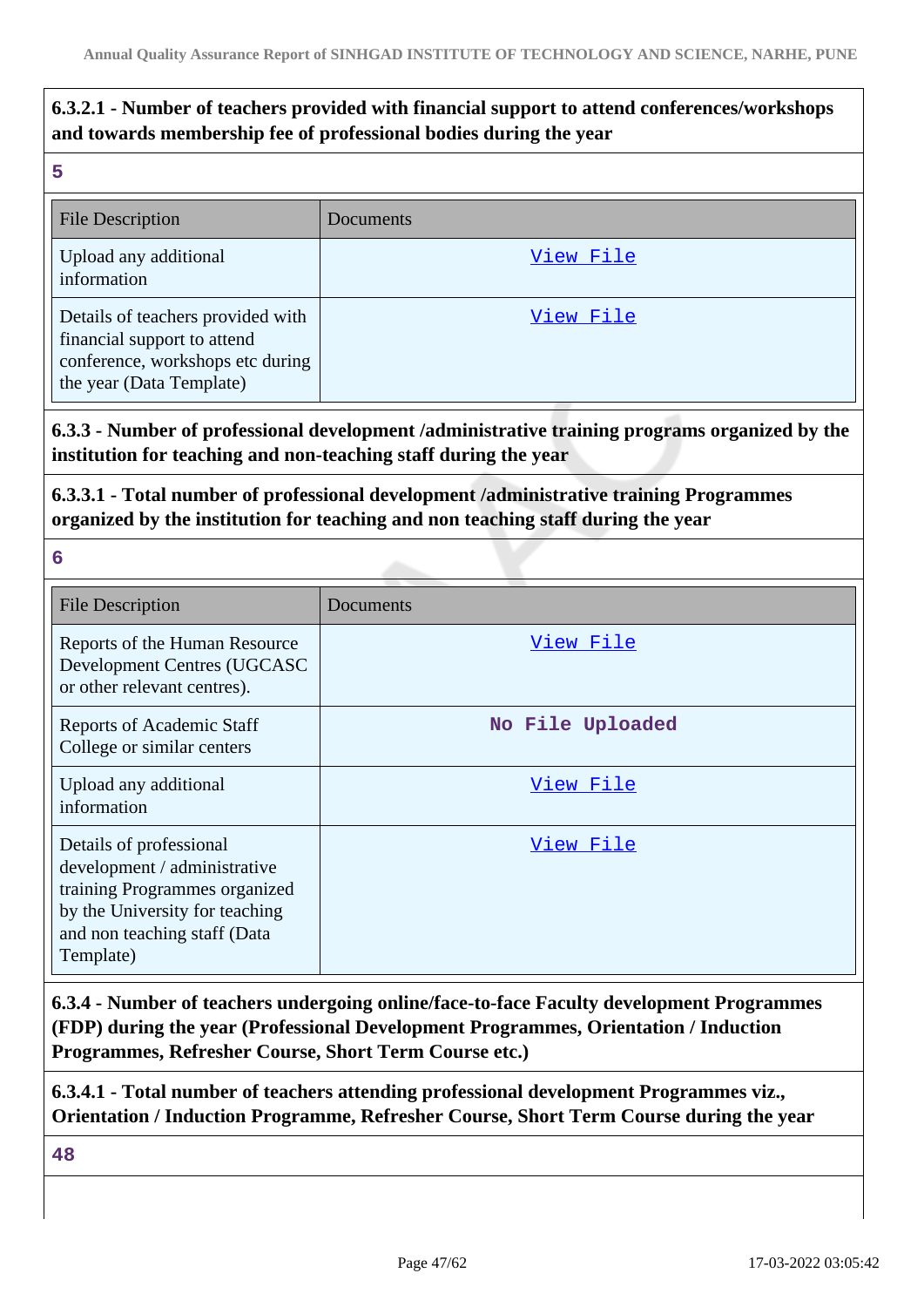| <b>File Description</b>                                                                                    | Documents        |
|------------------------------------------------------------------------------------------------------------|------------------|
| <b>IQAC</b> report summary                                                                                 | No File Uploaded |
| Reports of the Human Resource<br>Development Centres (UGCASC<br>or other relevant centers)                 | No File Uploaded |
| Upload any additional<br>information                                                                       | No File Uploaded |
| Details of teachers attending<br>professional development<br>programmes during the year<br>(Data Template) | View File        |

6.3.5 - Institutions Performance Appraisal System for teaching and non- teaching staff

**Performance appraisal is done by submission of self-appraisal reports and annual activity reports. It is mandatory for every faculty, staff member and supporting staff. This makes them get involved continuously in self-development and improvement of institutional activities.**

**The parameters of the performance appraisal system of HOD, faculty and staff are used to evaluate and ensure that information on multiple activities is appropriately captured and considered for better appraisal. In support of each assessment parameter, appropriate proofs are to be attached.**

| <b>File Description</b>                  | Documents |
|------------------------------------------|-----------|
| Paste link for additional<br>information | Nil       |
| Upload any additional<br>information     | View File |

#### **6.4 - Financial Management and Resource Mobilization**

6.4.1 - Institution conducts internal and external financial audits regularly Enumerate the various internal and external financial audits carried out during the year with the mechanism for settling audit objections within a maximum of 200 words

```
The financial health of any institution is determined by its
financial discipline. The parent body of the institution appoints
internal and external auditors annually. Each department creates its
own budget and the budgets of all departments are consolidated at
```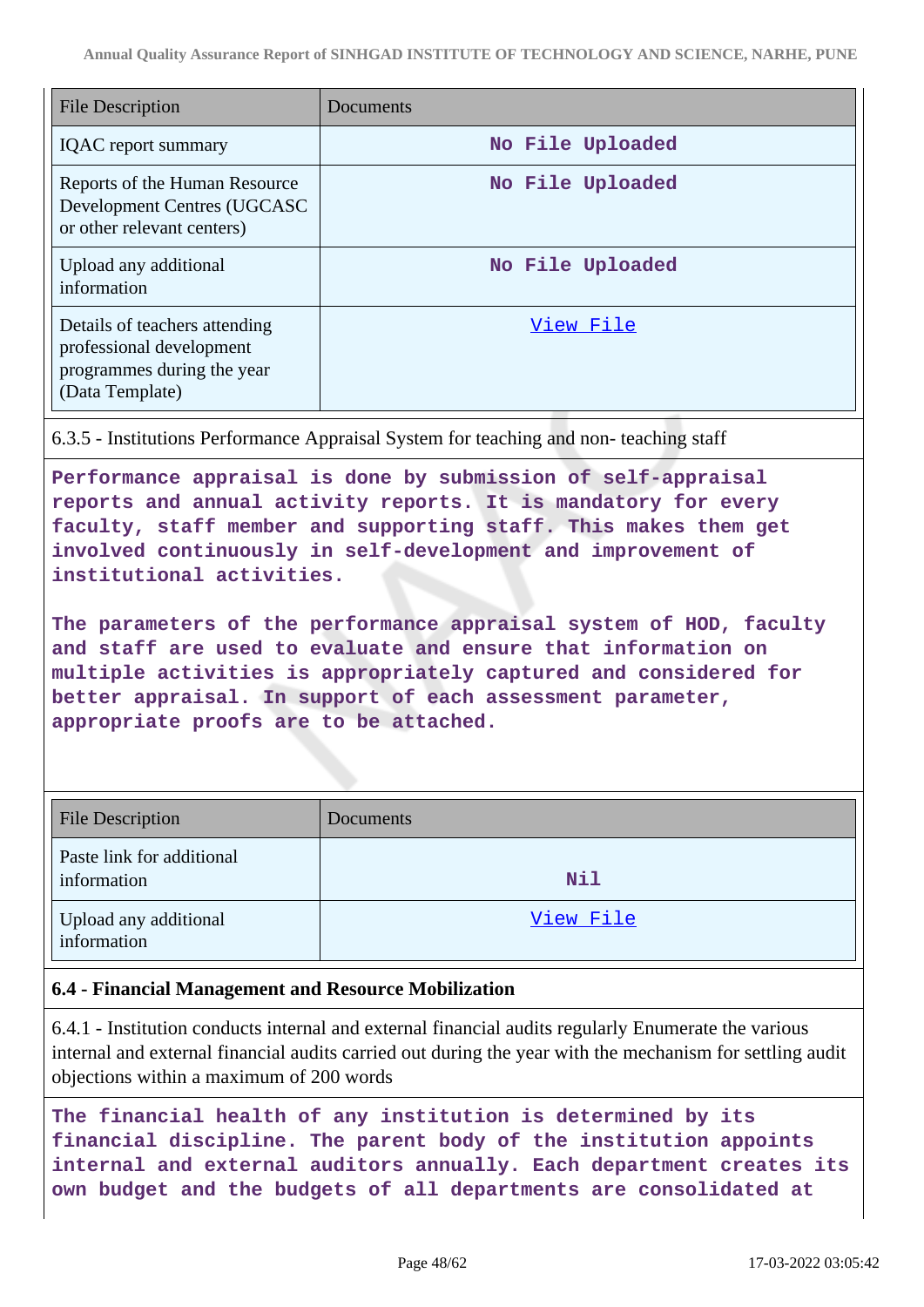**the college level in consultation with the finance officer and governing body of the institution. Auditing processes of the institute take place in two stages namely, Internal Audit and External Audit. The Internal Audit Department of Society does the Internal Audit within the organisation under the supervision of Director (Finance). External Auditors are appointed by the institution as per the statutory requirement.**

**The External Auditor conducts audits and draw conclusions on the Financial Statements. Their main role is examination of the validity of financial records of the company to find out if there are any discrepancies in the records because of fraud, error or embezzlement. It increases the authenticity and credibility of financial statements. It also reviews the entities accounts to show that they are accurate and complete. Another objective is to confirm that the accounting records follow standard practices. An external audit also reviews financial statements, such as balance sheets to certify that they present the entities of finances accurately.**

| <b>File Description</b>                  | Documents |
|------------------------------------------|-----------|
| Paste link for additional<br>information | Nil       |
| Upload any additional<br>information     | View File |

**6.4.2 - Funds / Grants received from non-government bodies, individuals, philanthropers during the year (not covered in Criterion III)**

**6.4.2.1 - Total Grants received from non-government bodies, individuals, Philanthropers during the year (INR in Lakhs)**

#### **0.05**

| <b>File Description</b>                                                                                                                        | Documents        |
|------------------------------------------------------------------------------------------------------------------------------------------------|------------------|
| Annual statements of accounts                                                                                                                  | View File        |
| Any additional information                                                                                                                     | No File Uploaded |
| Details of Funds / Grants<br>received from of the non-<br>government bodies, individuals,<br>Philanthropers during the year<br>(Data Template) | View File        |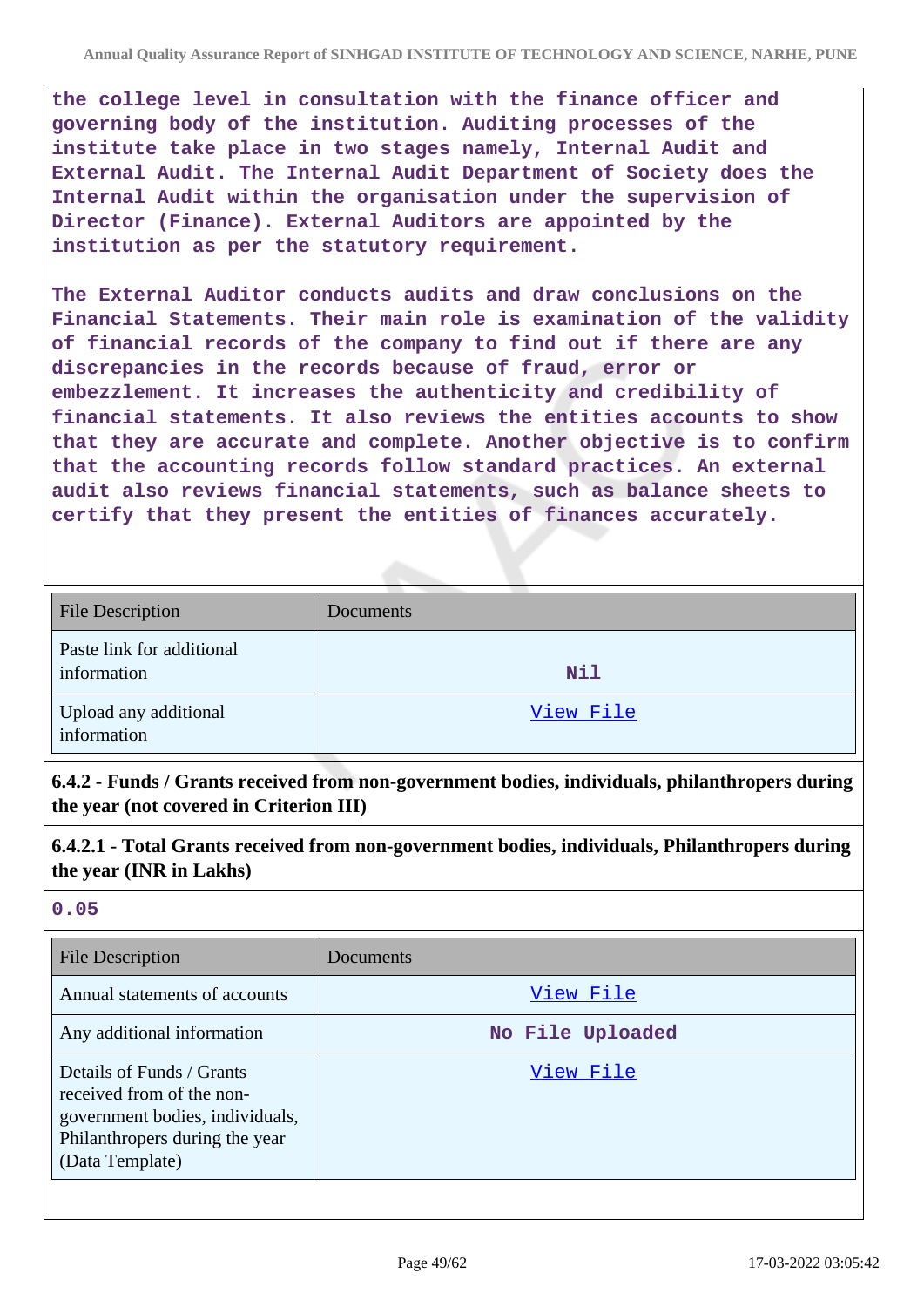|                                                                                                                                                                                                                                                                                                                                                                                                                                                                                                                                                                                                                                                                                                                                                                                                                                                                                                                                                                                                                                                                                                                                                                                                                                                                             | Thinian Quanty Assurance Report of SHARGAD HAS LEG LEG OF TECHNOLOGY AND SCHENCE, NARRIEG E ONE |  |
|-----------------------------------------------------------------------------------------------------------------------------------------------------------------------------------------------------------------------------------------------------------------------------------------------------------------------------------------------------------------------------------------------------------------------------------------------------------------------------------------------------------------------------------------------------------------------------------------------------------------------------------------------------------------------------------------------------------------------------------------------------------------------------------------------------------------------------------------------------------------------------------------------------------------------------------------------------------------------------------------------------------------------------------------------------------------------------------------------------------------------------------------------------------------------------------------------------------------------------------------------------------------------------|-------------------------------------------------------------------------------------------------|--|
| 6.4.3 - Institutional strategies for mobilization of funds and the optimal utilization of resources                                                                                                                                                                                                                                                                                                                                                                                                                                                                                                                                                                                                                                                                                                                                                                                                                                                                                                                                                                                                                                                                                                                                                                         |                                                                                                 |  |
| The institute has strategies for mobilisation of funds and its<br>optimal utilisation of resources through the following mechanism.                                                                                                                                                                                                                                                                                                                                                                                                                                                                                                                                                                                                                                                                                                                                                                                                                                                                                                                                                                                                                                                                                                                                         |                                                                                                 |  |
| The annual requirements of non-recurring and recurring<br>expenditure are prepared by the HODs with the help of senior<br>faculty and laboratory in-charges. The details are given to<br>the Principal in prescribed format for each financial year.<br>The departmental budget is discussed with the Principal and<br>gets finalized to put into the institutional budget to be<br>recommended by LMC/CDC and approved by GB.<br>Comprehensive institute budget proposal is prepared and<br>$\bullet$<br>presented by the Principal to LMC/CDC for recommendation and<br>approval from GB.<br>Principal and HODs can utilize the budgeted amount through<br>$\bullet$<br>proper procedure (comparative statements & analysis of<br>vendors) with specific approval of the President/ Vice-<br>President.<br>Principal can make a decision for an emergency purchase within<br>the approved budget.<br>Regular procedure of quotations, comparative analysis,<br>$\bullet$<br>delivery, payment after commissioning is carried out for<br>effective and efficient use of available budget by purchase<br>committee.<br>• Principal and HODs conduct periodic reviews with the accounts<br>section of the institute to make sure that the funds are<br>utilized effectively. |                                                                                                 |  |
| <b>File Description</b>                                                                                                                                                                                                                                                                                                                                                                                                                                                                                                                                                                                                                                                                                                                                                                                                                                                                                                                                                                                                                                                                                                                                                                                                                                                     | Documents                                                                                       |  |
| Paste link for additional<br>information                                                                                                                                                                                                                                                                                                                                                                                                                                                                                                                                                                                                                                                                                                                                                                                                                                                                                                                                                                                                                                                                                                                                                                                                                                    | Nil                                                                                             |  |
| Upload any additional                                                                                                                                                                                                                                                                                                                                                                                                                                                                                                                                                                                                                                                                                                                                                                                                                                                                                                                                                                                                                                                                                                                                                                                                                                                       | No File Uploaded                                                                                |  |

#### **6.5 - Internal Quality Assurance System**

information

6.5.1 - Internal Quality Assurance Cell (IQAC) has contributed significantly for institutionalizing the quality assurance strategies and processes

**On the recommendations of NAAC, Bangalore, the Internal Quality Assurance Cell (IQAC) was formed on 26th December 2016 with the responsibility of implementation of post-accreditation initiatives added. Prior to this was being addressed through AMC constituted by STES. Since quality enhancement is a nonstop process, the IQAC becomes a part of the institution system and works towards**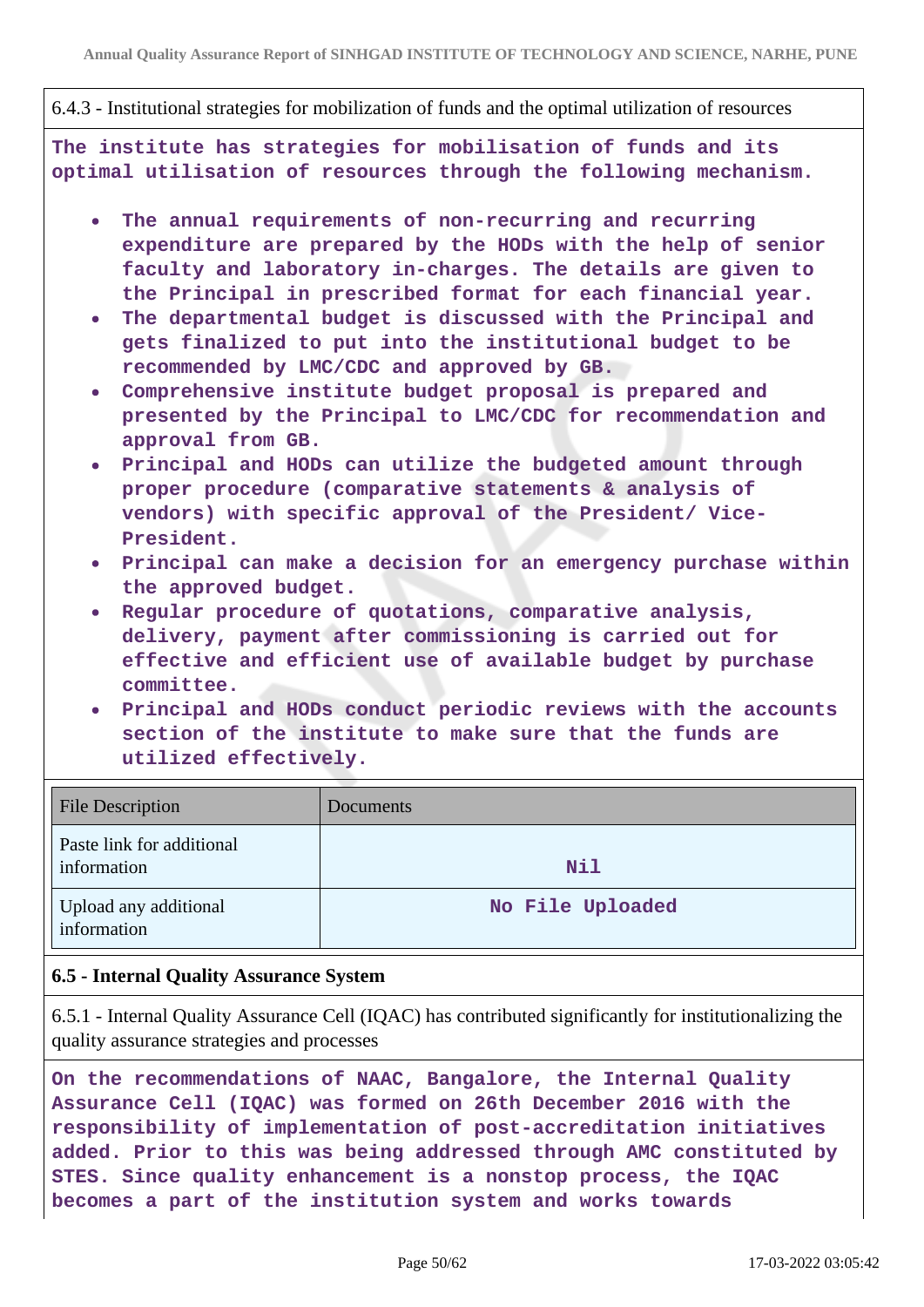**realization of the goals of quality enhancement and sustenance. The prime task of the IQAC is to develop a system for conscious, consistent and catalytic enhancement in the overall performance of institutions. For this, during the post-accreditation period, it has channelized all efforts and measures of the college towards promoting its holistic academic excellence.**

**The IQAC Cell was set up in the year 2016 in the institute after becoming accredited. The main purpose of this Cell is to assure internal quality in all the activities of the institute in terms of academics, administration and other allied areas.**

**Some of the practices instituted even before the formation of the Cell are:**

- **Student Attendance monitoring**  $\bullet$
- **Remedial coaching**
- **Encouragement towards research and publications**
- **Regular auditing of academics**

| <b>File Description</b>                  | Documents |
|------------------------------------------|-----------|
| Paste link for additional<br>information | Nil       |
| Upload any additional<br>information     | View File |

6.5.2 - The institution reviews its teaching learning process, structures & methodologies of operations and learning outcomes at periodic intervals through IQAC set up as per norms and recorded the incremental improvement in various activities

**Teaching-learning processes, methodologies and learning outcomes are periodically reviewed by the IQAC. The effectiveness of the implementation of these initiatives is monitored periodically by conducting academic audits. Various reforms and quality initiatives undertaken post first cycle of accreditation and during the last five years by IQAC are as follows:**

**1. Enhancement in the usage of ICT tools:**

**The IQAC periodically takes the review of ICT tools usage by the faculty and also ensures the adequacy of ICT infrastructure for the teaching-learning process.**

**2. Implementation of Outcome Based Education (OBE), periodic review**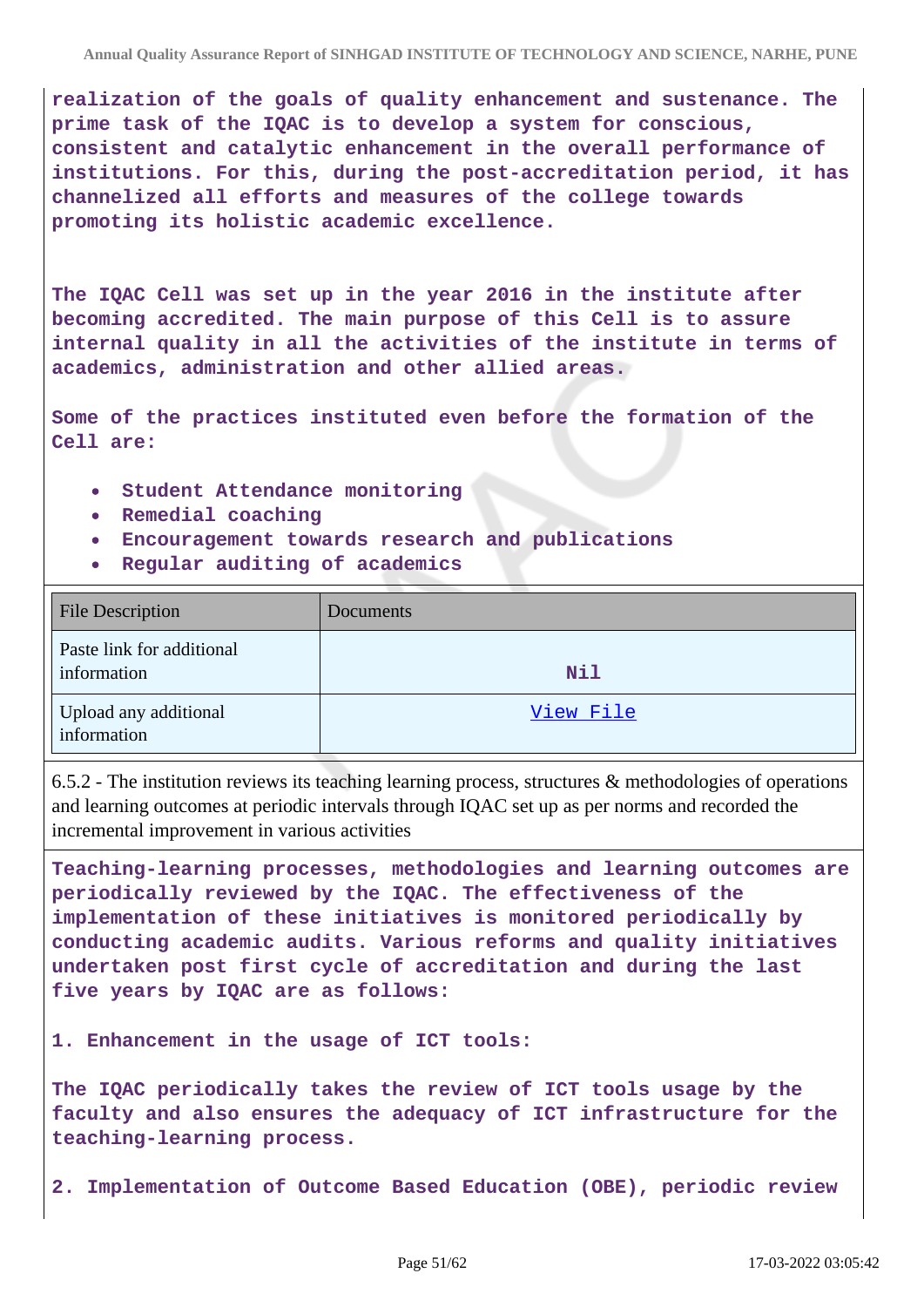#### **of learning outcomes/course outcomes and their attainments:**

**IQAC has contributed significantly to the implementation of Outcome Based Education (OBE). IQAC monitors and undertakes periodic review of program outcomes, course outcomes and their attainments.**

#### **3. Academic Audit and Monitoring:**

**The academic planning is done before the start of semester. This includes subject allotment, time table and academic calendar of department and institute. The teachers prepare the course plan and course file and these are checked by respective HoDs**

| <b>File Description</b>                                                                                                                                                                                                                                                                                                                                                                                                                          | Documents        |  |
|--------------------------------------------------------------------------------------------------------------------------------------------------------------------------------------------------------------------------------------------------------------------------------------------------------------------------------------------------------------------------------------------------------------------------------------------------|------------------|--|
| Paste link for additional<br>information                                                                                                                                                                                                                                                                                                                                                                                                         | <b>Nil</b>       |  |
| Upload any additional<br>information                                                                                                                                                                                                                                                                                                                                                                                                             | View File        |  |
| Any 3 of the above<br>6.5.3 - Quality assurance initiatives of the<br>в.<br>institution include: Regular meeting of<br><b>Internal Quality Assurance Cell (IQAC);</b><br>Feedback collected, analyzed and used for<br>improvements Collaborative quality initiatives<br>with other institution(s) Participation in NIRF<br>any other quality audit recognized by state,<br>national or international agencies (ISO<br><b>Certification, NBA)</b> |                  |  |
| <b>File Description</b>                                                                                                                                                                                                                                                                                                                                                                                                                          | Documents        |  |
| Paste web link of Annual reports<br>of Institution                                                                                                                                                                                                                                                                                                                                                                                               | Nil              |  |
| Upload e-copies of the<br>accreditations and certifications                                                                                                                                                                                                                                                                                                                                                                                      | View File        |  |
| Upload any additional<br>information                                                                                                                                                                                                                                                                                                                                                                                                             | No File Uploaded |  |
| <b>Upload details of Quality</b><br>assurance initiatives of the<br>institution (Data Template)                                                                                                                                                                                                                                                                                                                                                  | View File        |  |
| <b>INSTITUTIONAL VALUES AND BEST PRACTICES</b>                                                                                                                                                                                                                                                                                                                                                                                                   |                  |  |

#### **7.1 - Institutional Values and Social Responsibilities**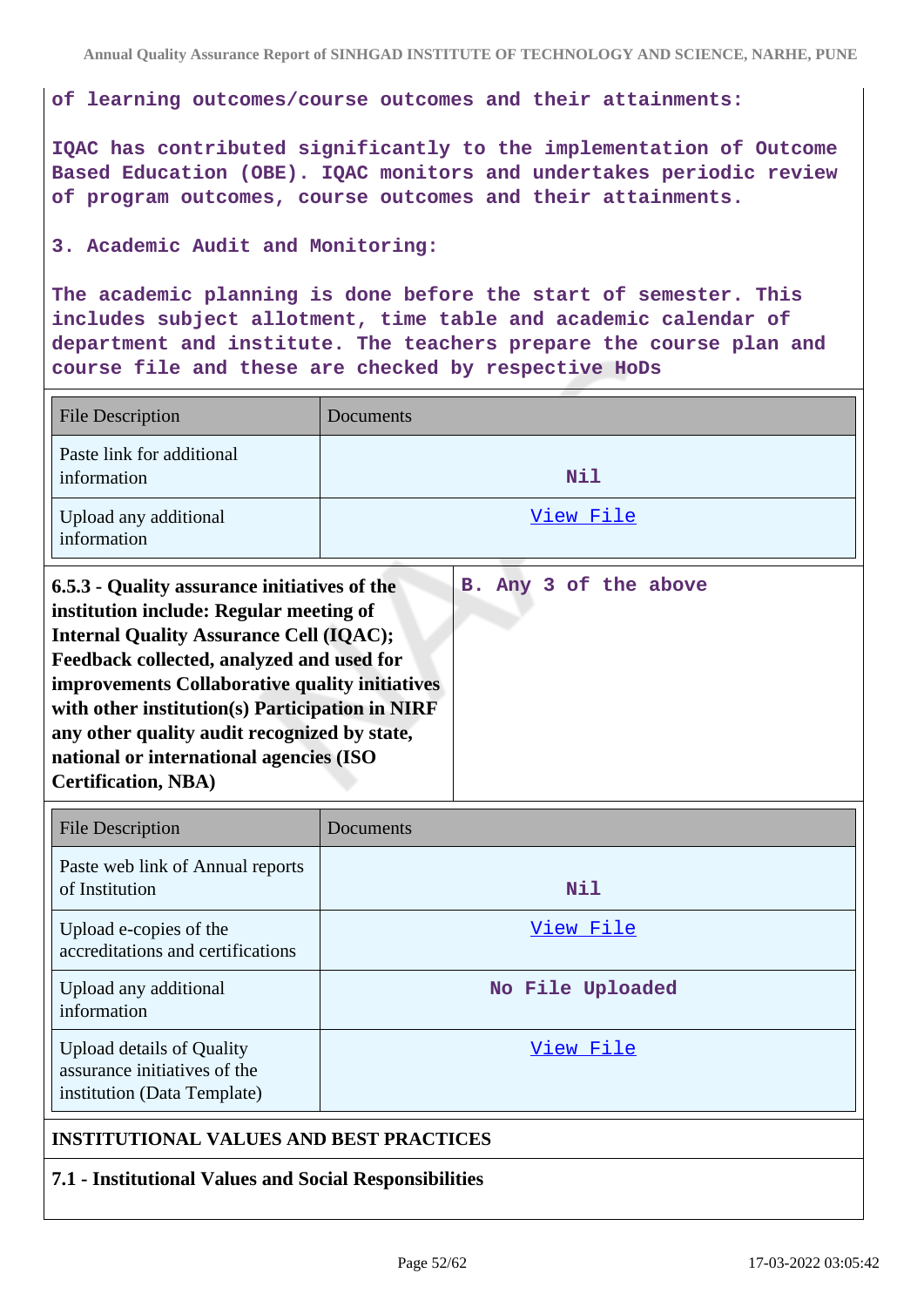7.1.1 - Measures initiated by the Institution for the promotion of gender equity during the year

**The Institute always tries to create awareness amongst students and faculty about the values of gender equality, inclusive development and environmental conditions. This is carried out in following ways:**

- **Institute provides equal opportunity for all to participate in administrative, co–curricular and extracurricular activities.**
- **The institute gives equal opportunities to boys and girls in leading various students' activities and allows them to become members of the students council.**
- **Women grievances cell is formed and it functions separately for the benefit of the women employees and girl students.**
- **At present 41.75%, staff-members are women employees and 34.66 %students are girl students in the institute.**
- **Girl students are encouraged to apply to different schemes/ scholarships from various regulatory bodies, corporate and NGOs, etc.**
- **Out of six Head of Departments, two are ladies.**
- **In the administrative office, 77% of staff are ladies.**
- **Average 41.91% of the final project groups are mixed gender for the last 5 years.**
- **The institute has various security measures on campus.**  $\bullet$
- **There are separate common rooms for girls and boys.**
- **Number of gender equity promotion programs organized by the institution year-wise during the last five years.**

| <b>File Description</b>                                                                                                                                                                                                                             | Documents                                                                                 |
|-----------------------------------------------------------------------------------------------------------------------------------------------------------------------------------------------------------------------------------------------------|-------------------------------------------------------------------------------------------|
| Annual gender sensitization<br>action plan                                                                                                                                                                                                          | http://sits.sinhqad.edu/media/498478/10 7.1.<br>1 common%20rooms.pdf                      |
| Specific facilities provided for<br>women in terms of: a. Safety and<br>security b. Counseling c.<br>Common Rooms d. Day care<br>center for young children e. Any<br>other relevant information                                                     | http://sits.sinhqad.edu/media/498475/9 7.1.1<br>safety%20and%20security%20on%20campus.pdf |
| 7.1.2 - The Institution has facilities for<br>alternate sources of energy and energy<br>conservation measures Solar energy<br>Biogas plant Wheeling to the Grid Sensor-<br>based energy conservation Use of LED bulbs/<br>power efficient equipment | B. Any 3 of the above                                                                     |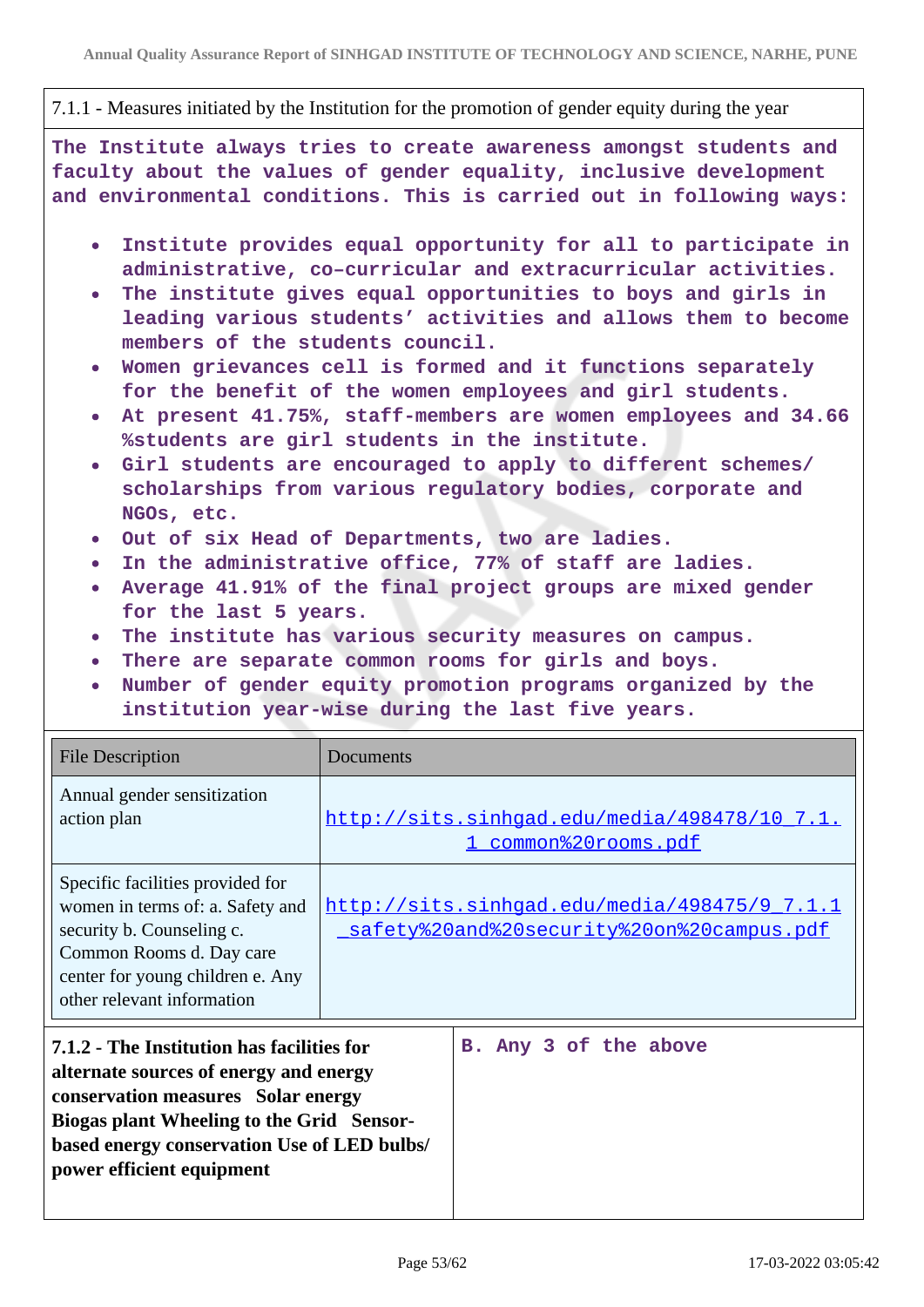| File Description               | Documents        |
|--------------------------------|------------------|
| Geo tagged Photographs         | No File Uploaded |
| Any other relevant information | View File        |

7.1.3 - Describe the facilities in the Institution for the management of the following types of degradable and non-degradable waste (within 200 words) Solid waste management Liquid waste management Biomedical waste management E-waste management Waste recycling system Hazardous chemicals and radioactive waste management

- **1. Solid waste management: The solid waste is separated into two types, degradable and non-degradable. Degradable waste includes papers, journals, files, dry tree leaves, raw kitchen waste (canteen, mess) and hostel waste. Whereas nonbiodegradable includes glass, metals, and E waste. After collection, these are disposed-off through the mechanism set by the Narhe Gram Panchayat.**
- **2. Liquid waste management: The liquid waste is generated at hostels, Cafeteria, Canteen, Mess and college wash rooms. All these sources are connected to sewage drains. These drains are provided with Inspection Chambers (IC) & Man-Holes (MH) where a main collecting drain changes direction or gradient.**
- **3. Biomedical waste management: Biomedical waste collected in the campus is disposed-off through the mechanism set by Shrimati Kashibai Navale Medical College & General Hospital (SKNMC & GH) located near the campus.**
- **4. E-waste management:**

**The different types of e-waste generated in the institute like damaged batteries, cells, CDs, hard disk, monitors, keyboards, cables, cartridges etc. are collected together and handed over to an external e-waste recycling agency.**

**5.Hazardous waste management: Hazardous waste such as battery, cells, bulbs and tube lights are collected separately and handed over to an external recycling agency.**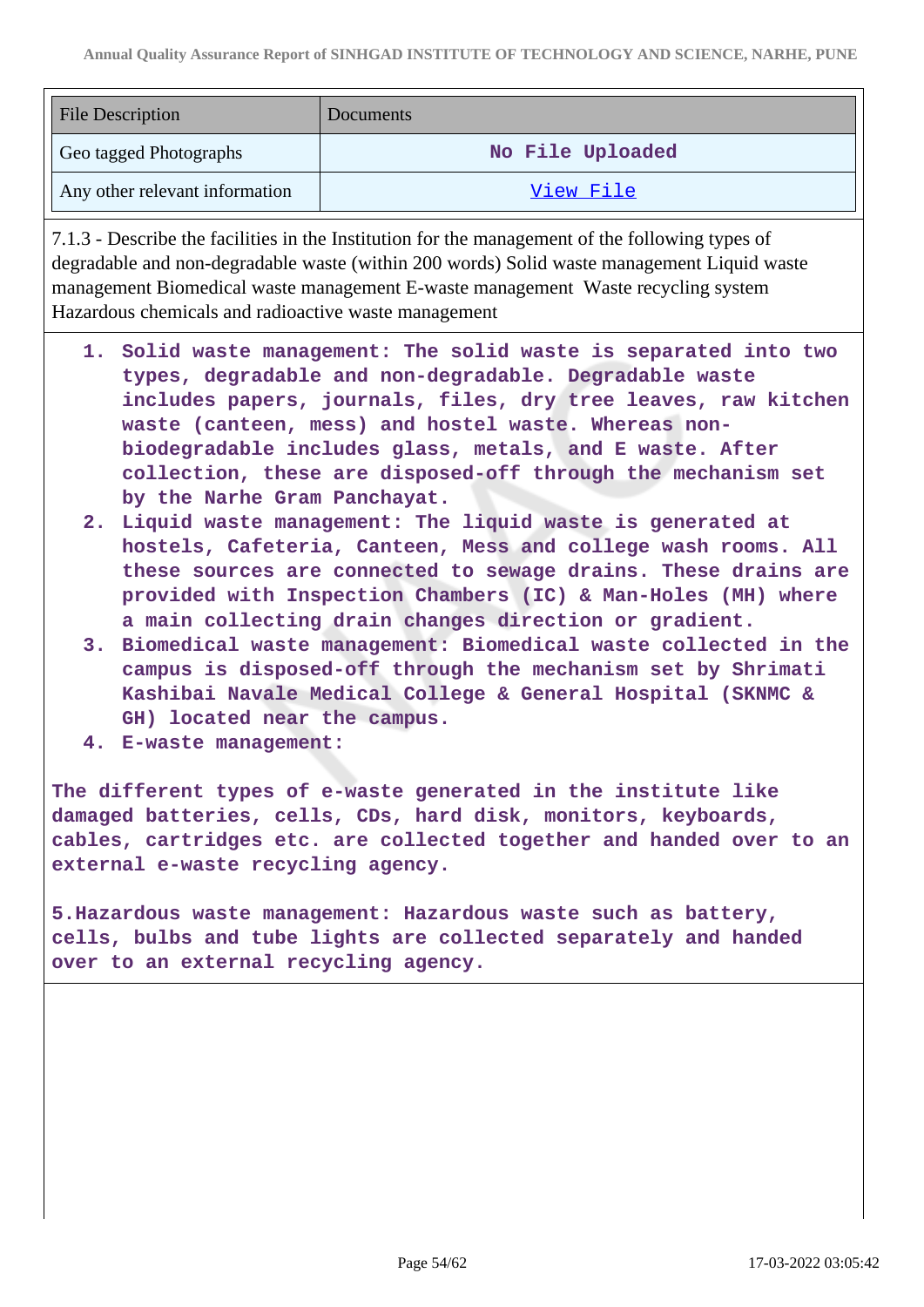| <b>File Description</b>                                                                                                                                                                                                                                        | Documents                                |  |  |
|----------------------------------------------------------------------------------------------------------------------------------------------------------------------------------------------------------------------------------------------------------------|------------------------------------------|--|--|
| Relevant documents like<br>agreements/MoUs with<br>Government and other approved<br>agencies                                                                                                                                                                   | No File Uploaded                         |  |  |
| Geo tagged photographs of the<br>facilities                                                                                                                                                                                                                    | Nil                                      |  |  |
| Any other relevant information                                                                                                                                                                                                                                 | View File                                |  |  |
| 7.1.4 - Water conservation facilities available<br>in the Institution: Rain water harvesting Bore<br>well /Open well recharge Construction of tanks<br>and bunds Waste water recycling Maintenance<br>of water bodies and distribution system in the<br>campus | B. Any 3 of the above                    |  |  |
| <b>File Description</b>                                                                                                                                                                                                                                        | Documents                                |  |  |
| Geo tagged photographs / videos<br>of the facilities                                                                                                                                                                                                           | No File Uploaded                         |  |  |
| Any other relevant information                                                                                                                                                                                                                                 | View File                                |  |  |
|                                                                                                                                                                                                                                                                | 7.1.5 - Green campus initiatives include |  |  |
| 7.1.5.1 - The institutional initiatives for<br>B. Any 3 of the above<br>greening the campus are as follows:<br>1. Restricted entry of automobiles<br>2. Use of Bicycles/ Battery powered<br>vehicles<br>3. Pedestrian Friendly pathways                        |                                          |  |  |
| <b>4. Ban on use of Plastic</b><br>5. landscaping with trees and plants                                                                                                                                                                                        |                                          |  |  |
| <b>File Description</b>                                                                                                                                                                                                                                        | Documents                                |  |  |
| Geo tagged photos / videos of the<br>facilities                                                                                                                                                                                                                | No File Uploaded                         |  |  |
| Any other relevant documents                                                                                                                                                                                                                                   | View File                                |  |  |
| 7.1.6 - Quality audits on environment and energy are regularly undertaken by the institution                                                                                                                                                                   |                                          |  |  |
| 7.1.6.1 - The institutional environment and<br>energy initiatives are confirmed through the<br>following 1.Green audit 2. Energy audit                                                                                                                         | A. Any 4 or all of the above             |  |  |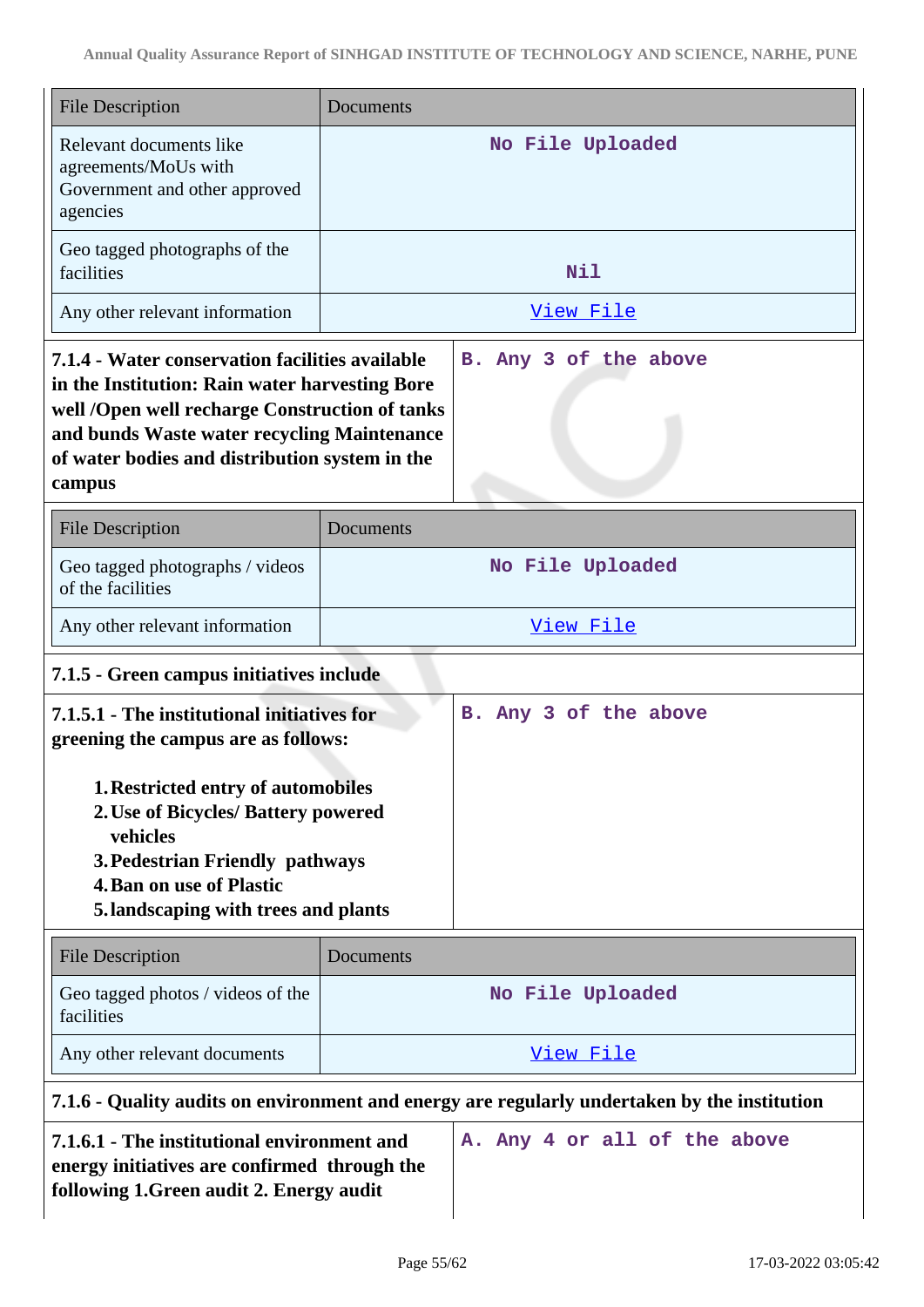# **3.Environment audit 4.Clean and green campus recognitions/awards 5. Beyond the campus environmental promotional activities**

| Reports on environment and<br>No File Uploaded<br>energy audits submitted by the<br>auditing agency<br>No File Uploaded<br>Certification by the auditing<br>agency<br>Certificates of the awards<br>No File Uploaded<br>received<br>View File<br>Any other relevant information<br>A. Any 4 or all of the above<br>7.1.7 - The Institution has disabled-friendly,<br>barrier free environment Built environment<br>with ramps/lifts for easy access to classrooms.<br><b>Disabled-friendly washrooms Signage</b><br>including tactile path, lights, display boards<br>and signposts Assistive technology and<br>facilities for persons with disabilities<br>(Divyangjan) accessible website, screen-<br>reading software, mechanized equipment<br>5.<br><b>Provision for enquiry and information:</b><br>Human assistance, reader, scribe, soft copies of | <b>File Description</b> | Documents |
|-----------------------------------------------------------------------------------------------------------------------------------------------------------------------------------------------------------------------------------------------------------------------------------------------------------------------------------------------------------------------------------------------------------------------------------------------------------------------------------------------------------------------------------------------------------------------------------------------------------------------------------------------------------------------------------------------------------------------------------------------------------------------------------------------------------------------------------------------------------|-------------------------|-----------|
|                                                                                                                                                                                                                                                                                                                                                                                                                                                                                                                                                                                                                                                                                                                                                                                                                                                           |                         |           |
|                                                                                                                                                                                                                                                                                                                                                                                                                                                                                                                                                                                                                                                                                                                                                                                                                                                           |                         |           |
|                                                                                                                                                                                                                                                                                                                                                                                                                                                                                                                                                                                                                                                                                                                                                                                                                                                           |                         |           |
|                                                                                                                                                                                                                                                                                                                                                                                                                                                                                                                                                                                                                                                                                                                                                                                                                                                           |                         |           |
| reading material, screen<br>reading<br><b>File Description</b><br>Documents                                                                                                                                                                                                                                                                                                                                                                                                                                                                                                                                                                                                                                                                                                                                                                               |                         |           |

| <b>File Description</b>                                                        | Documents        |
|--------------------------------------------------------------------------------|------------------|
| Geo tagged photographs / videos<br>of the facilities                           | No File Uploaded |
| Policy documents and<br>information brochures on the<br>support to be provided | No File Uploaded |
| Details of the Software procured<br>for providing the assistance               | No File Uploaded |
| Any other relevant information                                                 | View File        |

7.1.8 - Describe the Institutional efforts/initiatives in providing an inclusive environment i.e., tolerance and harmony towards cultural, regional, linguistic, communal socioeconomic and other diversities (within 200 words).

**Institute is undertaking various initiatives in the form of celebration of days of eminent personalities National Festivals, NSS**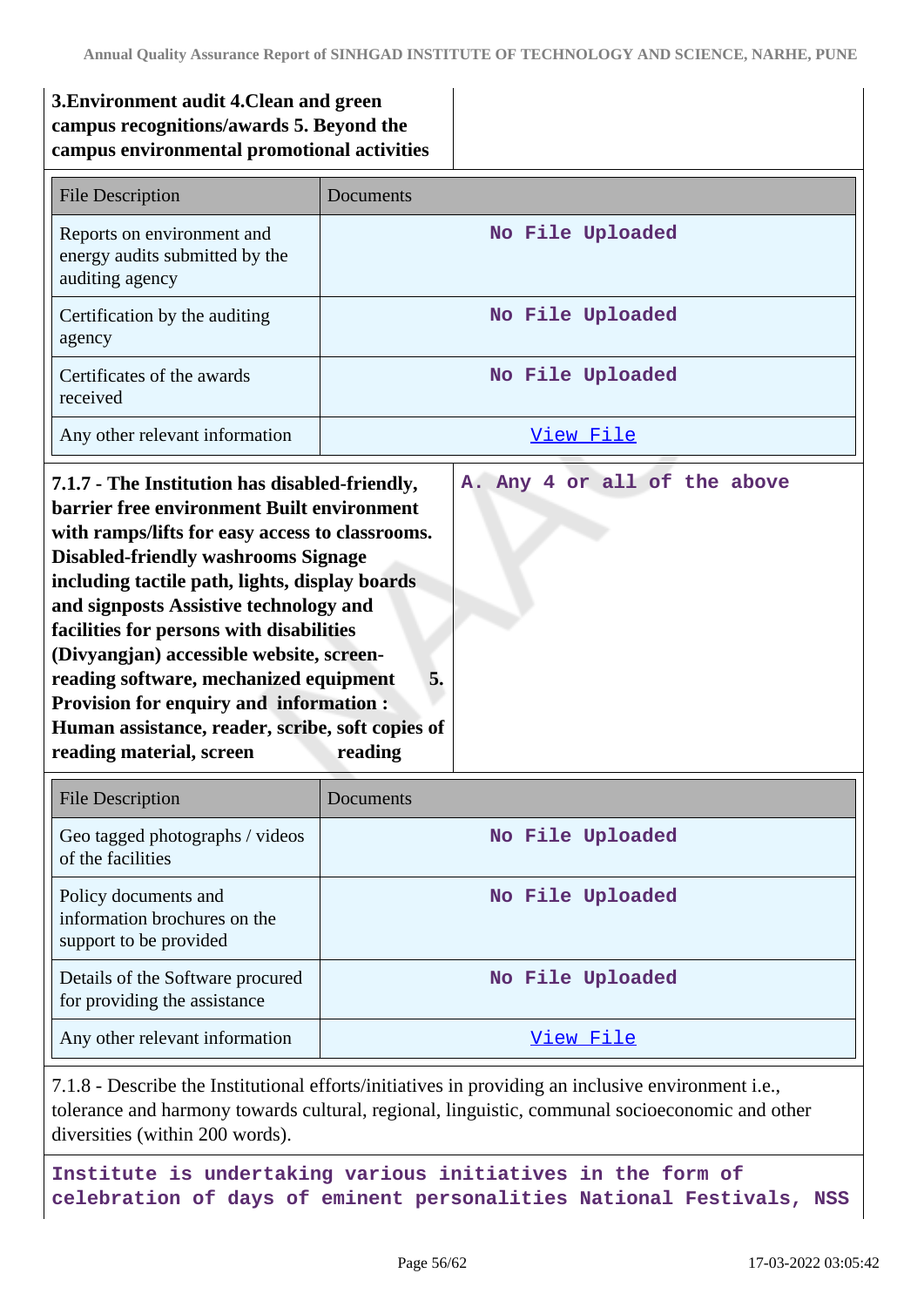**and other such activities to provide for an inclusive environment by bringing students and teachers with diverse backgrounds on a single platform for creating an inclusive environment. These functions help in developing tolerance harmony towards culture, region and linguistics and also communal, social, economic and other diversities.**

#### **Cultural Programs:**

**Institute organizes cultural programs for all students and its planning and execution is done by students with the guidance of teaching faculties. The students are encouraged to participate in various cultural events and competitions of a national event called Sinhgad Karandak. The students in SITS participate in Singing, Dancing, Fashion Show, Street Play, Mr and Miss Sinhgad.**

**Regional Programs:** 

**SITS celebrates regional events such as Dandia during Navratri. It's open for all the students of STES. All students participate in it and get to know the culture of Gujarat.**

**SITS celebrates the birth anniversary of Chatrapati Shivaji Maharaj as 'Shivjayanti' in a traditional way. This gives knowledge of the great Shivaji Maharaj and his work in building Maharashtra (Swarajya) to all the students.**

**Linguistic:**

**The following programs were organised to emphasise the importance of National Language, Hindi and Regional Language, Marathi.**

**A. Hindi Day:**

**Hindi Day is celebrated at the Institute to know our National Language and its use.**

**B. Marathi Bhasha Day:** 

**Initiative taken to create awareness and encourage speaking, reading and writing of the mother lounge Marathi. All the Marathi books were collected and an exhibition was held in the library. Librarian, Mrs. K. V. Thube delivered a lecture on the importance of Marathi Bhasha.**

**C. Days of national importance:**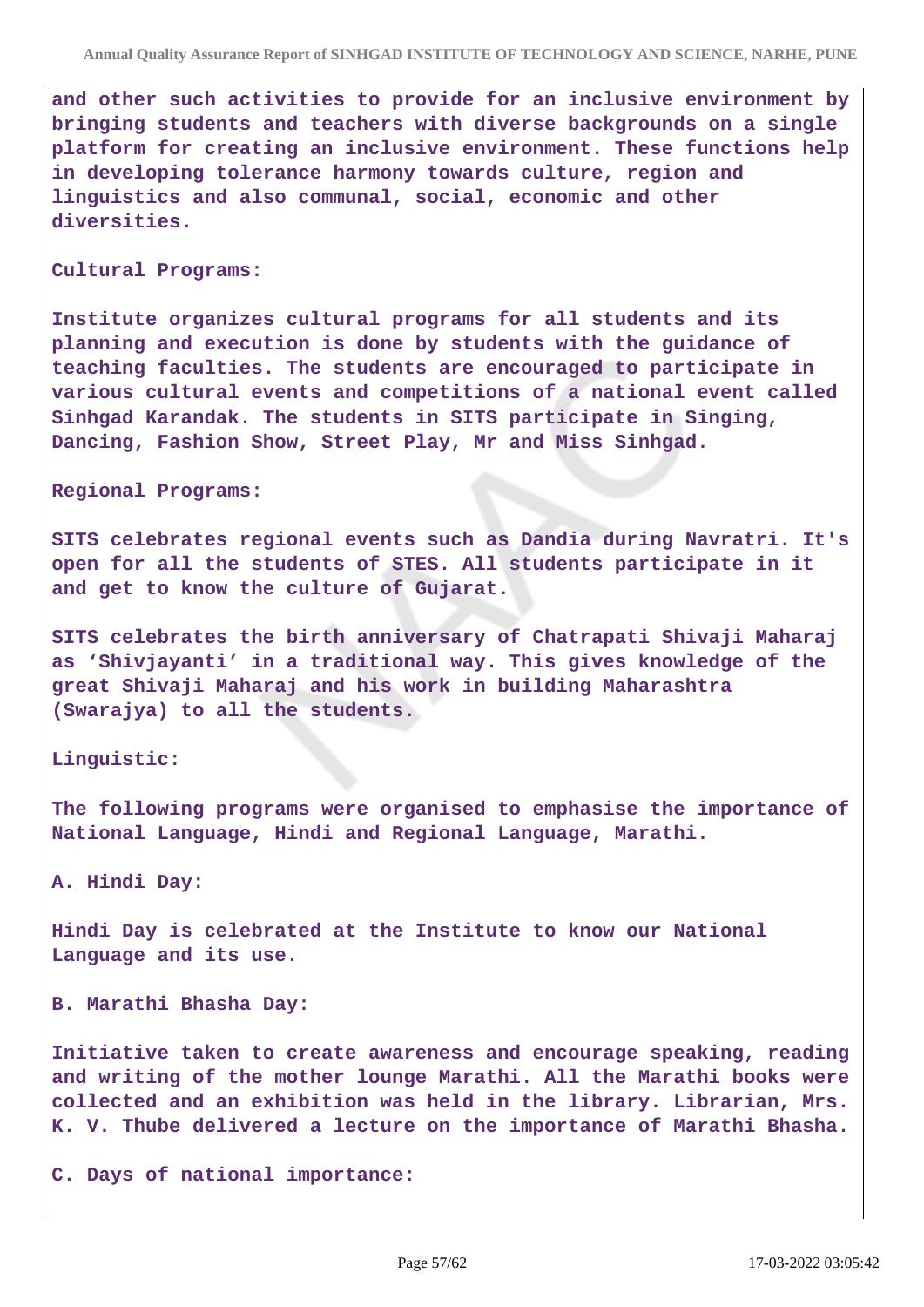**Republic Day and Independence Day are celebrated every year. All teaching, non-teaching staff and students participate for the cause of the nation. Inspiring speeches are delivered on the occasion by the chief guest.**

#### **D. Communal & Socioeconomic activities:**

**Students have a Socio-cultural club called Mukkam Post Pune (MPP). MPP plans cultural activities such as street play during Ganesh Festival, earn funds from it and donate it to one of the orphanages 'Snehavan'.**

#### **E. World Environment Day:**

| <b>File Description</b>                                                                                                                      | Documents        |
|----------------------------------------------------------------------------------------------------------------------------------------------|------------------|
| Supporting documents on the<br>information provided (as<br>reflected in the administrative<br>and academic activities of the<br>Institution) | No File Uploaded |
| Any other relevant information                                                                                                               | View File        |

7.1.9 - Sensitization of students and employees of the Institution to the constitutional obligations: values, rights, duties and responsibilities of citizens

**SITS undertakes different initiatives by organizing various activities to sensitize students and employees to the constitutional obligation: Values, Rights, Duties and responsibilities of the citizens.**

- **Constitution Day is celebrated on 26th November at the institute. The librarian narrates the fundamental rights, Duties, Values and responsibilities of citizens as stated in the Constitution of India. She appeals to all to remember the struggle for freedom and respect the National Flag and National Anthem.**
- **Electoral literacy and voters' registration and awareness camp was conducted as a part of strengthening the democratic values by NSS volunteers, which helped to educate the students and the general public about Democracy.**
- **Voters pledge online programme was organized 24th Jan 2020 for students and faculties. Earlier activities relating to this task were undertaken by our NSS.**
- **Republic Day is celebrated every year by organizing activities**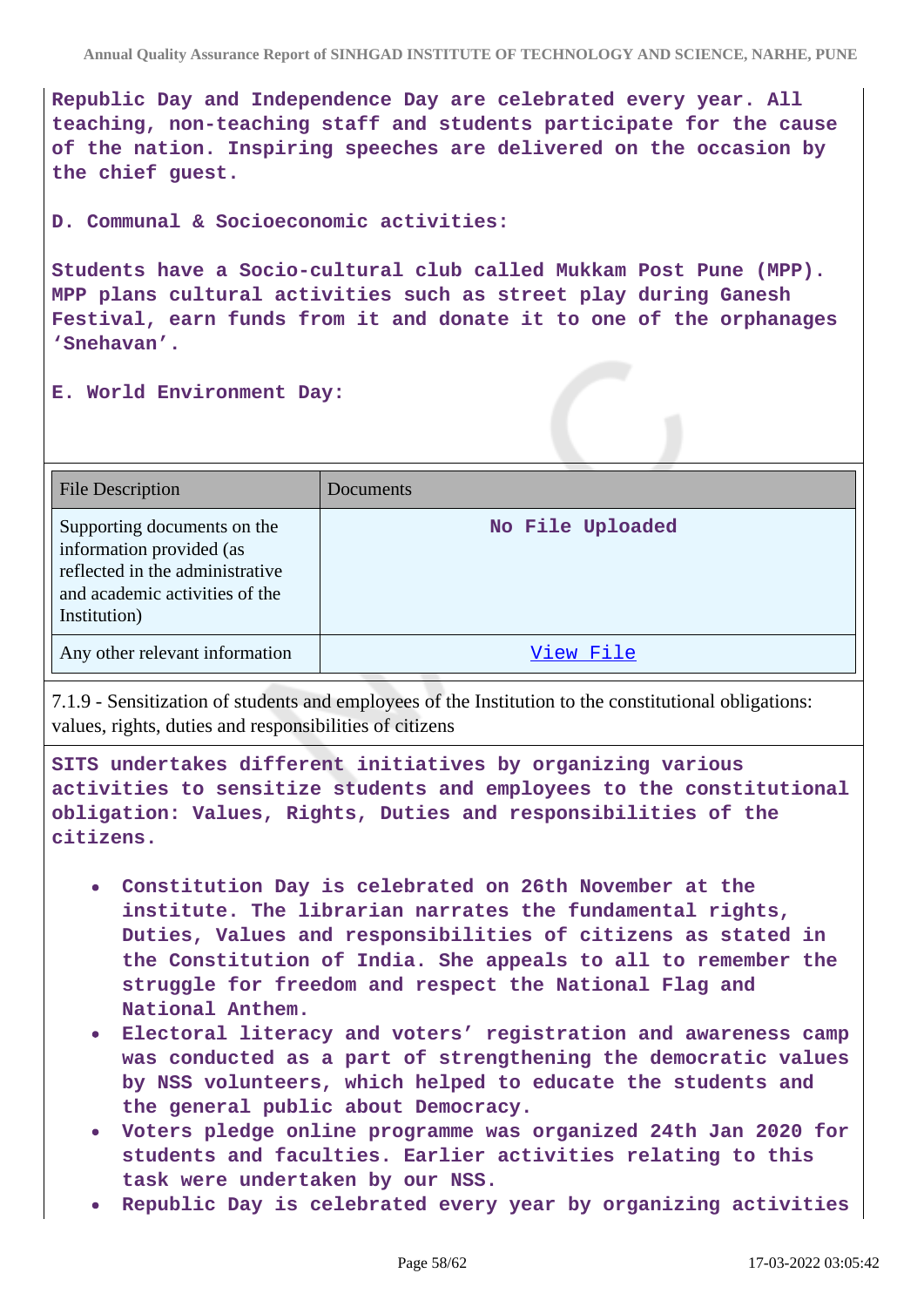**highlighting the importance of the Indian Constitution.**

**Independence Day is celebrated every year to highlight the struggle of freedom fighters.**

**Universal Human Values (UHV) play an important role in the life of humans at various stages including education and career.**

**Tree Plantation by students was done as a part of SIP to inculcate responsibility of nature conservation amongst students.**

| <b>File Description</b>                                                                                                                                                                                                                                                                | Documents           |
|----------------------------------------------------------------------------------------------------------------------------------------------------------------------------------------------------------------------------------------------------------------------------------------|---------------------|
| Details of activities that inculcate<br>values; necessary to render<br>students in to responsible citizens                                                                                                                                                                             | No File Uploaded    |
| Any other relevant information                                                                                                                                                                                                                                                         | View File           |
| 7.1.10 - The Institution has a prescribed code<br>of conduct for students, teachers,<br>administrators and other staff and conducts<br>periodic programmes in this regard. The Code<br>of Conduct is displayed on the website There is<br>a committee to monitor adherence to the Code | A. All of the above |

| of Conduct Institution organizes professional  |
|------------------------------------------------|
| ethics programmes for students,                |
| teachers, administrators and other staff<br>4. |
| Annual awareness programmes on Code of         |
| <b>Conduct are organized</b>                   |

| <b>File Description</b>                                                                                                                                                                                | Documents        |
|--------------------------------------------------------------------------------------------------------------------------------------------------------------------------------------------------------|------------------|
| Code of ethics policy document                                                                                                                                                                         | No File Uploaded |
| Details of the monitoring<br>committee composition and<br>minutes of the committee<br>meeting, number of programmes<br>organized, reports on the various<br>programs etc., in support of the<br>claims | No File Uploaded |
| Any other relevant information                                                                                                                                                                         | View File        |

7.1.11 - Institution celebrates / organizes national and international commemorative days, events and festivals

**SITS is committed to promote ethics and values amongst students and**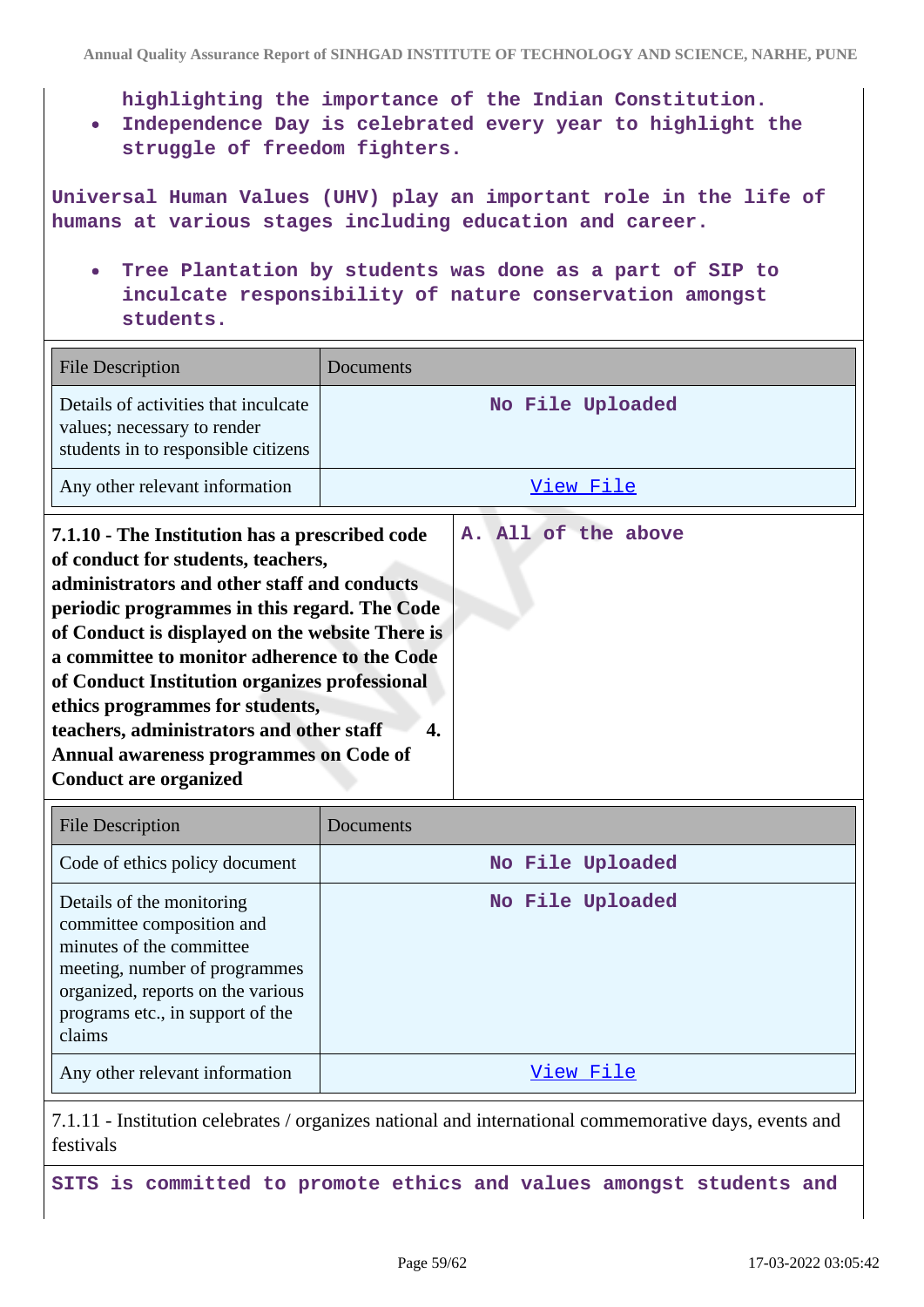**faculty to encourage the same. SITS organizes National festivals as well as Anniversaries for the great Indian Personalities.**

**Thoughts of great Indian personalities sowed into the young minds through the exhibitions and programs conducted on these days. The institution practices a pluralist approach towards all religious functions and encourages the students and faculty to showcase the same. Every year our institute organizes the national festivals and birth / death anniversaries of the great Indian personalities. Staff and students get to know the importance of national integrity in the country in general and their role in particular.**

| <b>File Description</b>                                                                         | Documents        |
|-------------------------------------------------------------------------------------------------|------------------|
| Annual report of the celebrations<br>and commemorative events for<br>the last (During the year) | No File Uploaded |
| Geo tagged photographs of some<br>of the events                                                 | No File Uploaded |
| Any other relevant information                                                                  | View File        |

#### **7.2 - Best Practices**

7.2.1 - Describe two best practices successfully implemented by the Institution as per NAAC format provided in the Manual.

#### **Title of the Practice 1: Student Training Program (STP)**

**Employability of engineering graduates in our country is a matter of concern. Therefore, engineering education is required to focus on enhancing employability skills of the students. Also, a gap exists between expectations of the corporate world and the skill-sets of the fresh engineering graduates.**

**In order to bridge this gap a dedicated Student Training Program (STP) is thought of and implemented.**

**Best Practices II – Train the Trainer**

**The teaching process should be effectively implemented so that the students have better learning experience. For this, the teachers need to be trained before the start of semester and prepare them in a better way to tackle the challenges while teaching a particular subject either for the first time or introduced newly. This needs to be done on a regular basis.**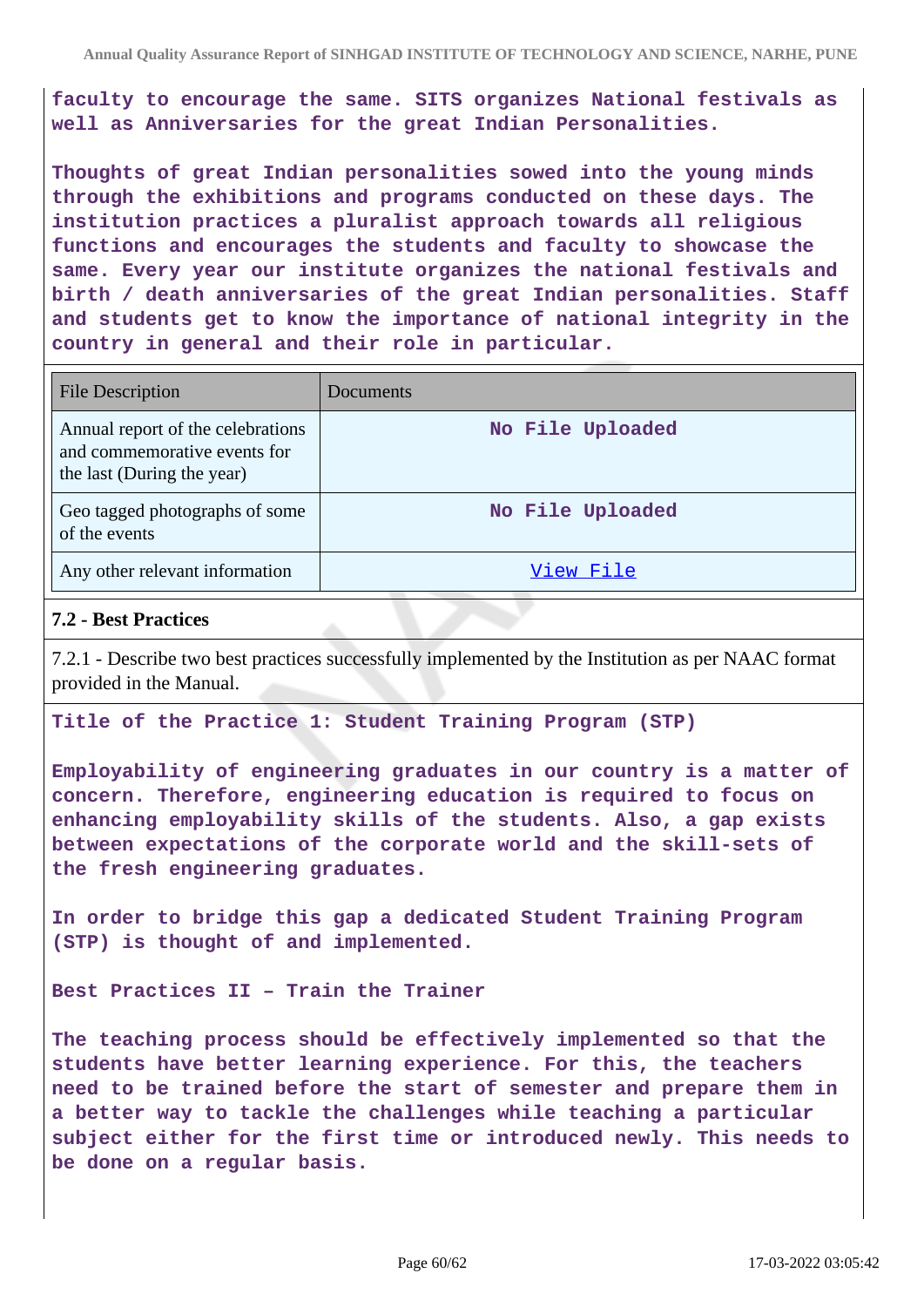**The aim of 'Train the Trainer' (TTT) program is to carry out the induction for the newly recruited young faculty members. It prepares them in a better way before they begin the actual classroom teaching. Also, it benefits teachers dealing with the subject for the first time. With the emergence of upcoming technologies, new subjects are incorporated in the curriculum. Through TTT, brainstorming sessions happen which help the teachers to deliver the contents effectively.**

| <b>File Description</b>                         | <b>Documents</b> |
|-------------------------------------------------|------------------|
| Best practices in the Institutional<br>web site | No File Uploaded |
| Any other relevant information                  | View File        |

#### **7.3 - Institutional Distinctiveness**

7.3.1 - Portray the performance of the Institution in one area distinctive to its priority and thrust within 200 words

**Holistic development of students and teachers is what we believe in work for. We strive to achieve this through following thrust areas.**

- **1. Unique Value System:**
- **2. Transparent Work Culture:**
- **3. Excellent Academic Environment:**
- **4. Enhancing creativity through co-curricular and extracurricular activities:**
- **5. Conducive Physical Facilities:**

**The institute would like to highlight enhancing creativity through co-curricular and extra-curricular activities as one area distinctive to its priority and thrust.**

**The vision and mission statement defines the institute's distinctive features in addressing the interests of the stakeholders involved. In adherence to the vision and mission, various activities entrust our students with the required skills to command in a dynamic and challenging global environment. SITS organises various technical, cocurricular, social and cultural activities on campus. Students of SITS are encouraged to participate and organise such activities to inculcate leadership quality, equalness amongst each other, constitutional obligations, values, rights, duties and responsibilities of citizens. Efforts are taken to promote gender equity, importance of alternate sources of energy and energy conservation measures, to provide an inclusive environment i.e.,**